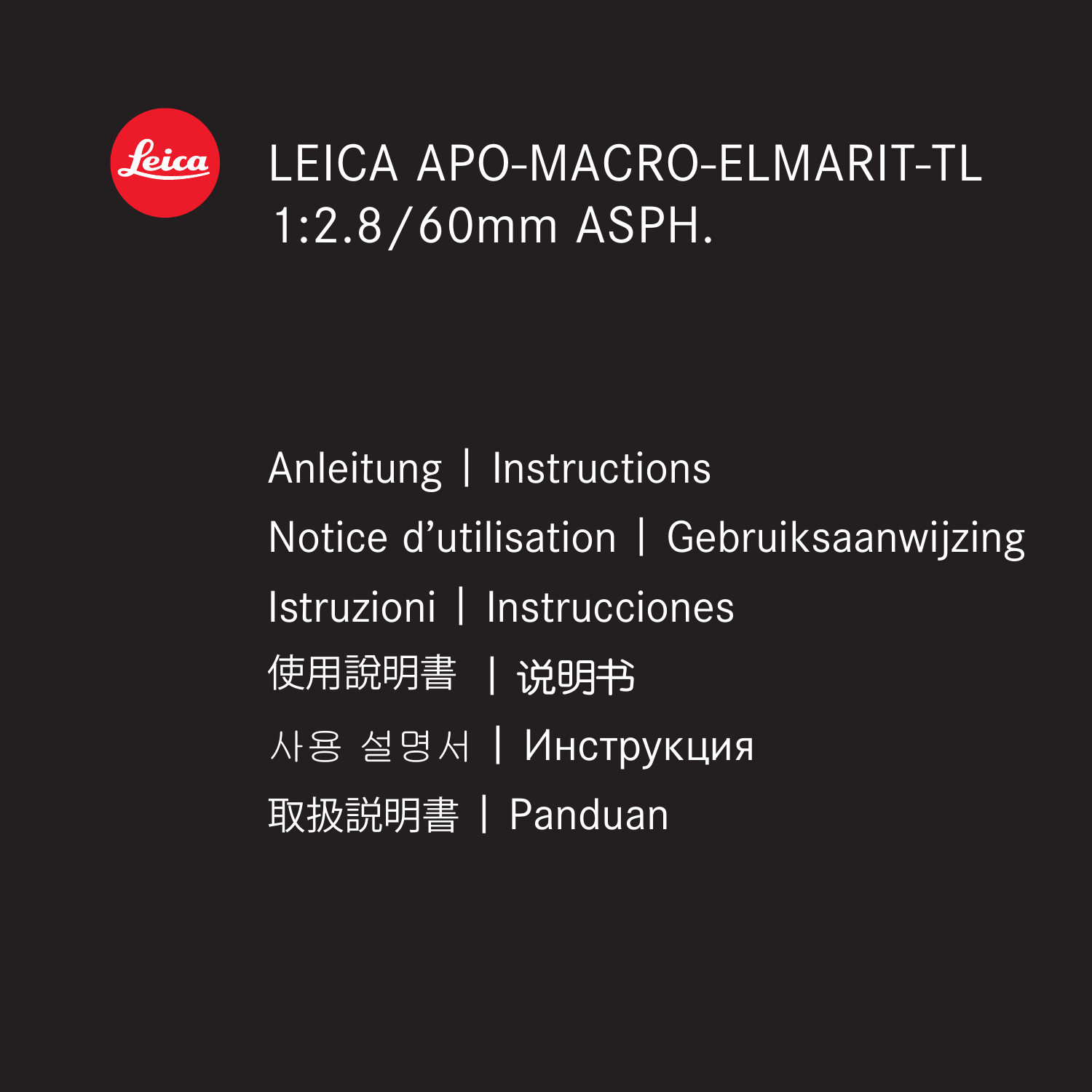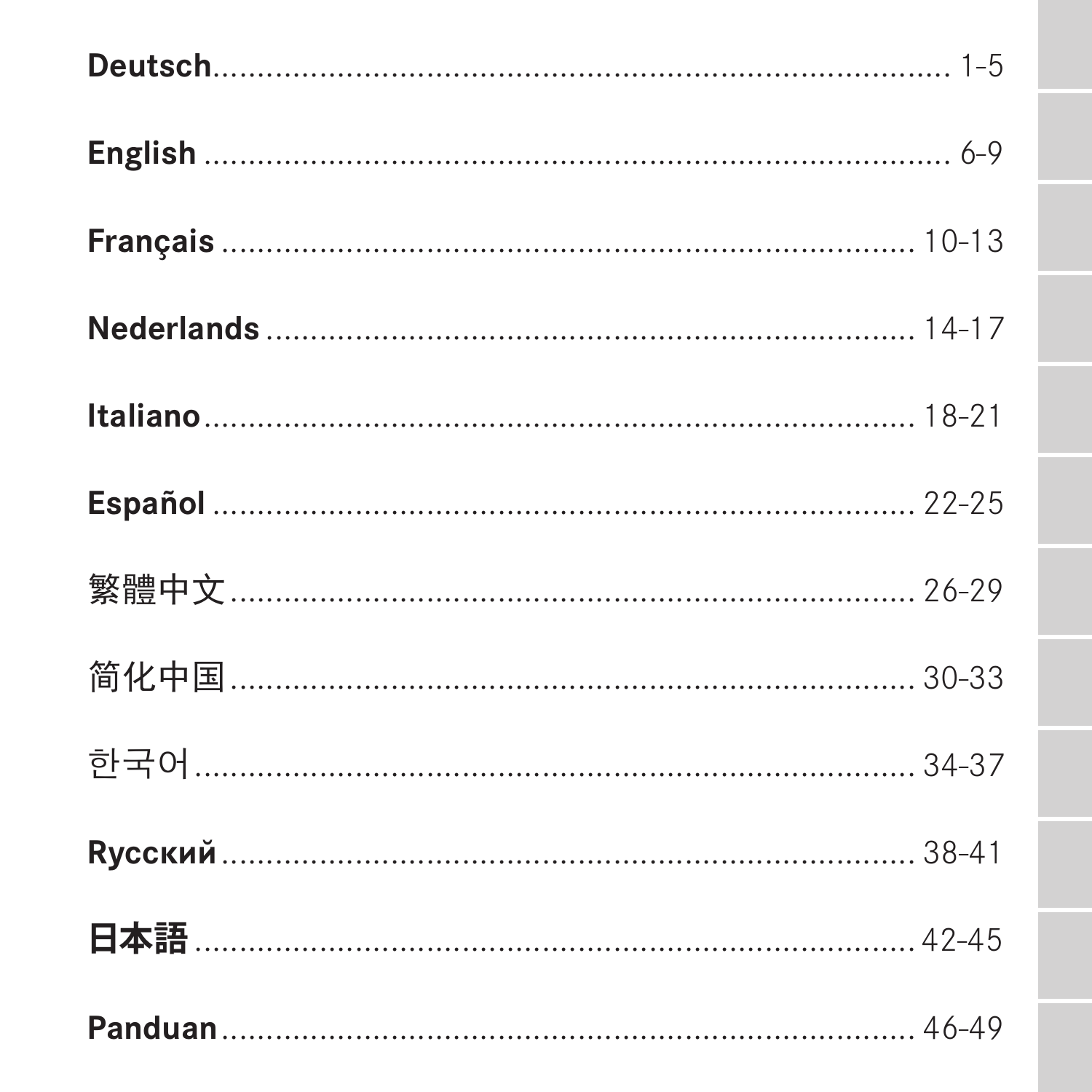Vielen Dank für Ihr Vertrauen, dass Sie uns mit dem Kauf dieses Objektivs entgegengebracht haben. Damit Sie viele Jahre Freude an diesem hochwertigen Produkt haben, lesen Sie bitte diese Anleitung sorgfältig durch.

## **TECHNISCHE DATEN**

Leichtes Teleobjektiv mit 4 asphärischen Linsenflächen für herausragende Abbildungsleistungen und erweitertem Nahbereich für Abbildungen bis zur natürlichen Größe

| Verwendbare Kameras                                                                                                        | Alle Leica Kameras mit Leica L-Bayonett <sup>1</sup>                                                                                                                                                                       |
|----------------------------------------------------------------------------------------------------------------------------|----------------------------------------------------------------------------------------------------------------------------------------------------------------------------------------------------------------------------|
| <b>Bildwinkel</b><br>(diagonal, horizontal, vertikal)                                                                      | ca. 27°, 22°, 15°, entspricht ca. 90mm<br>Brennweite bei Kleinbild                                                                                                                                                         |
| <b>Optischer Aufbau</b><br>Zahl der Linsen / Glieder<br>Asphärische Flächen<br>Lage d. Eintrittspupille<br>(bei unendlich) | 10/9<br>4<br>-64.4mm (in Lichteinfallsrichtung vor<br>Bayonett-Auflagefläche)                                                                                                                                              |
| Entfernungseinstellung<br>Einstellung / Funktionsweise<br>Arbeitsbereich<br>Kleinstes Objektfeld /<br>Größter Maßstab      | Elektronisch gesteuert, Betriebsart über<br>Kamera-Menü wählbar: Automatisch (AF) oder<br>manuell (M), bei AF jederzeit manuelle<br>Übersteuerung mit Einstellring möglich<br>$0.16m$ bis $\infty$<br>ca.: 24 x 16mm / 1:1 |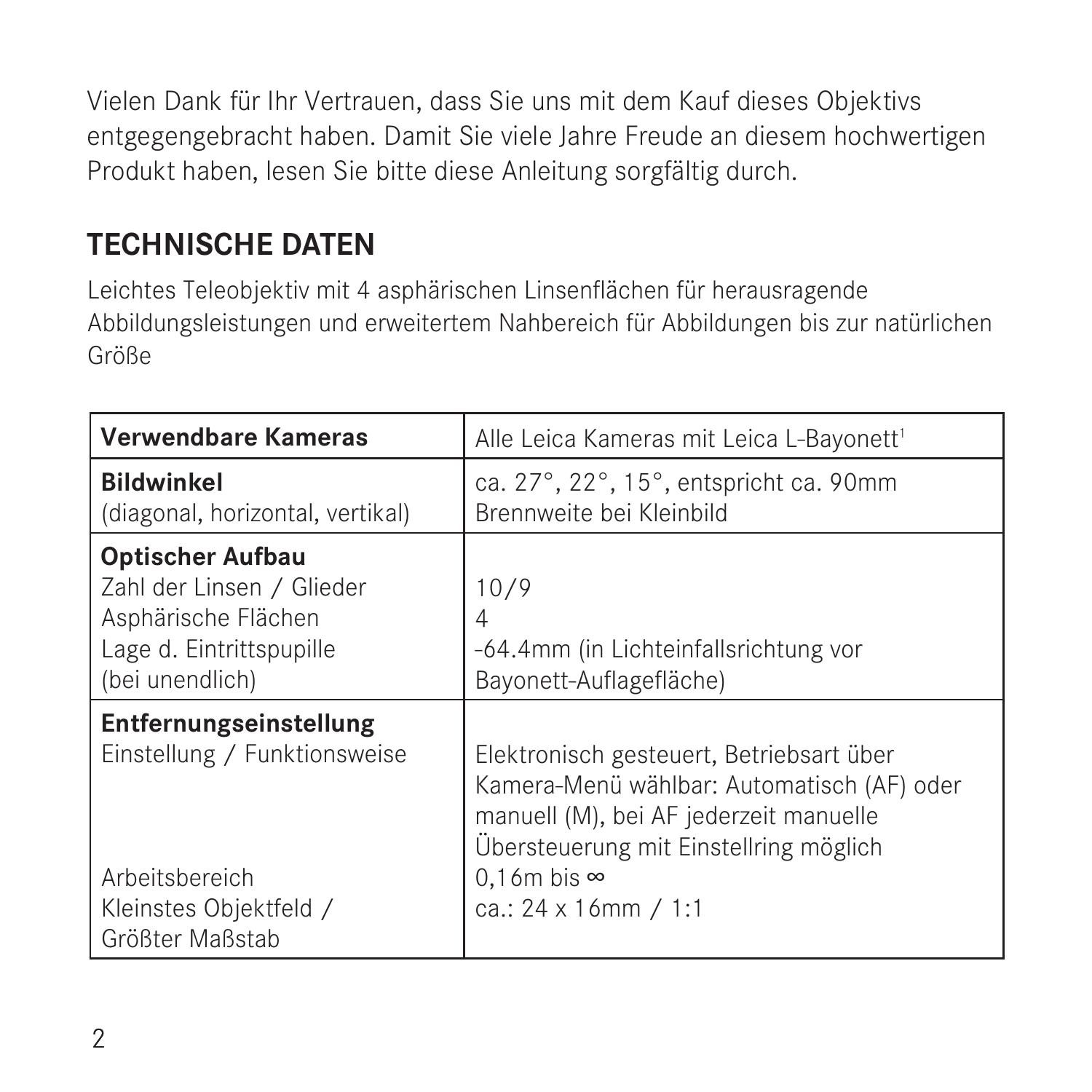| <b>Blende</b><br>Einstellung / Funktionsweise<br>Kleinster Wert                        | Elektronisch gesteuert, Einstellung über Drehrad<br>der Kamera, auch Drittel-Werte einstellbar<br>32                            |
|----------------------------------------------------------------------------------------|---------------------------------------------------------------------------------------------------------------------------------|
| <b>Bajonett</b>                                                                        | Leica L-Bajonett mit Kontaktleiste                                                                                              |
| Filterfassung /<br>Gegenlichtblende                                                    | Innengewinde für E60-Filter, Filterfassung rotiert<br>nicht / Außenbajonett für Gegenlichtblende (im<br>Lieferumfang)           |
| Oberflächenausführung                                                                  | Schwarz/silbern eloxiert                                                                                                        |
| Abmessungen und Gewicht<br>Länge bis Bajonettauflage<br>Größter Durchmesser<br>Gewicht | ca. 89/134mm (ohne/mit Gegenlichtblende)<br>ca. 68/81mm (ohne/mit Gegenlichtblende)<br>ca. 320/387g (ohne/mit Gegenlichtblende) |

<sup>1</sup> Bei der Verwendung an der Leica SL schaltet die Kamera automatisch um auf das für dieses Objektiv vorgesehene APS-C-Format (23,6 x 15,7mm) . Demzufolge gelten alle obigen Angaben unverändert auch in solchen Fällen.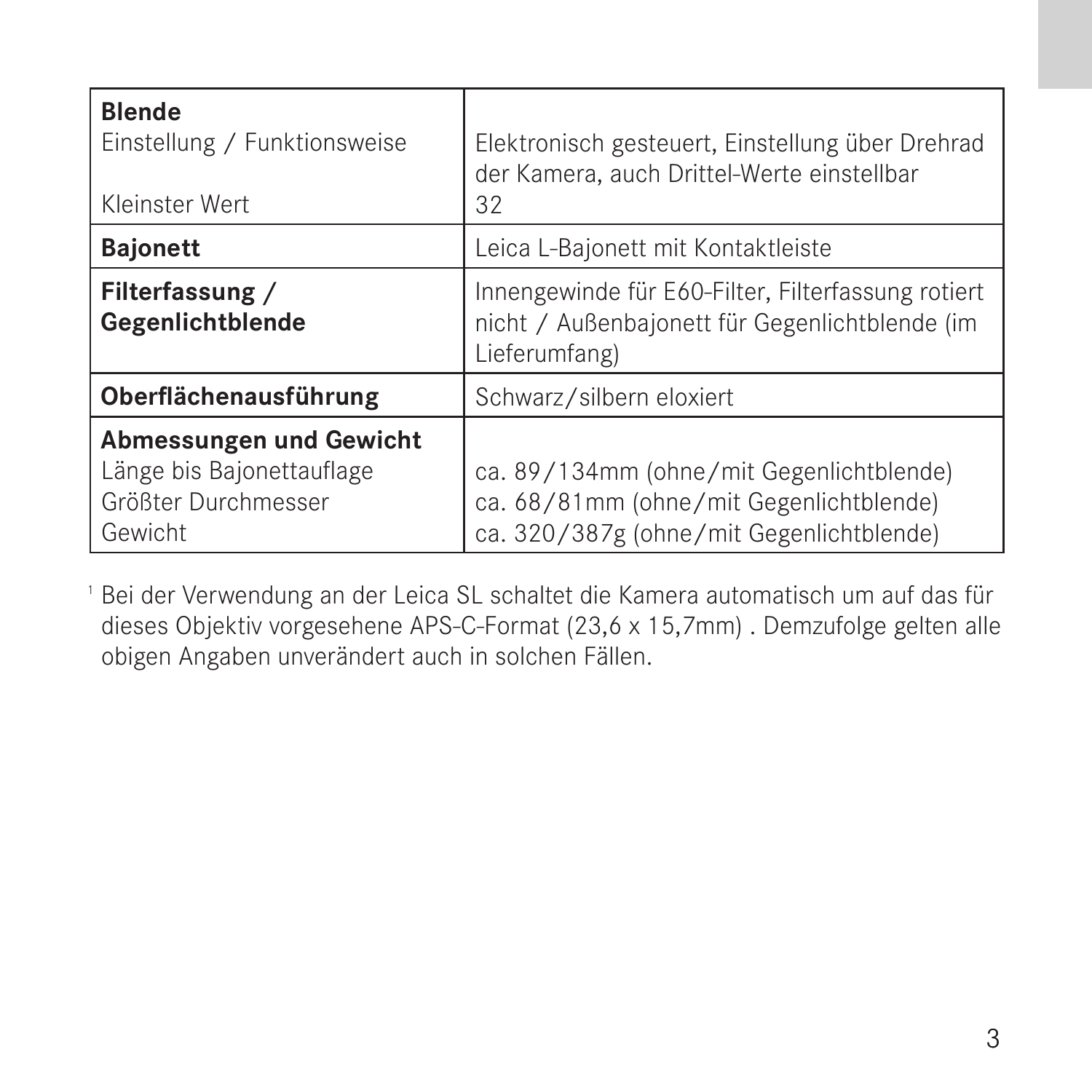| Ersatzteile | Best.-Nr. |
|-------------|-----------|
|             |           |
|             |           |
|             |           |
|             |           |

## **ENTSORGUNG ELEKTRISCHER UND ELEKTRONISCHER GERÄTE**

(Gilt für die EU sowie andere europäische Länder mit getrennten Sammelsystemen.)

Dieses Gerät enthält elektrische und/oder elektronische Bauteile und darf daher nicht im normalen Hausmüll entsorgt werden! Stattdessen muss es zwecks Recycling an entsprechenden, von den Gemeinden bereitgestellten Sammelstellen abgegeben werden. Dies ist für Sie kostenlos. Falls das Gerät selbst wechselbare Batterien oder Akkus enthält, müssen diese vorher entnommen werden und ggf. ihrerseits vorschriftsmäßig entsorgt werden.

Weitere Informationen zum Thema bekommen Sie bei Ihrer Gemeindeverwaltung, Ihrem Entsorgungsunternehmen oder dem Geschäft, in dem Sie dieses Gerät erworben haben.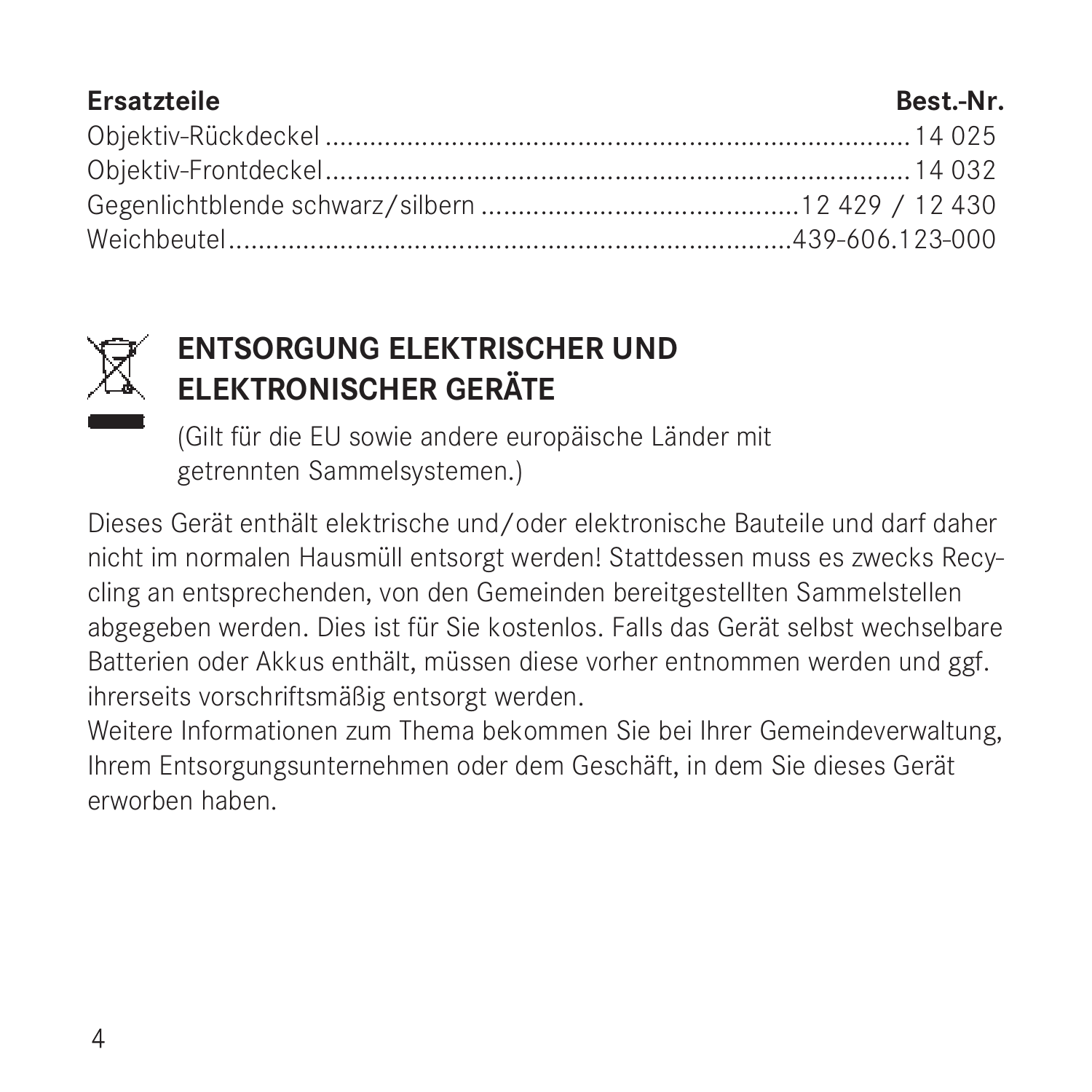## **LEICA PRODUCT SUPPORT**

Anwendungstechnische Fragen zum Leica Programm beantwortet Ihnen schriftlich, telefonisch oder per e-mail die Leica Product Support-Abteilung. Auch für Kaufberatungen und die Bestellung von Anleitungen ist sie Ihr Ansprechpartner. Alternativ können Sie Ihre Fragen ebenso über das Kontaktformular auf der Leica Camera AG Homepage an uns richten.

Leica Camera AG Produkt Support / Software Support Am Leitz-Park 5 D-35578 Wetzlar Telefon: +49(0)6441-2080-111 /-108 info@leica-camera.com / software-support@leica-camera.com

#### **LEICA CUSTOMER CARE**

Für die Wartung Ihrer Leica Ausrüstung sowie in Schadensfällen steht Ihnen die Customer Care-Abteilung der Leica Camera AG oder der Reparaturdienst einer Leica Landesvertretung zur Verfügung (Adressenliste siehe Garantiekarte).

Leica Camera AG Customer Care Am Leitz-Park 5 D-35578 Wetzlar Telefon: +49(0)6441-2080-189 customer.care@leica-camera.com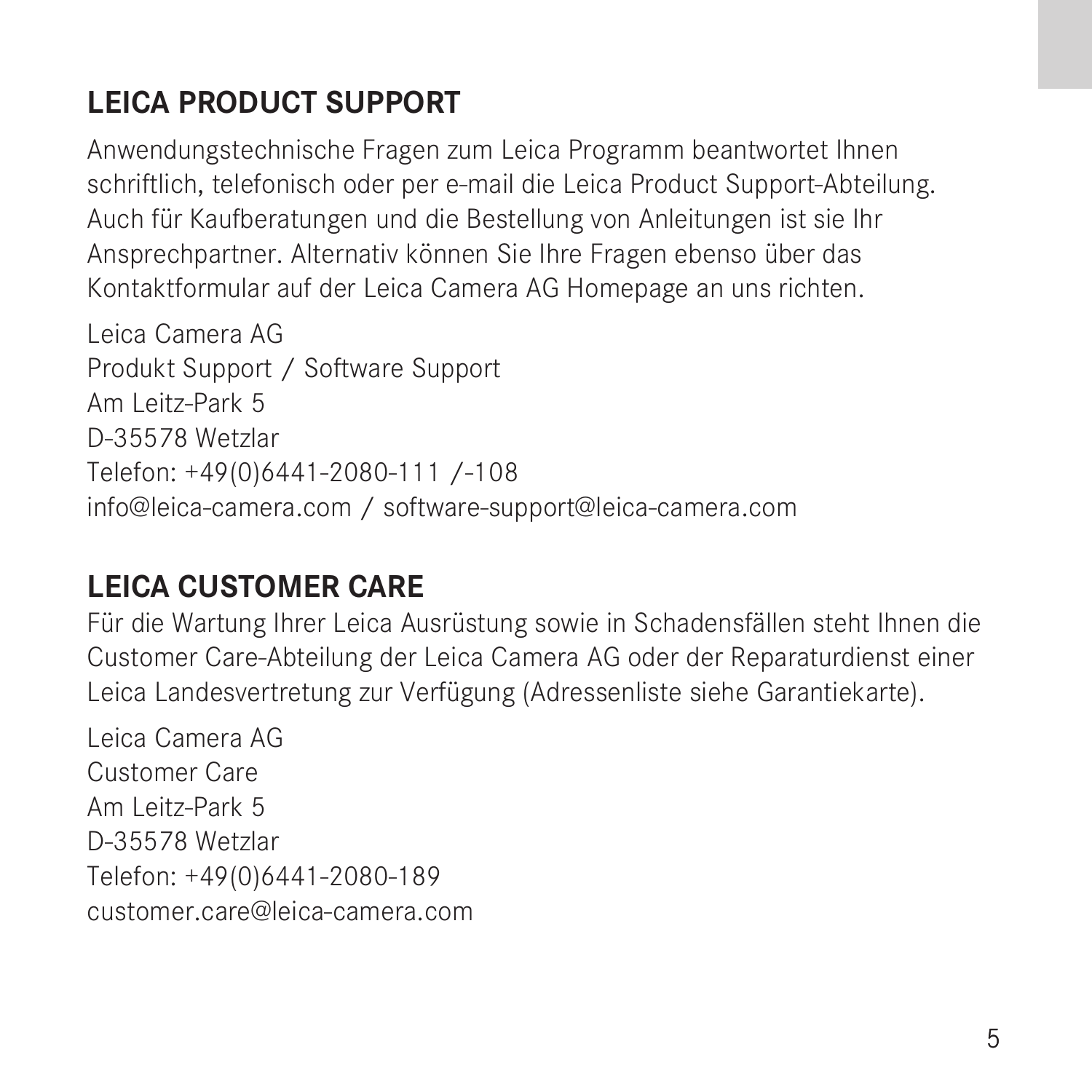Thank you for your show of confidence in purchasing this lens. To ensure that you get many years of enjoyment from this high-quality product, please read these instructions carefully.

### **TECHNICAL DATA**

Lightweight telephoto lens with 4 aspherical lens surfaces for outstanding imaging performance and extended close-up range for images up to the natural size

| <b>Compatible cameras</b>                                                                                         | All Leica cameras with Leica L bayonet <sup>1</sup>                                                                                                                                                                      |
|-------------------------------------------------------------------------------------------------------------------|--------------------------------------------------------------------------------------------------------------------------------------------------------------------------------------------------------------------------|
| Angle of view<br>(diagonal, horizontal, vertical)                                                                 | Approx. 27°, 22°, 15°, corresponding to around<br>90mm focal length in 35mm format                                                                                                                                       |
| Optical design<br>Number of lenses / groups<br>Aspherical surfaces<br>Position of entrance pupil<br>(at infinity) | 10/9<br>4<br>-64.4mm (in direction of light incidence in front<br>of bayonet mount)                                                                                                                                      |
| <b>Distance setting</b><br>Setting / Function<br>Focusing range<br>Smallest object field /<br>Largest scale       | Electronically controlled, mode selectable using<br>camera menu: Automatic (AF) or manual (M), in<br>AF mode manual override possible at any times<br>with setting dial<br>$0.16m$ to $\infty$<br>Approx.: 24 x 16mm/1:1 |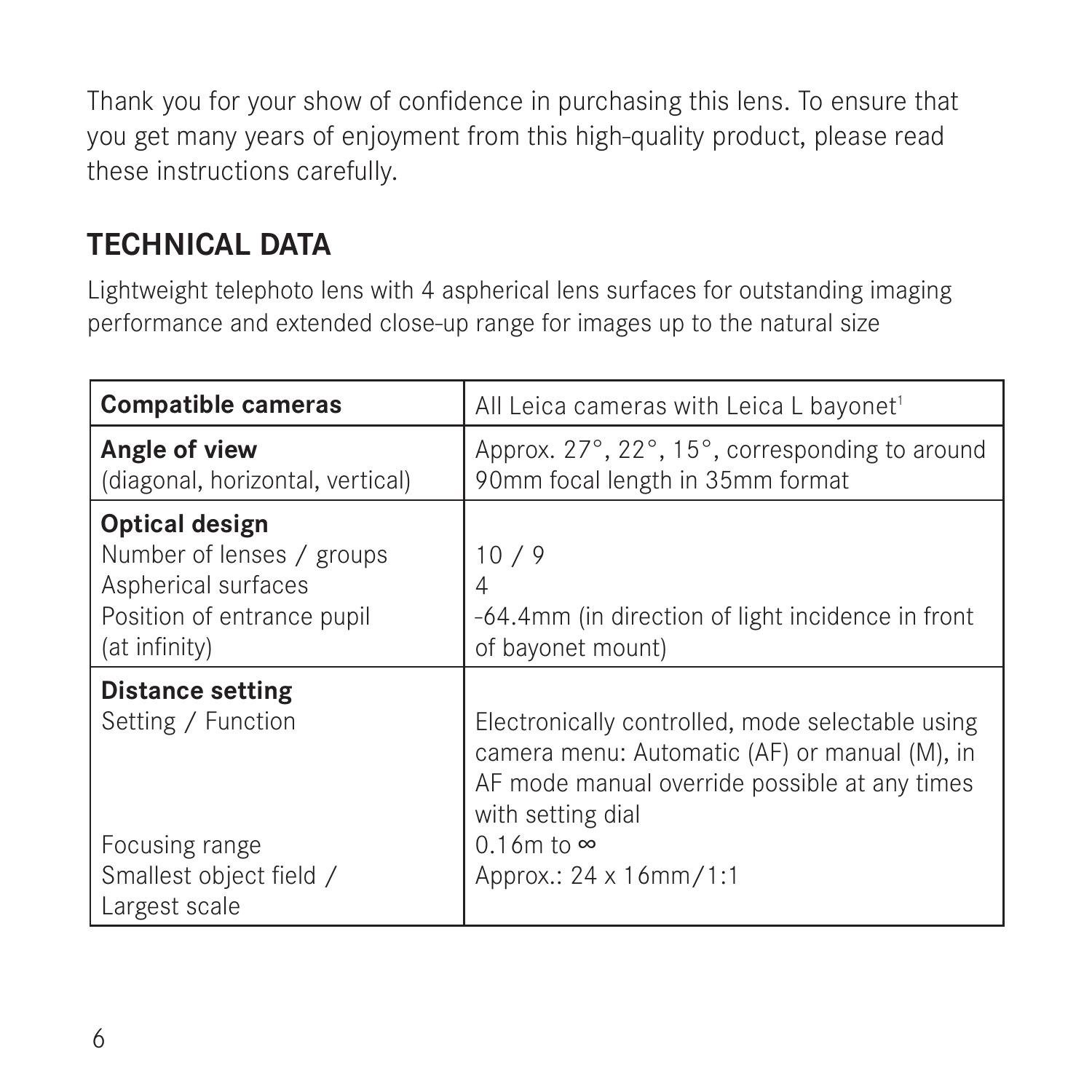| Aperture<br>Setting / Function<br>I owest value                                | Electronically controlled, adjustment using dial<br>on camera, third values also available<br>32                                   |
|--------------------------------------------------------------------------------|------------------------------------------------------------------------------------------------------------------------------------|
| Lens mount                                                                     | Leica L bayonet with contact strip                                                                                                 |
| Filter mount / Lens hood                                                       | External bayonet mount for lens hood (included),<br>internal thread for E60 filters, filter mount does<br>not rotate               |
| Finish                                                                         | Black anodized                                                                                                                     |
| Dimensions and weight<br>Length to bayonet mount<br>Largest diameter<br>Weight | Approx. 89/134mm (without/with lens hood)<br>Approx. 68/81mm (without/with lens hood)<br>Approx. 320/387g (without/with lens hood) |

<sup>1</sup> When used on the Leica SL, the camera automatically switches to the appropriate APS-C format for this lens (23.6 x 15.7mm). Therefore, all data listed above remains valid in such cases also.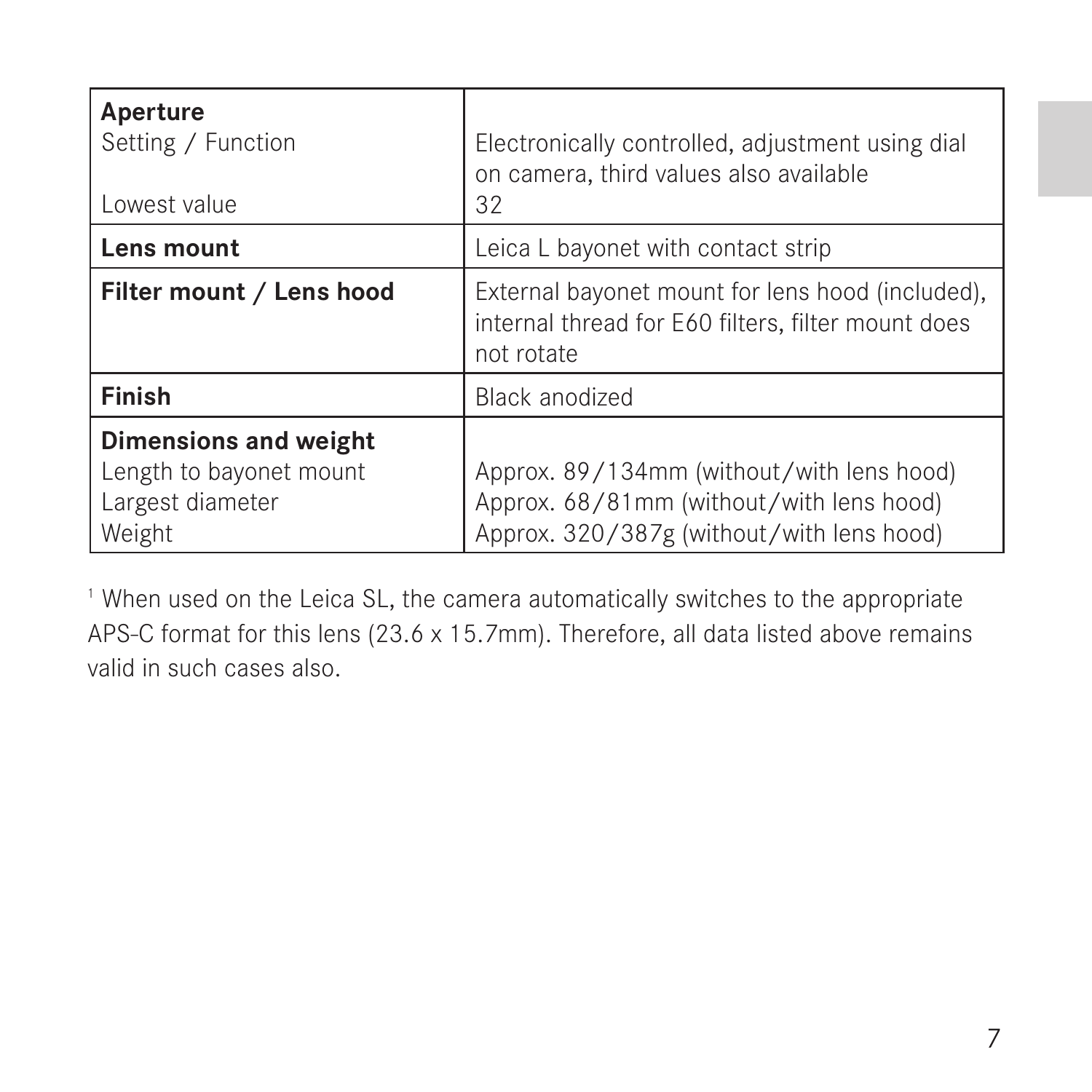| Spare parts | Order no. |
|-------------|-----------|
|             |           |
|             |           |
|             |           |
|             |           |



## **DISPOSAL OF ELECTRICAL AND ELECTRONIC EQUIPMENT**

(Applies within the EU, and for other European countries with segregated waste collection systems)

This device contains electrical and/or electronic components and should therefore not be disposed of in general household waste. Instead it should be disposed of at a recycling collection point provided by the local authority. This costs you nothing. If the device itself contains replaceable (rechargeable) batteries, these must be removed first and, if necessary, also be disposed of in line with the relevant regulations.

Further information on this issue is available from your local administration, your local waste collection company, or in the store where you purchased this device.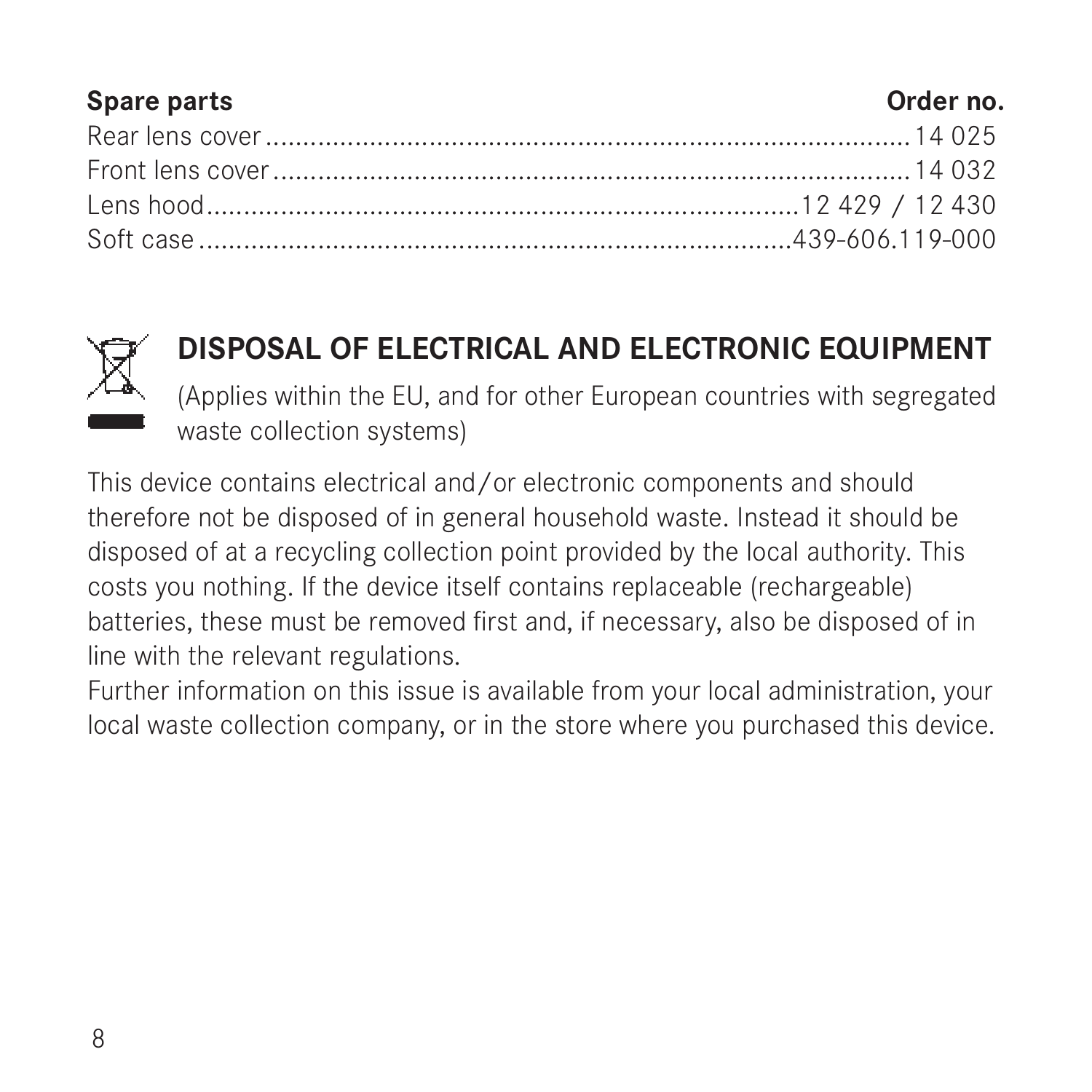## **LEICA PRODUCT SUPPORT**

The Leica Product Support department can provide you with an answer to any technical application questions relating to the Leica range either in writing, on the telephone or by e-mail.

They are also the contact point for purchasing advice and to order instruction manuals. Alternatively, you can send us your questions using the contact form on the Leica Camera AG homepage.

Leica Camera AG Product Support / Software Support Am Leitz-Park 5 D-35578 Wetzlar Telephone: +49(0)6441-2080-111 /-108 info@leica-camera.com / software-support@leica-camera.com

### **LEICA CUSTOMER CARE**

For servicing your Leica equipment or in the event of damage, the Leica Camera AG Customer Care department or the repair service provided by authorized Leica agents in your country are available (see the warranty card for a list of addresses).

Leica Camera AG Customer Care Am Leitz-Park 5 D-35578 Wetzlar Telephone: +49(0)6441-2080-189 customer.care@leica-camera.com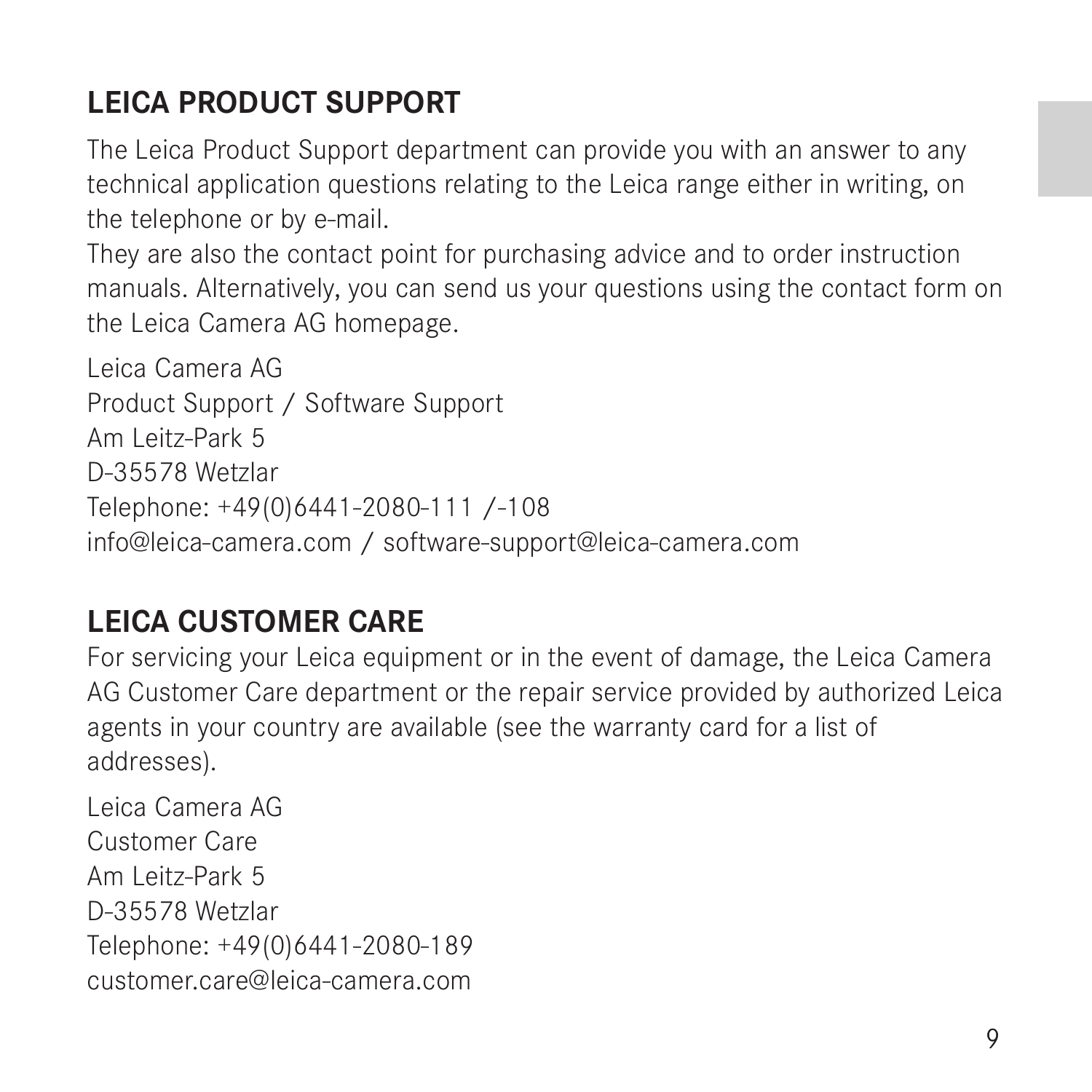Nous vous remercions pour la confiance que vous nous témoignez par l'acquisition de cet objectif. Afin que vous puissiez en profiter pendant de nombreuses années, nous vous recommandons de lire attentivement cette notice d'utilisation.

## **CARACTÉRISTIQUES TECHNIQUES**

Téléobjectif léger avec 4 surfaces asphériques pour des clichés exceptionnels et une zone de près élargie pour des clichés grandeur nature le cas échéant

| Appareils photo utilisables                                                                                                      | Toutes les appareils photo Leica avec baïonnette<br>Leica L <sup>1</sup>                                                                                                                                                                                                            |
|----------------------------------------------------------------------------------------------------------------------------------|-------------------------------------------------------------------------------------------------------------------------------------------------------------------------------------------------------------------------------------------------------------------------------------|
| Angle de champ<br>(diagonal, horizontal, vertical)                                                                               | env. 27°, 22°, 15°, correspond à une focale d'env.<br>90mm en petit format                                                                                                                                                                                                          |
| Structure optique<br>Nombre de lentilles / groupes<br>Surfaces asphériques<br>Orientation de la pupille d'entrée<br>(à l'infini) | 10/9<br>4<br>-64,4mm (devant la surface de contact de la<br>baïonnette dans la direction de la lumière incidente)                                                                                                                                                                   |
| Mise au point<br>Réglage / Fonctionnement<br>Plage de travail<br>Champ minimal de l'objet /<br>Échelle maximale                  | Commande électronique, sélection du mode de<br>fonctionnement dans le menu de l'appareil photo :<br>automatique (AF) ou manuel (M), en mode AF une<br>surrégulation manuelle est possible à tout moment à<br>l'aide de la bague de réglage<br>de 0.16m à ∞<br>env.: 24 x 16mm / 1:1 |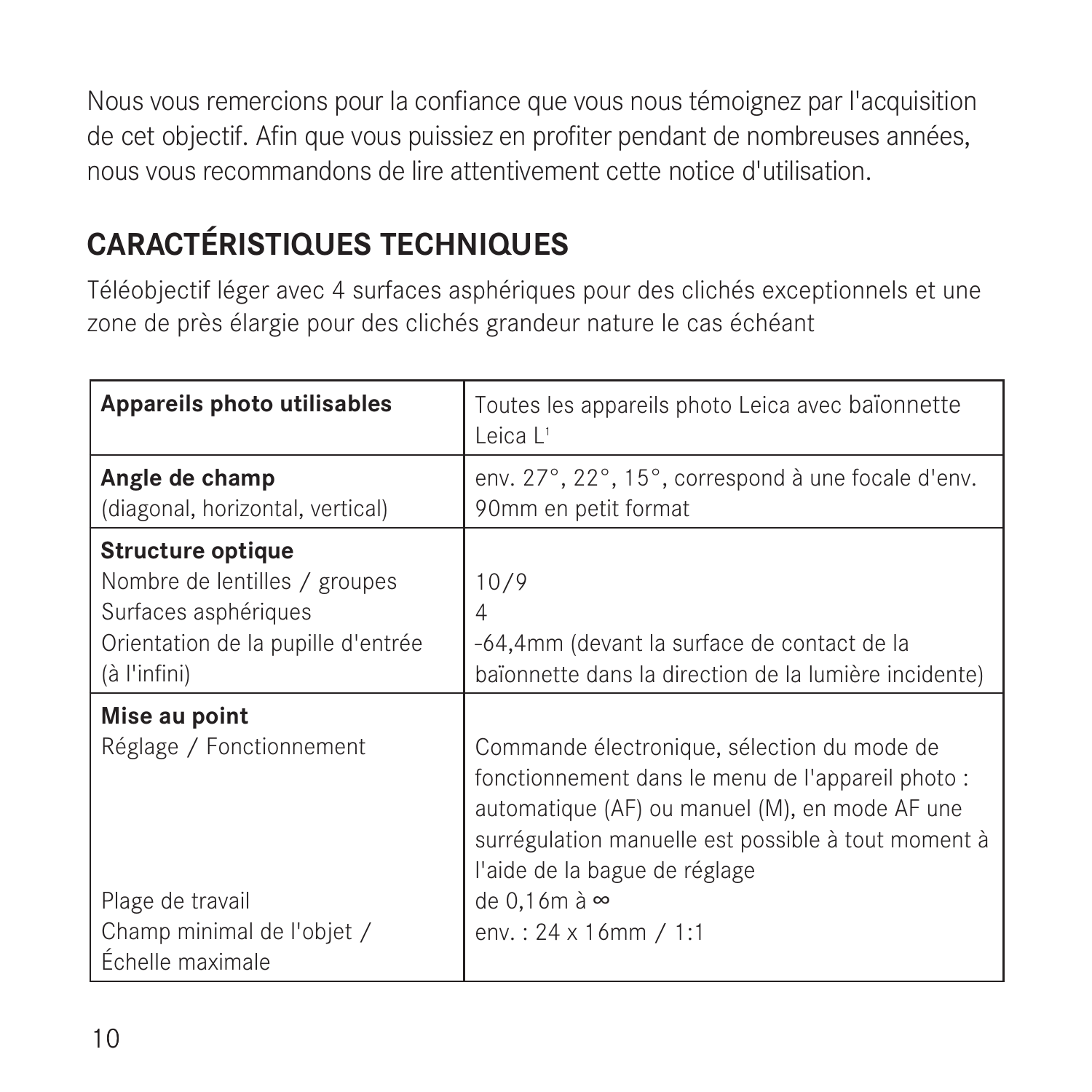| Diaphragme<br>Réglage / Fonctionnement<br>Valeur minimale                                         | Commande électronique, réglage à l'aide de la<br>molette de l'appareil photo, également réglable par<br>incréments d'un tiers<br>32 |
|---------------------------------------------------------------------------------------------------|-------------------------------------------------------------------------------------------------------------------------------------|
| <b>Baïonnette</b>                                                                                 | Baïonnette Leica L avec réglette de contacts                                                                                        |
| Monture du filtre / Parasoleil                                                                    | Filetage intérieur pour filtre E60, la monture du filtre<br>reste fixe / baïonnette extérieure pour parasoleil<br>(fournie)         |
| Revêtement                                                                                        | Anodisé noir ou argent                                                                                                              |
| Dimensions et poids<br>Longueur jusqu'au contact de la<br>baïonnette<br>Diamètre maximal<br>Poids | env. 89/134mm (sans/avec parasoleil)<br>env. 68/81mm (sans/avec parasoleil)<br>env. 320/387g (sans/avec parasoleil)                 |

<sup>1</sup> En cas d'utilisation sur le Leica SL, l'appareil photo passe automatiquement au format APS-C prévu pour cet objectif (23,6 x 15,7 mm). Par conséquent, toutes les indications ci-dessus sont également valables dans de tels cas.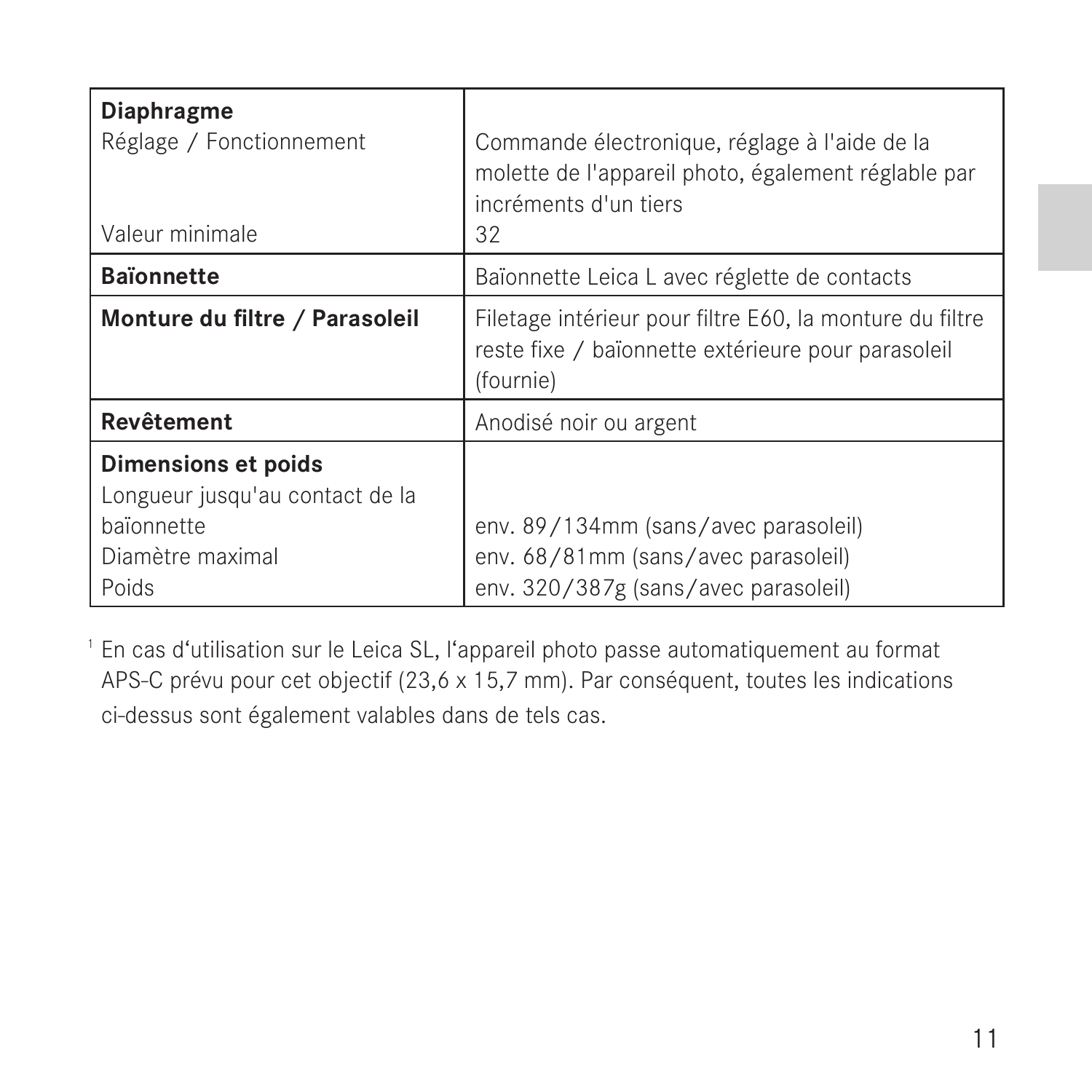| Pièces de rechange | N° de réf. |
|--------------------|------------|
|                    |            |
|                    |            |
|                    |            |
|                    |            |

## **ÉLIMINATION DES APPAREILS ÉLECTRIQUES OU ÉLECTRONIQUES**

(applicable au sein de l'UE ainsi que dans les autres pays européens avec systèmes de collecte distincts.)

Cet appareil contient des composants électriques et/ou électroniques et ne doit donc pas être jeté dans les ordures ménagères ordinaires. Il doit être déposé à un point de collecte municipal adapté afin d'être recyclé. Ce dépôt est gratuit. Si l'appareil contient des piles ou des batteries remplaçables, celles-ci doivent être préalablement retirées et, le cas échéant, éliminées séparément par vos soins conformément à la réglementation en vigueur.

D'autres informations à ce sujet sont disponibles auprès des services municipaux, de la société de traitement des déchets ou du magasin dans lequel vous avez acheté cet appareil.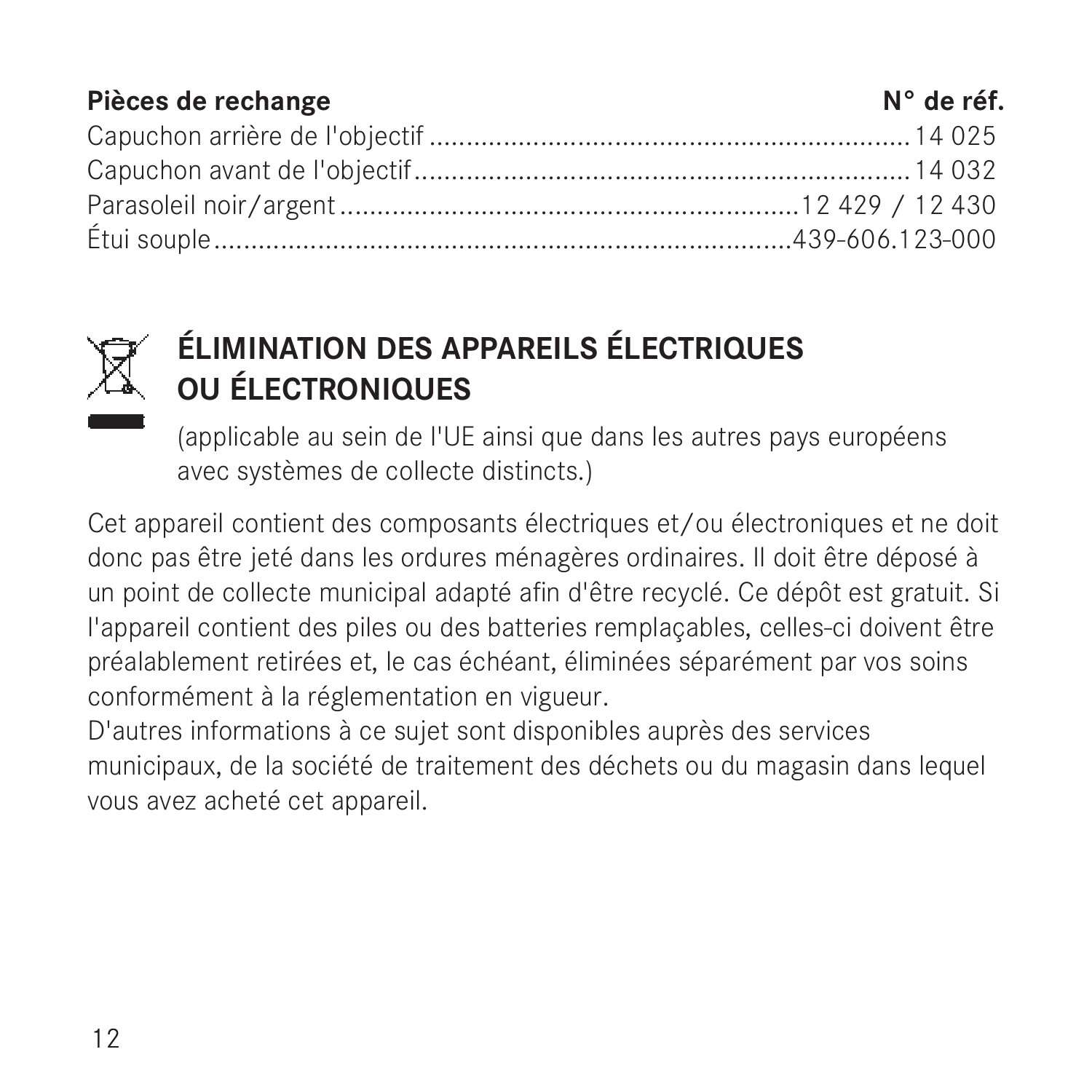## **LEICA PRODUCT SUPPORT**

Le service d'assistance Leica Product Support répondra volontiers par écrit, téléphone ou e-mail à toutes les questions d'ordre technique se rapportant à la gamme de produits Leica. Il est votre interlocuteur si vous avez besoin de conseils d'achat ou de commander un mode d'emploi. Vous pouvez également nous adresser vos questions à l'aide du formulaire de contact figurant sur la page Web de Leica Camera AG.

Leica Camera AG Product Support / Software Support Am Leitz-Park 5 D-35578 Wetzlar Téléphone : +49(0)6441-2080-111 /-108 info@leica-camera.com/software-support@leica-camera.com

#### **LEICA CUSTOMER CARE**

Pour l'entretien de votre équipement Leica ou en cas de problème, le service Customer Care (SAV) de Leica Camera AG et le service de réparation d'une des représentations nationales Leica (liste des adresses sur le bon de garantie) se tiennent à votre disposition.

Leica Camera AG Customer Care Am Leitz-Park 5 D-35578 Wetzlar Téléphone : +49(0)6441-2080-189 customer.care@leica-camera.com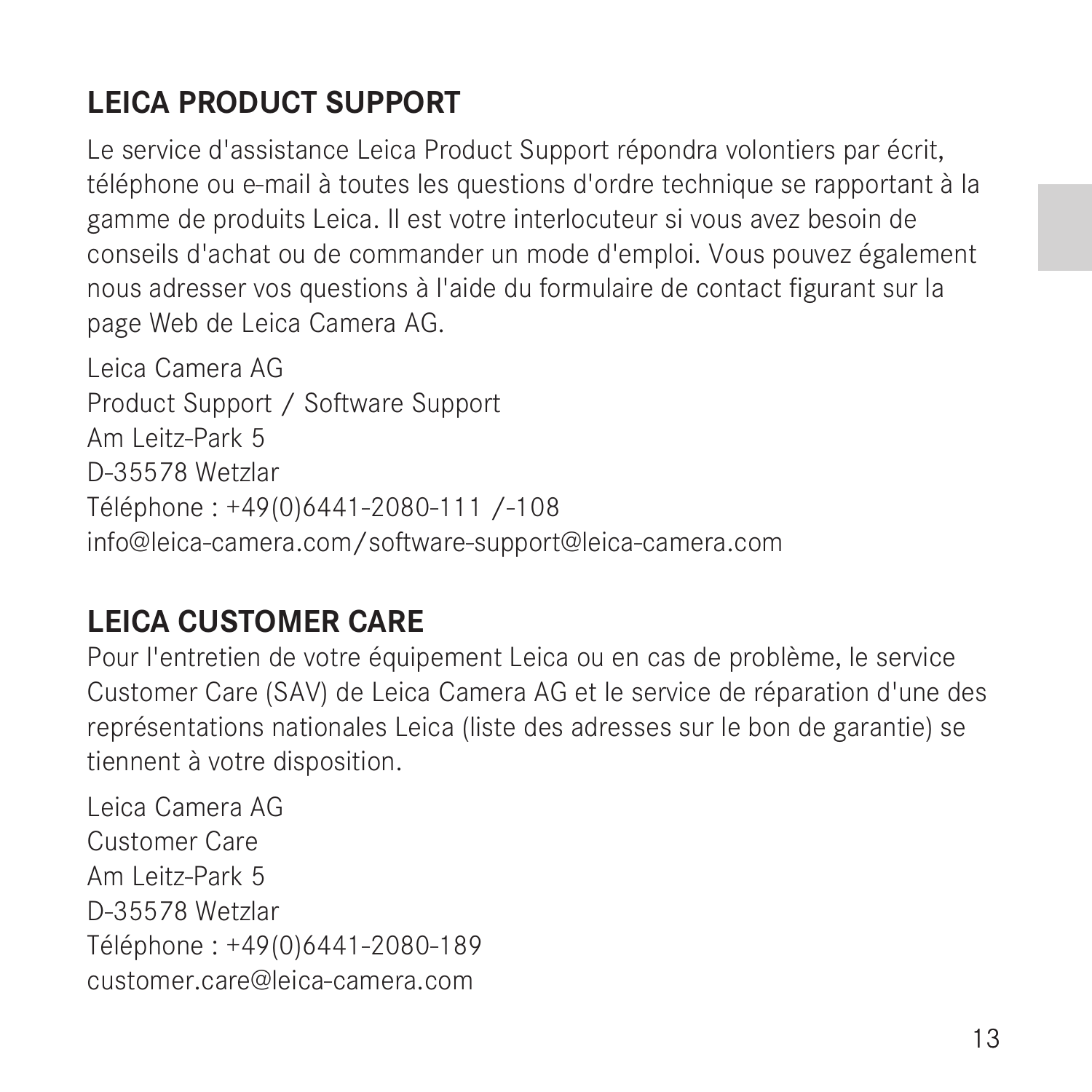Wij danken u voor het vertrouwen dat u in ons hebt gesteld door dit objectief te kopen. Lees zorgvuldig deze handleiding door, om jarenlang plezier te hebben van dit hoogwaardige product.

#### **TECHNISCHE GEGEVENS**

Licht teleobjectief met vier asferische lensvlakken voor uitstekende beeldprestaties en groter dichtbij-bereik voor afbeeldingen tot aan natuurlijke grootte

| Geschikte camara's                                                                                                 | Alle Leica cameras met Leica L-bajonet <sup>1</sup>                                                                                                                                                                                     |
|--------------------------------------------------------------------------------------------------------------------|-----------------------------------------------------------------------------------------------------------------------------------------------------------------------------------------------------------------------------------------|
| <b>Beeldhoek</b><br>(diagonaal, horizontaal, verticaal)                                                            | circa 27°, 22°, 15°, komt ongeveer overeen<br>met 90mm brandpuntafstand bij kleinbeeld                                                                                                                                                  |
| Optische opbouw<br>Aantal lenzen / groepen<br>Asferische oppervlakken<br>Stand van de intreepupil<br>(op oneindig) | 10/9<br>4<br>-64.4mm (in de richting van het invallende licht<br>voor de bajonet-raakvlak)                                                                                                                                              |
| Afstandsinstelling<br>Instelling / werking<br>Actieradius<br>Kleinste objectveld /<br>Grootste schaal              | Elektronisch gestuurd, modus selecteerbaar via<br>het menu van de camera: Automatisch (AF) of<br>Handmatig (M = Manual), in AF altijd handmatige<br>override met instelring mogelijk<br>$0.16$ m tot $\infty$<br>circa: 24 x 16mm / 1:1 |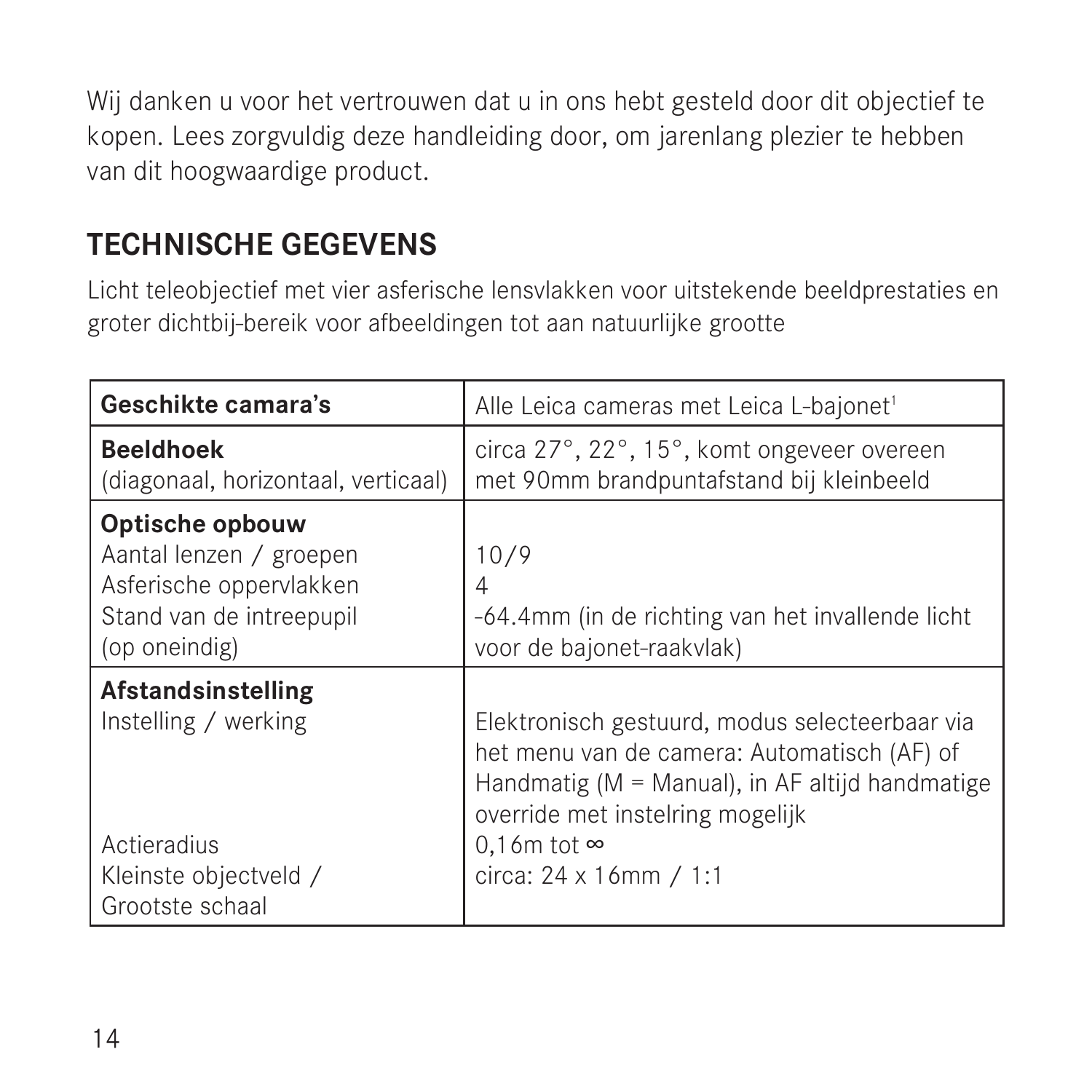| Diafragma<br>Instelling / werking<br>Kleinste waarde                                 | Elektronisch geregeld, instelbaar met behulp van<br>duimwieltje van de camera; ook in stappen van<br>een derde instelbaar<br>32          |
|--------------------------------------------------------------------------------------|------------------------------------------------------------------------------------------------------------------------------------------|
| <b>Bajonet</b>                                                                       | Leica L-bajonet met contactstrip                                                                                                         |
| Filtervatting / tegenlichtkap                                                        | Interne schroefdraad voor E60-filters,<br>filtervatting draait niet mee / externe bajonet<br>voor tegenlichtkap (meegeleverd)            |
| Coating oppervlak                                                                    | Zwart of zilver geanodiseerd                                                                                                             |
| Afmetingen en gewicht<br>Lengte tot bajonet-raakflak<br>Grootste diameter<br>Gewicht | circa 89/134mm (zonder / met tegenlichtkap)<br>circa 68/81mm (zonder / met tegenlichtkap)<br>circa 320/387g (zonder / met tegenlichtkap) |

<sup>1</sup> Bij toepassing op de Leica SL schakelt de camera automatisch over naar het voor dit objectief bedoelde APS-C-formaat (23,6 x 15,7 mm). Daarom gelden alle bovenstaande gegevens onveranderd ook in dergelijke gevallen.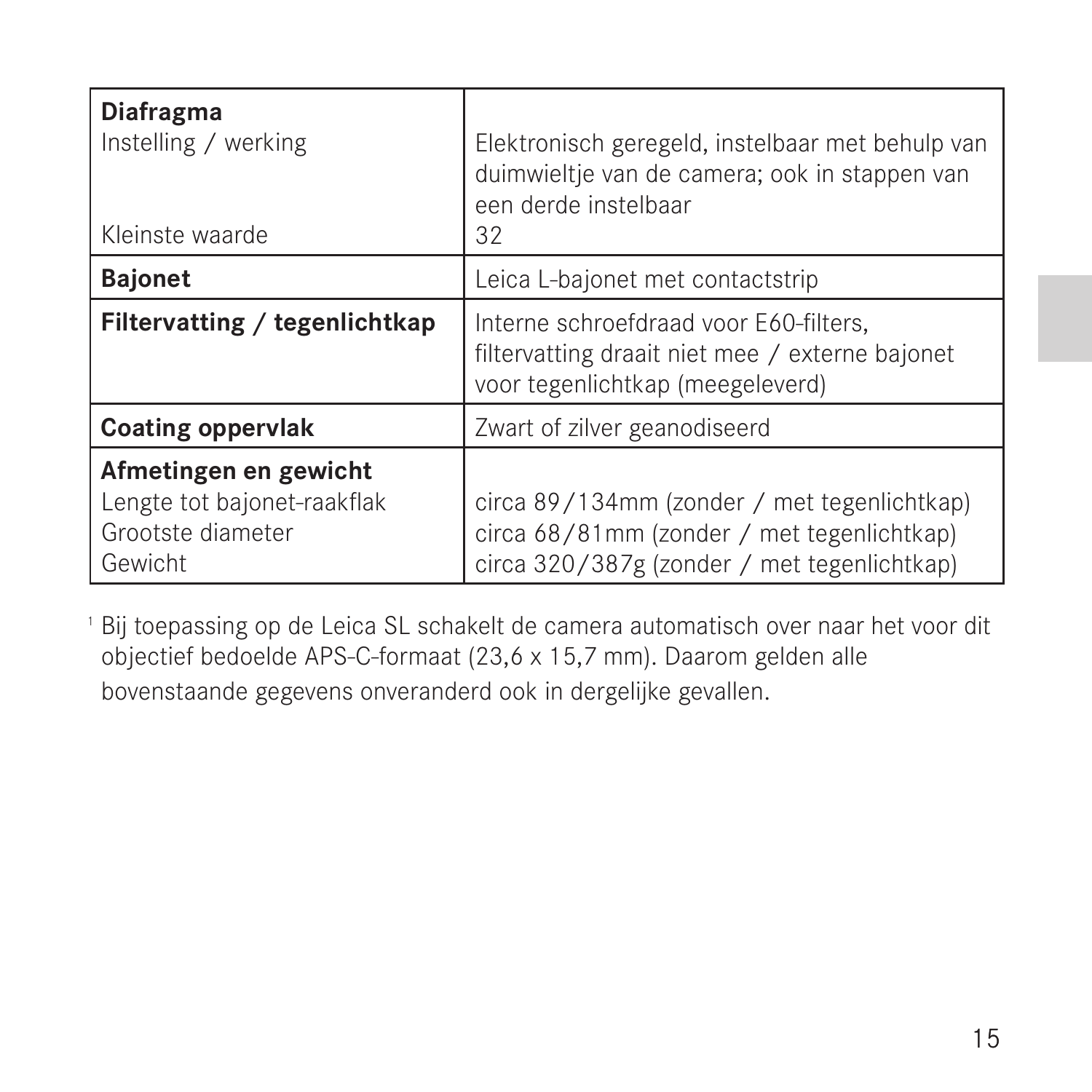#### **Onderdelen Bestelnummer**

### **MILIEUVRIENDELIJK AFVOEREN VAN ELEKTRISCHE EN ELEKTRONISCHE APPARATUUR**

(Geldt voor de EU en overige Europese landen met gescheiden inzameling)

Dit apparaat bevat elektrische en / of elektronische onderdelen en mag daarom niet met het gangbare huisvuil worden meegegeven! In plaats daarvan moet het voor recycling op door de gemeenten beschikbaar gestelde inzamelpunten worden afgegeven. Dit is voor u gratis. Als het toestel zelf verwisselbare batterijen bevat, moeten deze vooraf worden verwijderd en eventueel volgens de voorschriften milieuvriendelijk worden afgevoerd.

Meer informatie over dit onderwerp ontvangt u bij uw gemeentelijke instantie, uw afvalverwerkingsbedrijf of de zaak waar u het toestel hebt gekocht.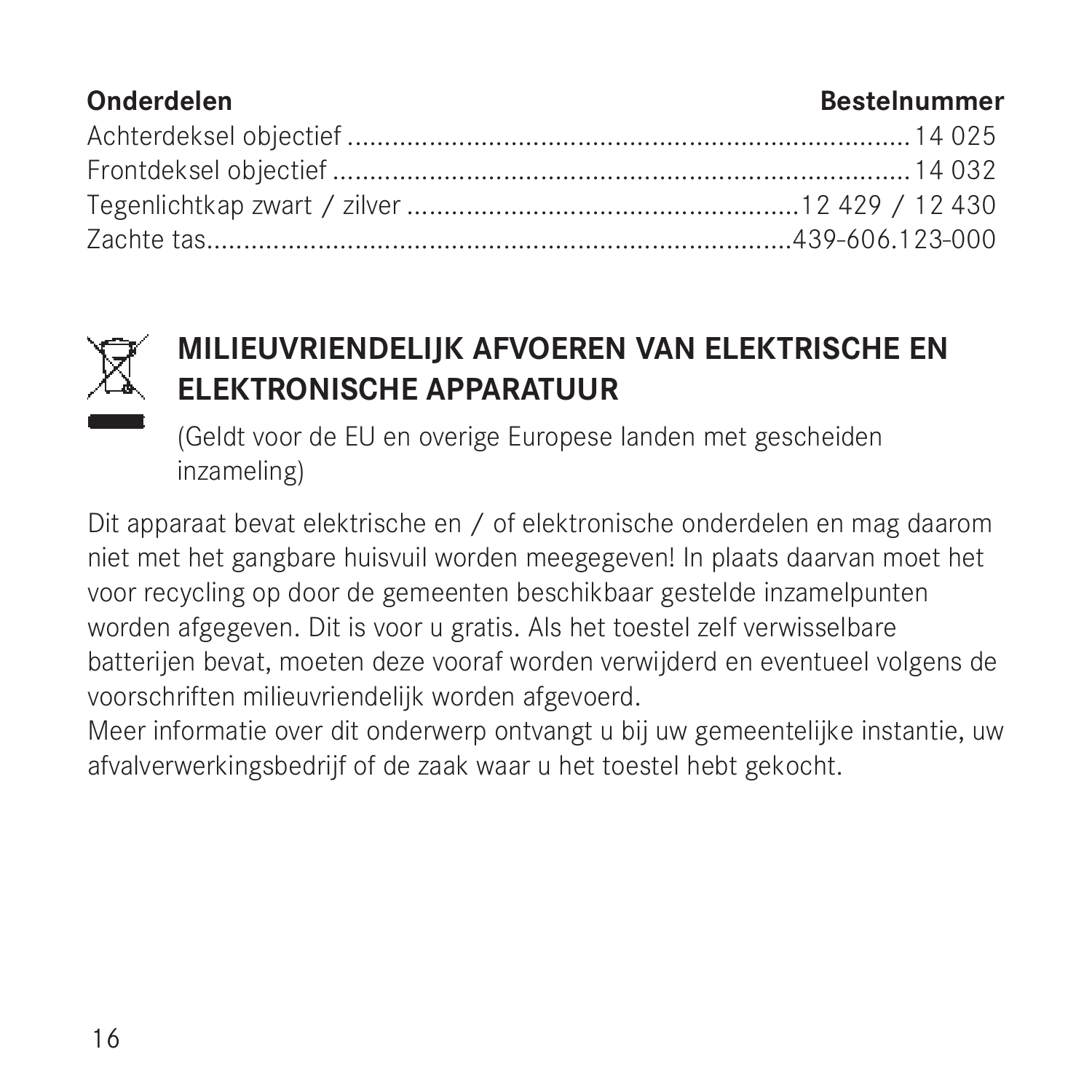## **LEICA PRODUCT SUPPORT**

Technische vragen over het Leica-programma worden schriftelijk, telefonisch of per e-mail beantwoord door Leica Product Support.

Ook voor koopadvies en het bestellen van handleidingen is dit uw contactadres. U kunt uw vragen eveneens door middel van het contactformulier op de website van Leica Camera AG aan ons richten.

Leica Camera AG Produkt Support / Software Support Am Leitz-Park 5 D-35578 Wetzlar Telefoon: +49(0)6441-2080-111 /-108 info@leica-camera.com / software-support@leica-camera.com

#### **LEICA CUSTOMER CARE**

Voor het onderhoud van uw Leica-uitrusting en in geval van schade kunt u gebruik maken van de Customer Care van Leica Camera AG of de reparatieservice van een Leica-vertegenwoordiging in uw land (voor adressenlijst zie garantiebewijs).

Leica Camera AG Customer Care Am Leitz-Park 5 D-35578 Wetzlar Telefoon: +49(0) 6441-2080-189 customer.care@leica-camera.com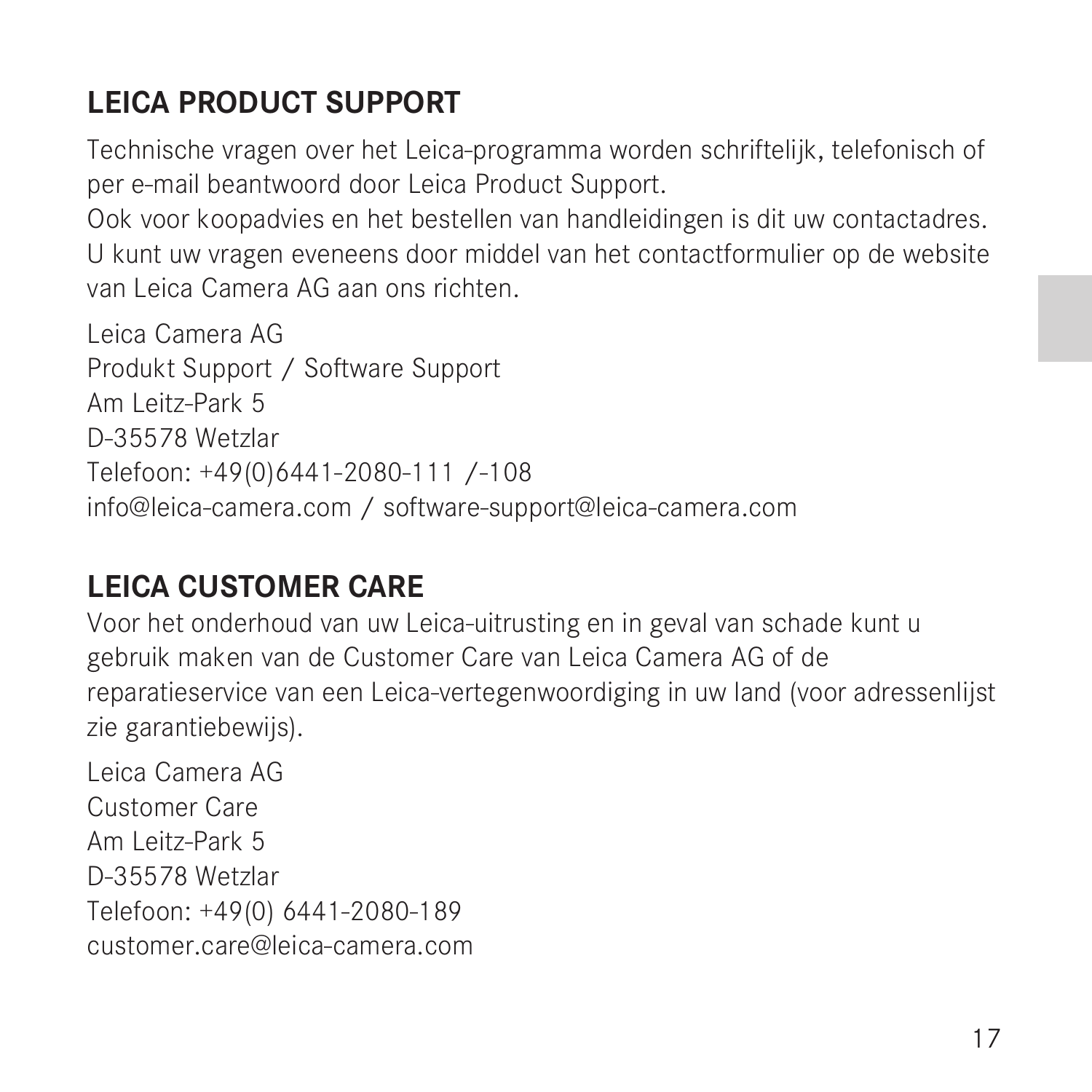Vi ringraziamo per la fiducia accordataci con l'acquisto di questo obiettivo. Per utilizzare questo prodotto di qualità con la massima soddisfazione per molti anni, si prega di leggere attentamente le presenti istruzioni.

## **DATI TECNICI**

Teleobiettivo leggero con 4 lenti asferiche per un'eccezionale riproduzione delle immagini e primi piani estesi per immagini in dimensioni naturali

| Fotocamere utilizzabili                                                                                                    | Tutti i camere Leica con baionetta Leica L1                                                                                                                                                                     |
|----------------------------------------------------------------------------------------------------------------------------|-----------------------------------------------------------------------------------------------------------------------------------------------------------------------------------------------------------------|
| Angolo di campo<br>(diagonale, orizzontale, verticale)                                                                     | circa 27°, 22°, 15°, corrisponde a una<br>lunghezza focale di ca. 90mm nel formato<br>piccolo                                                                                                                   |
| Gruppo ottico<br>Numero di lenti / elementi<br>Superfici asferiche<br>Posizione della pupilla di entrata<br>(all'infinito) | 10/9<br>4<br>-64,4mm (in direzione della luce incidente<br>davanti alla superficie di appoggio della baionetta)                                                                                                 |
| Regolazione della messa a<br>fuoco<br>Regolazione / Funzionamento<br>Area di messa a fuoco                                 | A comando elettronico, modalità selezionabile<br>tramite il menu della fotocamera: in automatico<br>(AF) o manuale (M), con AF sempre manuale<br>sovramodulazione tramite ghiera di regolazione<br>da 0,16m a ∞ |
| Minimo campo inguadrato /<br>Massimo rapporto di riproduzione                                                              | circa: 24 x 16mm / 1:1                                                                                                                                                                                          |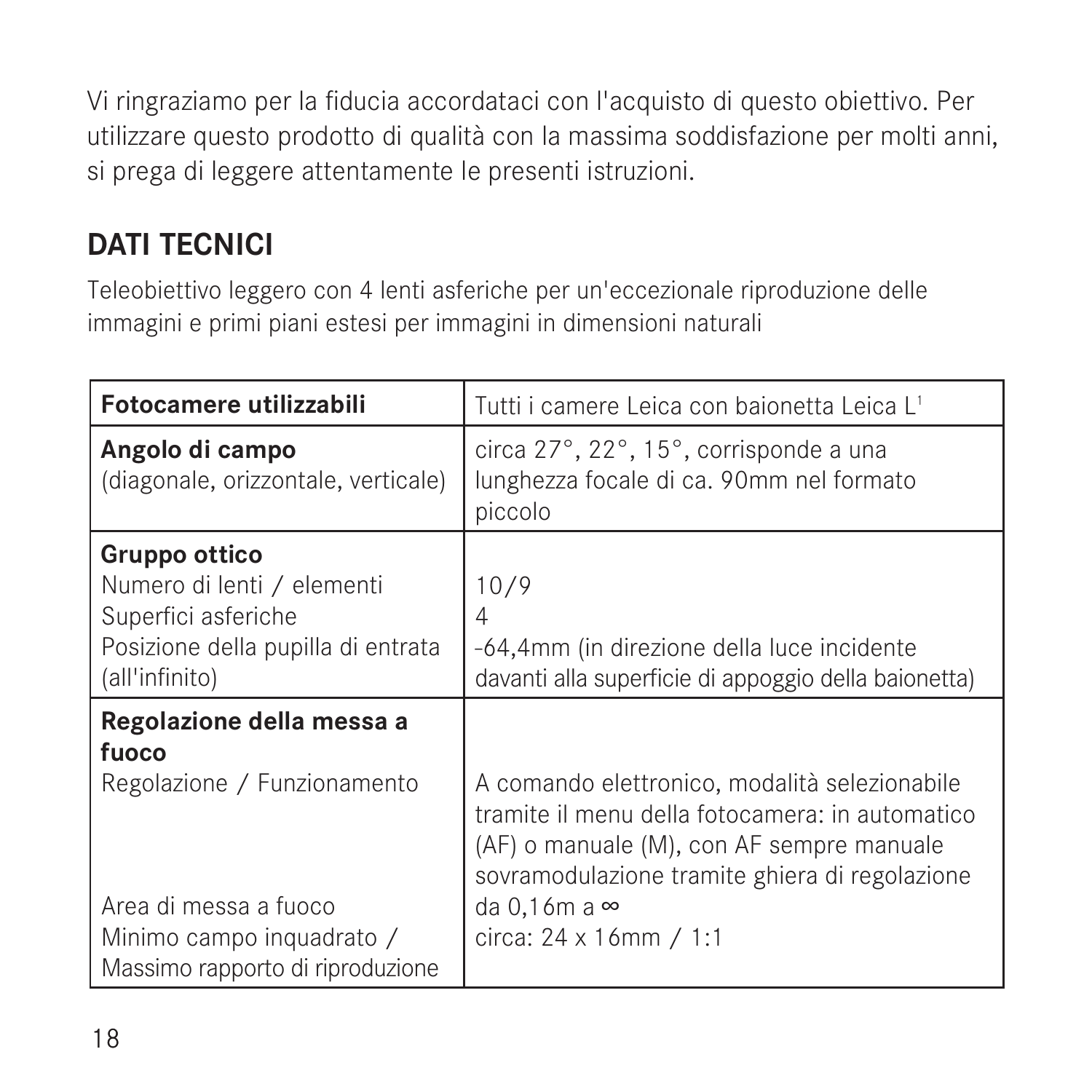| Diaframma<br>Regolazione / Funzionamento<br>Apertura minima                    | A comando elettronico, regolazione tramite ghiera<br>della fotocamera anche su valori di un terzo<br>32               |
|--------------------------------------------------------------------------------|-----------------------------------------------------------------------------------------------------------------------|
| <b>Baionetta</b>                                                               | Attacco a baionetta Leica L con barra di contatto                                                                     |
| Portafiltri /paraluce                                                          | Filettatura interna per filtri E60, portafiltri fisso /<br>attacco a baionetta esterno per paraluce (in<br>dotazione) |
| Finitura                                                                       | Nero/argento anodizzato                                                                                               |
| Dimensioni e peso<br>Lunghezza fino alla baionetta<br>Diametro massimo<br>Peso | circa 89/134mm (senza/con paraluce)<br>circa 68/81mm (senza/con paraluce)<br>circa 320/387g (senza/con paraluce)      |

<sup>1</sup> Utilizzando l'obiettivo sulla Leica SL, la fotocamera passa automaticamente al formato APS-C (23,6 x 15,7 mm) previsto per quest' obiettivo. Pertanto, le indicazioni sopra menzionate valgono ugualmente anche in questi casi.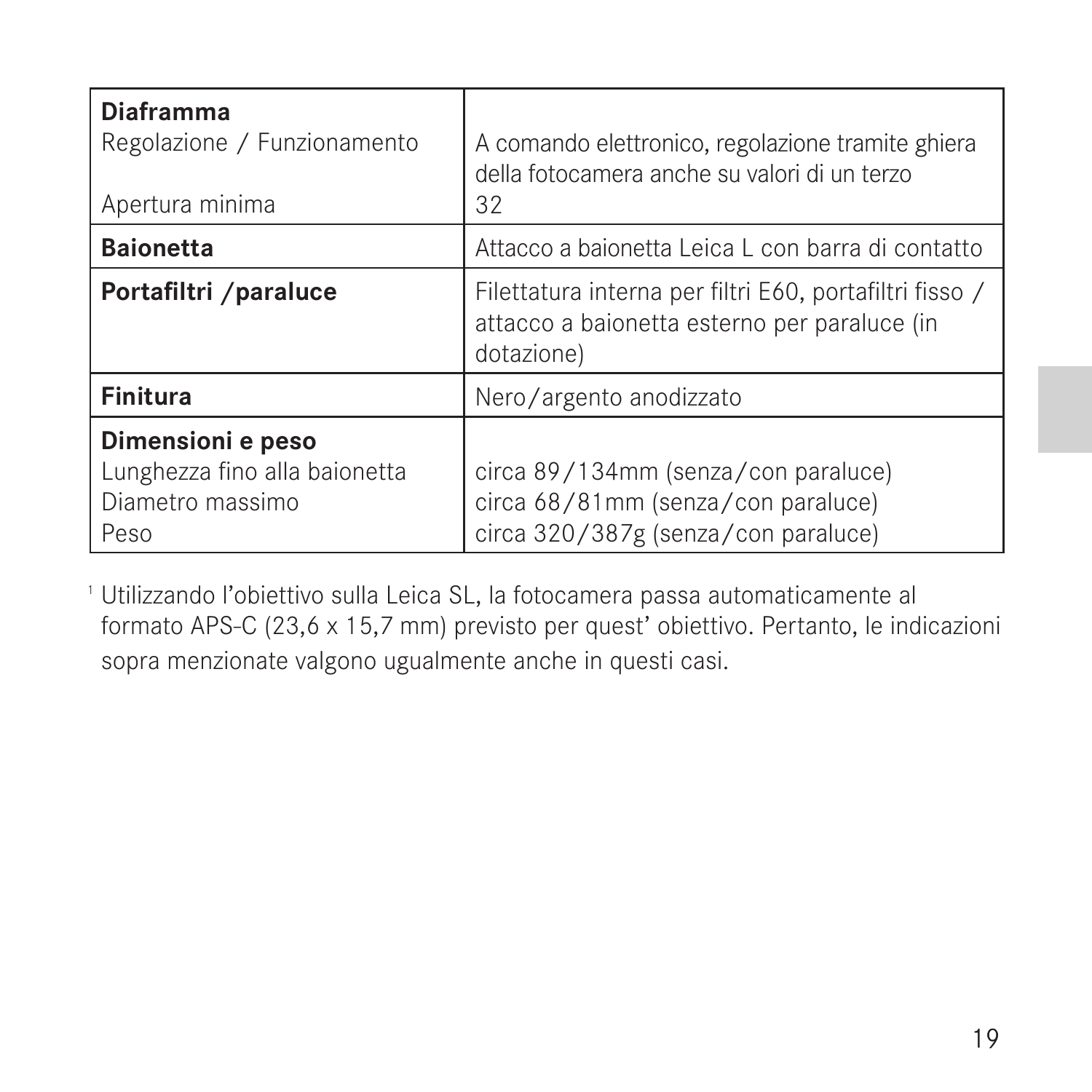| Ricambi | Cod. ord. |
|---------|-----------|
|         |           |
|         |           |
|         |           |
|         |           |

## **SMALTIMENTO DEI DISPOSITIVI ELETTRICI ED ELETTRONICI**

(Per UE e per gli altri Paesi europei con sistemi di raccolta differenziata.)

Il presente apparecchio contiene componenti elettrici e/o elettronici e non può pertanto essere smaltito insieme ai normali rifiuti domestici. Deve, invece, essere depositato presso gli appositi centri di raccolta allestiti dalle autorità municipali per essere riciclato. Tale procedura è gratuita per chi la esegue. Se l'apparecchio contiene batterie normali o ricaricabili, queste ultime devono essere preventivamente rimosse e, se necessario, smaltite da parte dell'utente nel rispetto delle normative in materia di smaltimento.

Per ulteriori informazioni sull'argomento, rivolgersi all'amministrazione comunale, all'azienda addetta allo smaltimento o al rivenditore dell'apparecchio.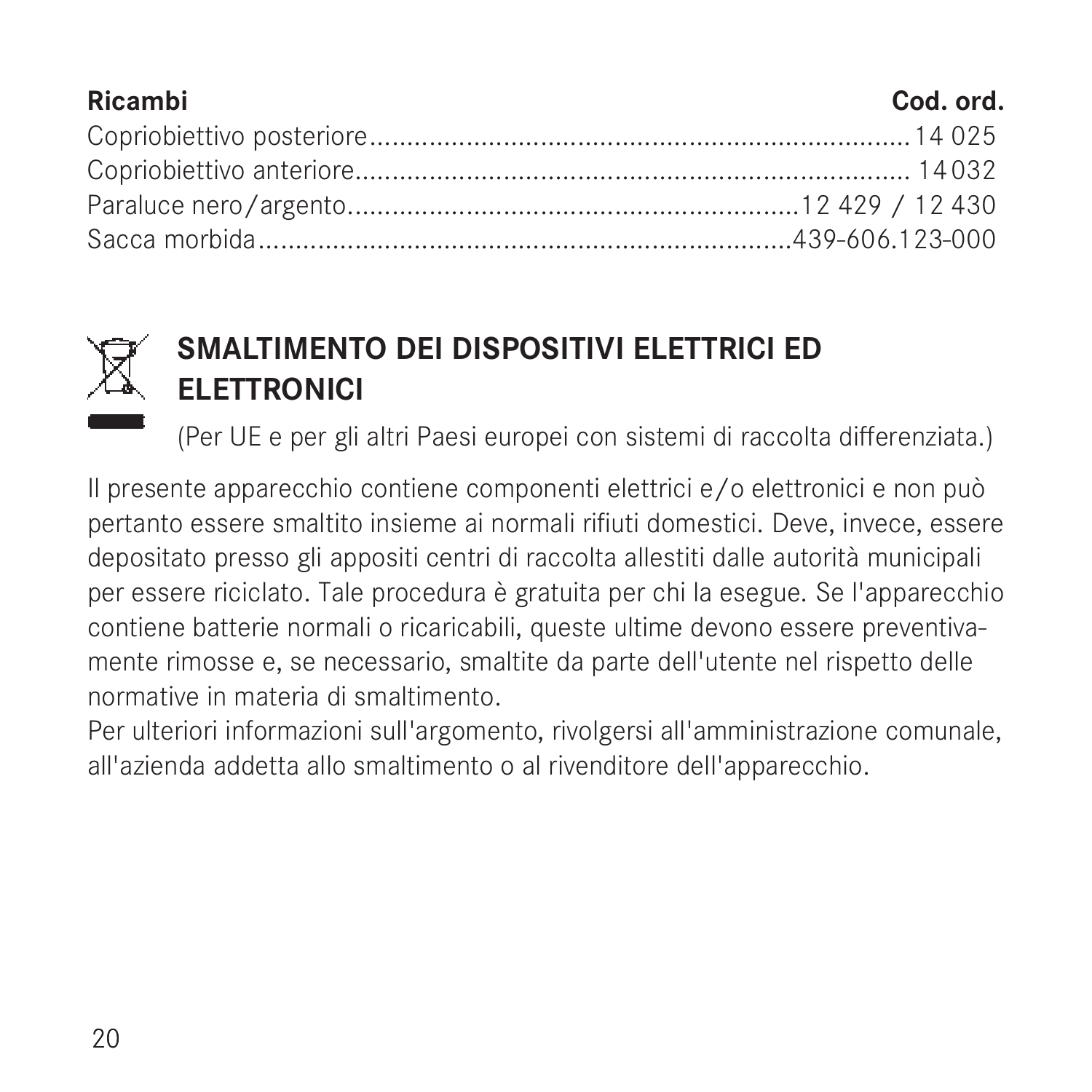## **LEICA PRODUCT SUPPORT**

Il reparto Product Support di Leica sarà lieto di rispondere alle vostre domande tecniche sul programma Leica per iscritto, per telefono o per e-mail. Inoltre, potrà fornirvi consulenza per gli acquisti e per l'ordine di istruzioni. In alternativa, potete rivolgerci le vostre domande anche attraverso il modulo di contatto nella home page di Leica Camera AG.

Leica Camera AG Product Support / Software Support Am Leitz-Park 5 D-35578 Wetzlar Telefono: +49(0)6441-2080-111 /-108 info@leica-camera.com / software-support@leica-camera.com

#### **ASSISTENZA CLIENTI LEICA**

Per la manutenzione dell'attrezzatura Leica e in caso di guasti, rivolgersi al reparto Customer Care di Leica Camera AG o al Servizio Riparazioni di un rappresentante Leica del proprio Paese (per l'elenco degli indirizzi cfr. il certificato di garanzia).

Leica Camera AG Customer Care Am Leitz-Park 5 D-35578 Wetzlar Telefono: +49(0)6441-2080-189 customer.care@leica-camera.com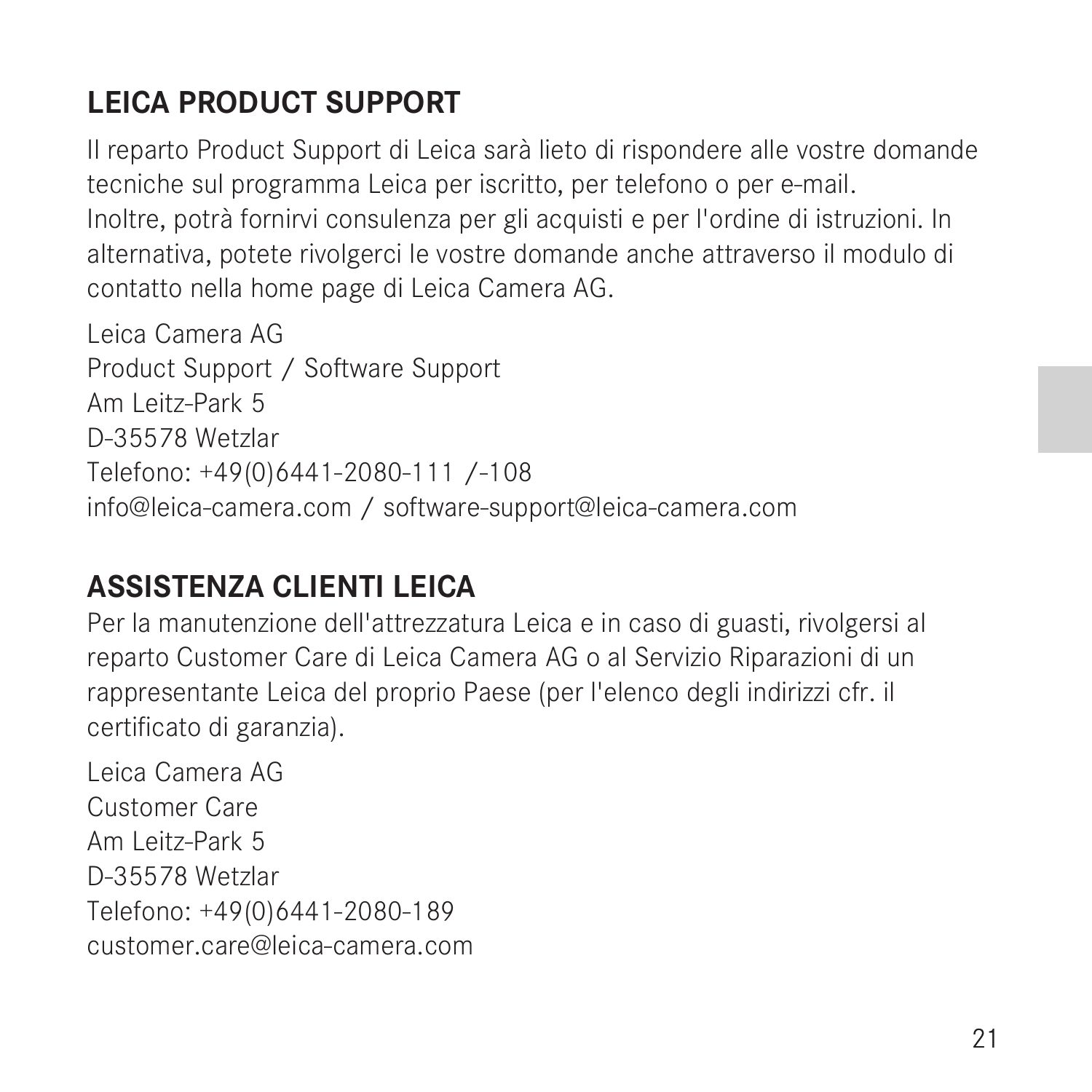Muchas gracias por la confianza que ha depositado en nosotros con la adquisición de este objetivo. Para que pueda disfrutar muchos años de este producto de alta calidad, rogamos lea detenidamente estas instrucciones.

## **ESPECIFICACIONES TÉCNICAS**

Teleobjetivo ligero con 4 superficies asféricas de lentes para un excelente rendimiento de la imagen y una corta distancia ampliada para fotografías a tamaño natural

| Cámaras utilizables                                                                                                            | Todos los cámaras Leica con bayoneta Leica L'                                                                                                                                                                                                                                                   |
|--------------------------------------------------------------------------------------------------------------------------------|-------------------------------------------------------------------------------------------------------------------------------------------------------------------------------------------------------------------------------------------------------------------------------------------------|
| Angulo de imagen<br>(diagonal, horizontal, vertical)                                                                           | aprox. 27°, 22°, 15°, corresponde a aprox.<br>90mm de distancia focal en pequeño formato                                                                                                                                                                                                        |
| Estructura óptica<br>Número de lentes/grupos<br>Superficies asféricas<br>Situación de la pupila de entrada<br>(en el infinito) | 10/9<br>4<br>-64.4mm (con sentido de incidencia de la luz<br>delante de la superficie de apoyo de la bayoneta)                                                                                                                                                                                  |
| Ajuste de distancia<br>Ajuste/modo de funcionamiento<br>Zona de trabajo<br>Campo de objeto mínimo/<br>escala máxima            | Con control electrónico, posibilidad de<br>seleccionar el modo de funcionamiento a través<br>del menú de la cámara: Automático (AF) o<br>manual (M); con AF es posible, en todo<br>momento, un sobreajuste manual con el anillo<br>de ajuste<br>0,16m hasta $\infty$<br>aprox.: 24 x 16mm / 1:1 |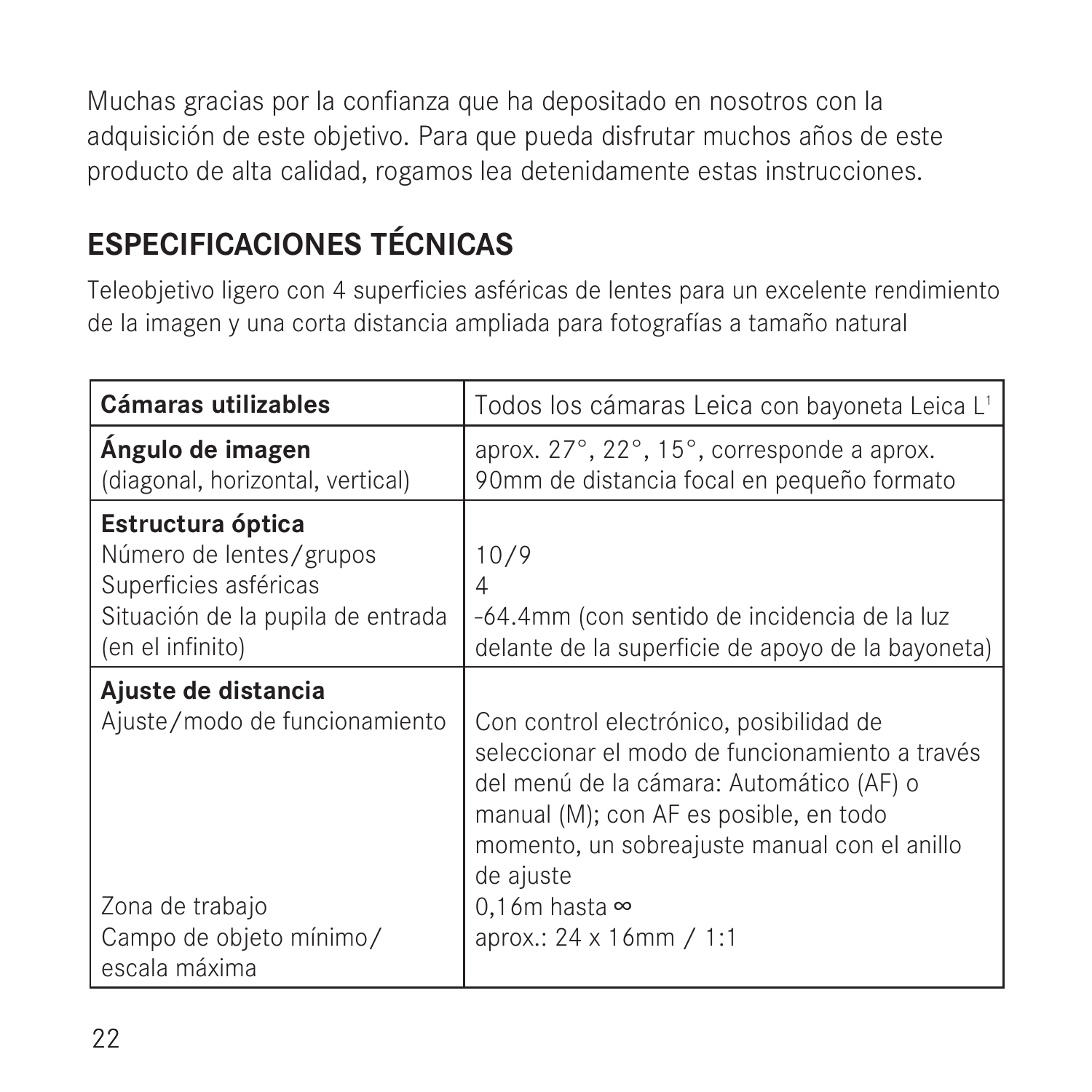| Diafragma<br>Ajuste/modo de funcionamiento<br>Valor mínimo                       | Con control electrónico, ajuste con la rueda<br>giratoria de la cámara, posibilidad de ajustar<br>valores con tercios<br>32         |
|----------------------------------------------------------------------------------|-------------------------------------------------------------------------------------------------------------------------------------|
| Bayoneta                                                                         | Bayoneta Leica L con regleta de contactos                                                                                           |
| Soporte de filtro/parasol                                                        | Rosca interior para filtro E60, montura de filtro<br>no rotatoria / bayoneta exterior para parasol (en<br>el volumen de suministro) |
| Versión de superficie                                                            | Negro o plata anodizado                                                                                                             |
| Dimensiones y peso<br>Longitud hasta soporte bayoneta<br>Diámetro máximo<br>Peso | aprox. 89/134mm (sin/con parasol)<br>aprox. 68/81mm (sin/con parasol)<br>aprox. 320/387g (sin/con parasol)                          |

<sup>1</sup> Cuando se utiliza con la Leica SL, la cámara cambia automáticamente al formato APS-C (23,6 x 15,7mm) designado para este objetivo. En consecuencia, todos los datos facilitados anteriormente son válidos sin cambios también para tales casos.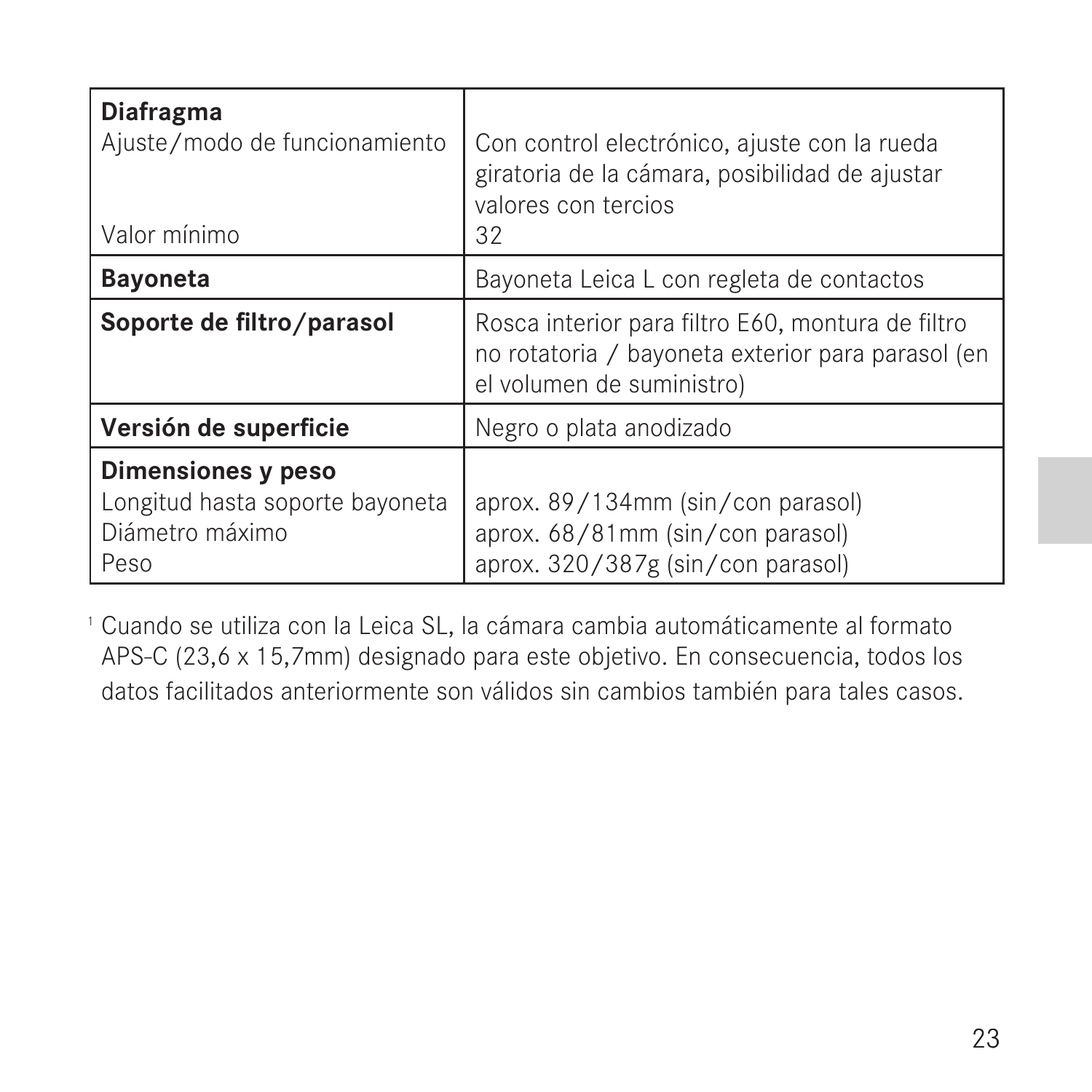| Piezas de recambio | N.º art. |
|--------------------|----------|
|                    |          |
|                    |          |
|                    |          |
|                    |          |

## **ELIMINACIÓN DE APARATOS ELÉCTRICOS Y ELECTRÓNICOS COMO RESIDUOS**

(Válido para la UE, así como para otros países europeos con sistemas de recogida separada de residuos.)

¡Este aparato contiene componentes eléctricos y/o electrónicos y, por ello, no debe eliminarse con la basura doméstica normal! En lugar de eso, deberá entregarse a los centros de recogida municipales correspondientes para su reciclaje. Esto es gratuito para usted. En caso de que el propio aparato contenga pilas/baterías recambiables, éstas deben retirarse previamente y, dado el caso, eliminarse conforme a lo prescrito.

En su ayuntamiento, en la empresa local de eliminación de residuos o en el comercio en el que haya adquirido este aparato recibirá más información sobre este tema.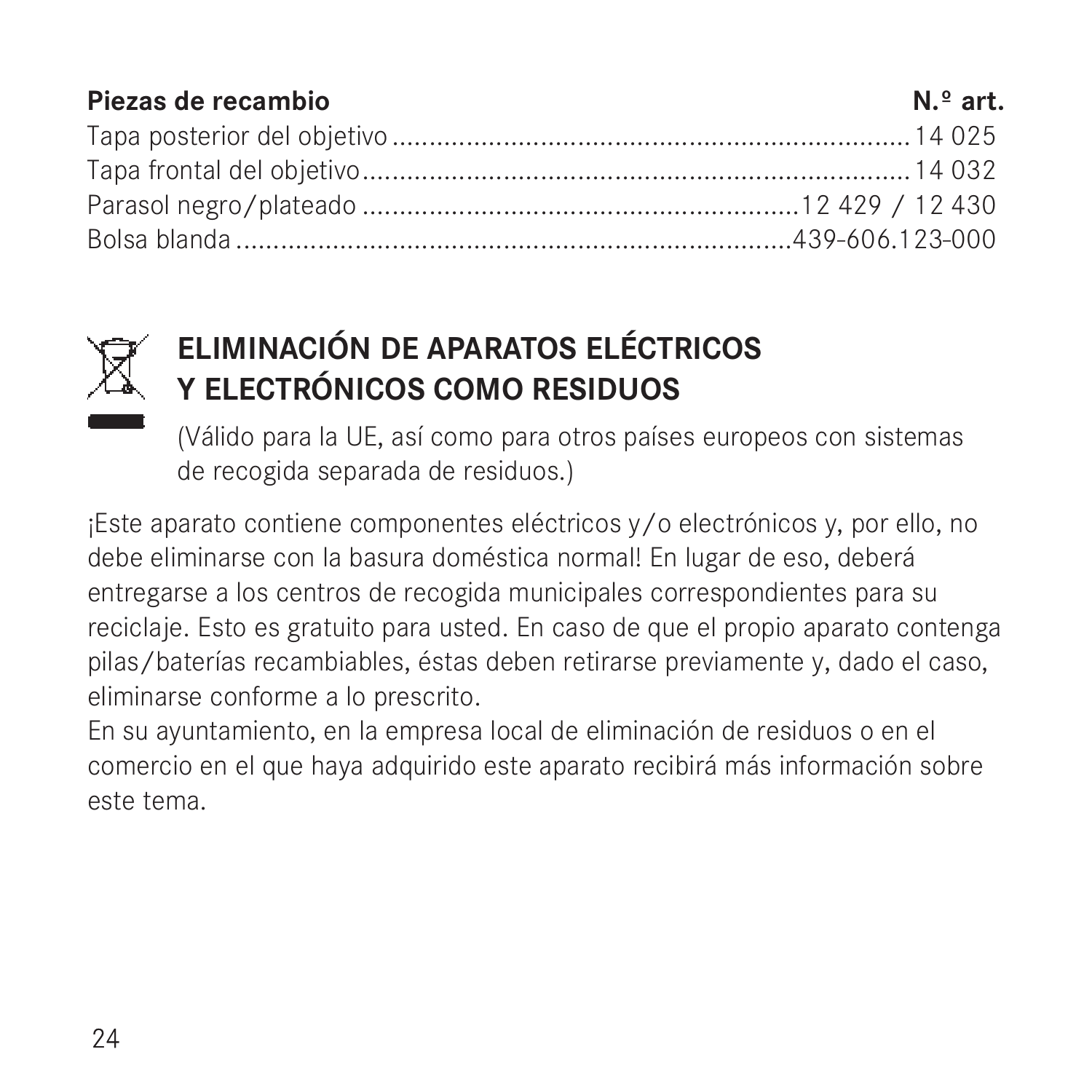## **LEICA PRODUCT SUPPORT**

Si tiene preguntas de aplicación técnica sobre el programa Leica, diríjase al departamento de soporte del producto Leica, que le contestará por escrito, por teléfono o por correo electrónico.

También le atenderá para asesorarle en la compra y para el pedido de instrucciones. Como alternativa, puede dirigirse también a nosotros por medio del formulario de contacto de la página principal de Leica Camera AG.

Leica Camera AG Produkt Support / Software Support Am Leitz-Park 5 D-35578 Wetzlar Teléfono: +49(0)6441-2080-111 /-108 info@leica-camera.com / software-support@leica-camera.com

#### **LEICA CUSTOMER CARE**

Para el mantenimiento y la reparación de su equipo Leica, están a su disposición el departamento Customer Care de Leica Camera AG o el Servicio de reparaciones del representante de Leica en su país (consulte la lista de direcciones en la tarjeta de garantía).

Leica Camera AG Customer Care Am Leitz-Park 5 D-35578 Wetzlar Teléfono: +49(0)6441-2080-189 customer.care@leica-camera.com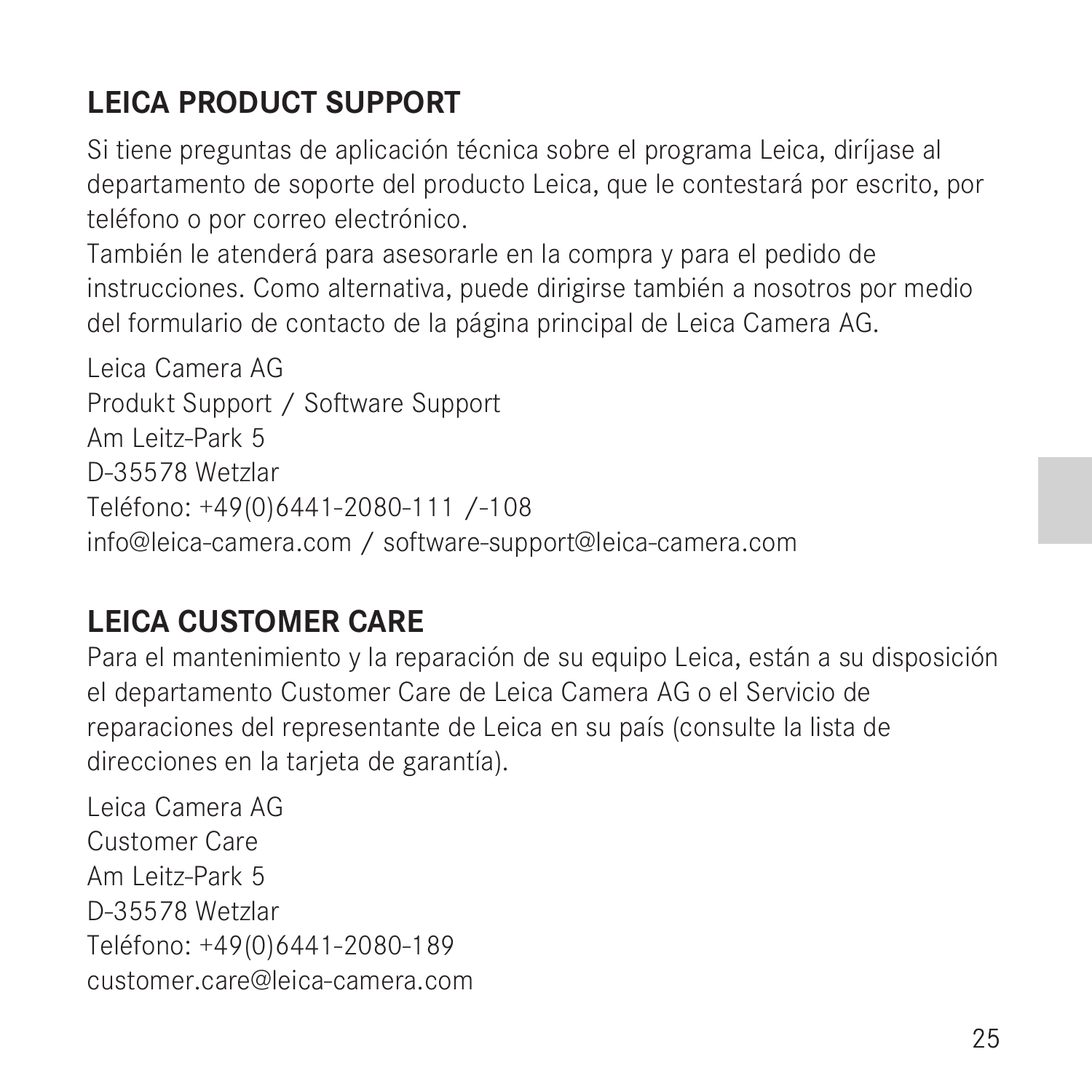非常感謝您的信任,購買本鏡頭產品。請詳閱本說明書,以確保 能長期享有此優質產品帶來的使用樂趣。

#### 技術資料

輕便長焦鏡頭,帶4片非球面鏡面用於出色的成像性能,帶擴展的近距離範圍 用於自然大小成像

| 適用的相機                                    | 所有帶徠卡L型接座'的徠卡相機                                                                                              |
|------------------------------------------|--------------------------------------------------------------------------------------------------------------|
| 視角<br>(對角、水平、垂直)                         | 約27°、22°、15°.符合小畫幅約90毫米<br>的焦距                                                                               |
| 光學構造<br>鏡片 / 群數<br>非球面<br>入瞳位置<br>(無限遠處) | 10/9<br>4<br>–64.4毫米(在光學入射方向鏡頭接座接合<br>面之前)                                                                   |
| 對焦<br>設定 / 操作<br>工作範圍<br>最小視野 / 最大比例尺    | 電子控制,可透過相機選單選擇作業模式:<br>自動 (AF) 或手動 (M),在自動模式下可隨時<br>換成手動可利用設定來調整轉環接管控制<br>$0.16$ 米 到 ∞<br>約: 24 x 16毫米 / 1:1 |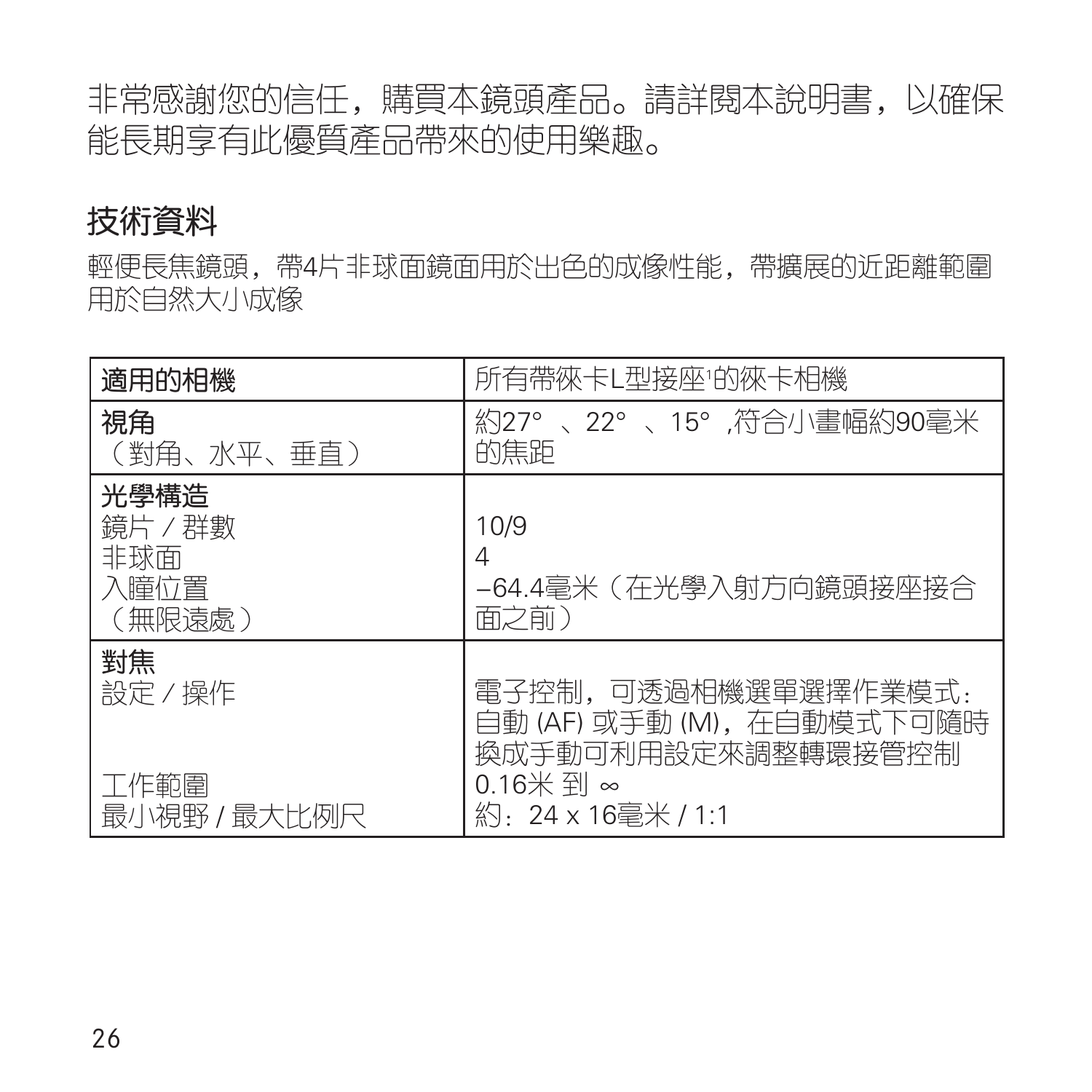| 光圈<br>設定 / 操作<br>最小值                       | 電子控制,可透過轉盤調整相機,能以 1/3<br>格為單位進行調整<br>32                                  |
|--------------------------------------------|--------------------------------------------------------------------------|
| 接座                                         | 带有接触条的 Leica L 卡环                                                        |
| 濾鏡接頭 / 遮光罩                                 | E60 瀛鏡用的内螺紋,瀛鏡接頭本身不轉動<br>/ 遮光罩用的外部接座(隨機出貨)                               |
| 鏡頭表面處理                                     | 黑色/銀色陽極處理                                                                |
| 尺寸及重量<br>長度為直到鏡頭接座接合面的<br>距離<br>最大直徑<br>重量 | 約 89/134mm(不含 / 含遮光罩)<br>約 68/81mm (不含 / 含遮光罩)<br>約 320/387g (不含 / 含遮光罩) |

<sup>1</sup> 在徠卡SL型相機上使用時,相機會自動切換到該鏡頭規定的APS-C畫幅 (23.6 x 15.7毫米)。因此,所有上述陳述在這類情況下也都保持不變,同 樣適用。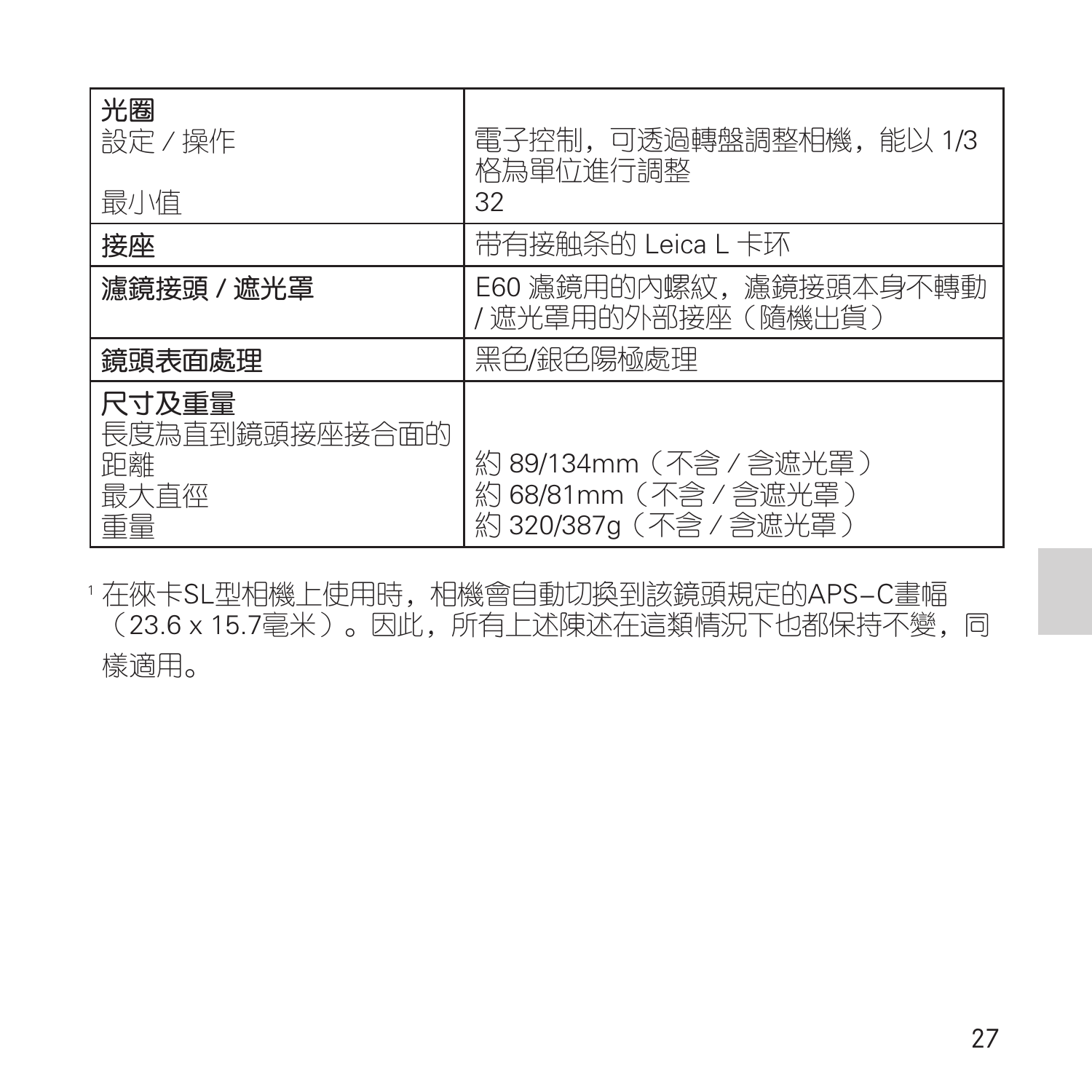| 替換件                               | 訂單編號 |
|-----------------------------------|------|
|                                   |      |
| 鏡頭前蓋 ……………………………………………………………14032 |      |
|                                   |      |
|                                   |      |



#### 電氣及電子裝置的廢棄物處理

(適用於歐盟及其他有獨立回收系統的歐洲國家。)

本裝置包含電氣及/或電子組件,不得棄置於一般家庭垃圾内! 請務必將本裝置送至地方政府府設置的資源回收點。您不需為此 付費。若裝置含有可更換式電池或充電電池,請務必先將這些電 池取出,並按當地規定進行廢棄物處理。 其他和本主題相關的資訊,可從當地政府、廢棄物處理公司或者 您購買產品的商店處得知。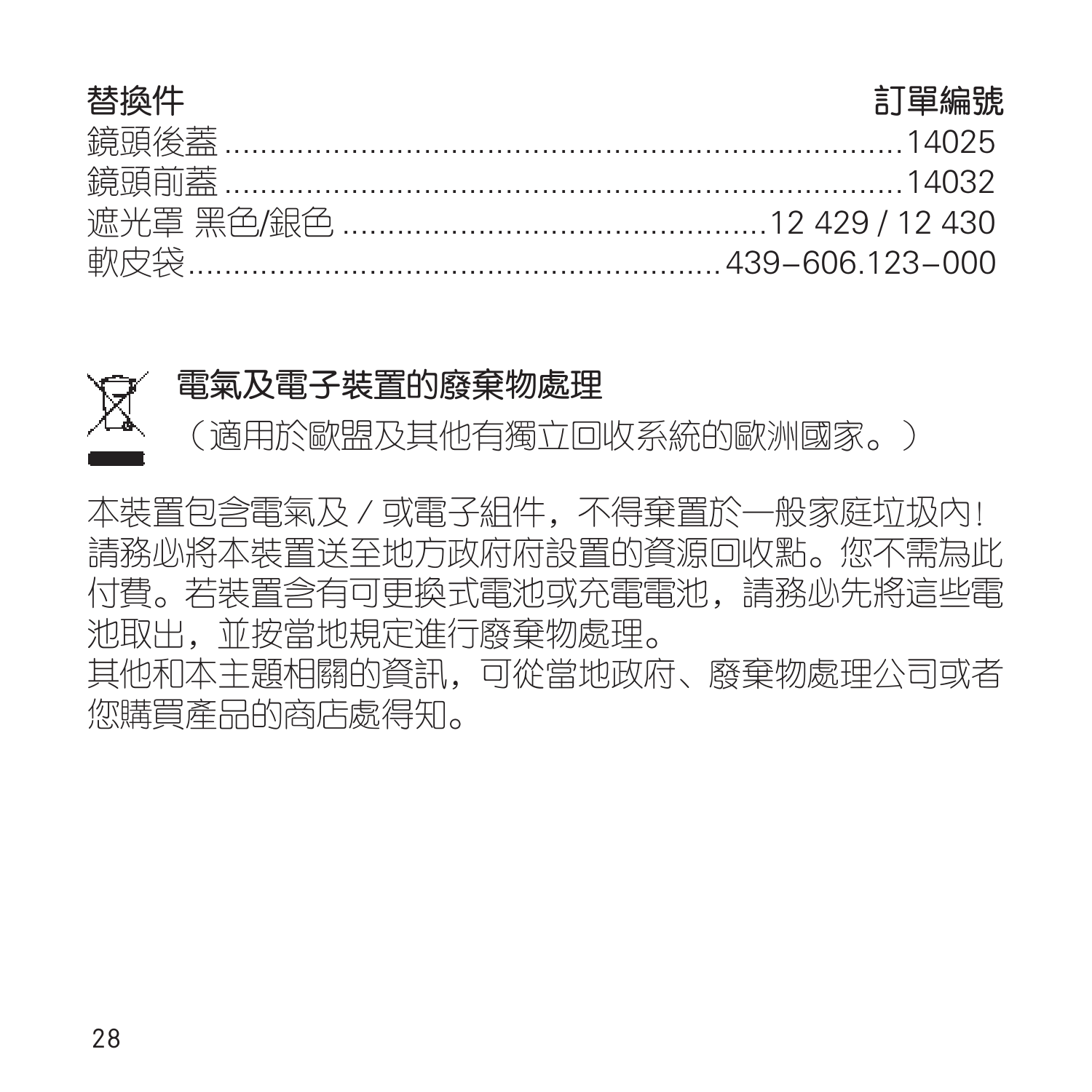### 徠卡產品支援服務

如對徠卡方案有任何應用技術方面的問題,徠卡產品支援服務部 門將透過書面、電話或電子郵件方式為您提供解答。 關於購買諮詢及訂購方式的指導,也都由此部門負責與顧客洽 談。您也可透過徠卡相機網站上的聯絡表格與我們聯繫。

徠卡相機股份公司 產品支援服務 / 軟體支援服務 Am Leitz-Park 5

D-35578 Wetzlar

電話:+49(0)6441-2080-111 /-108

info@leica-camera.com / software-support@leica-camera.com

#### 徠卡顧客服務

Leica Camera AG 的顧客服務部門或 Leica 的地區代理維修服務 部門(地址請參閱保證書),會負責您 Leica 裝備的相關保養及 損壞之維修服務。

徠卡相機股份公司 顧客服務

Am Leitz-Park 5

D-35578 Wetzlar

電話:+49(0)6441-2080-189

customer.care@leica-camera.com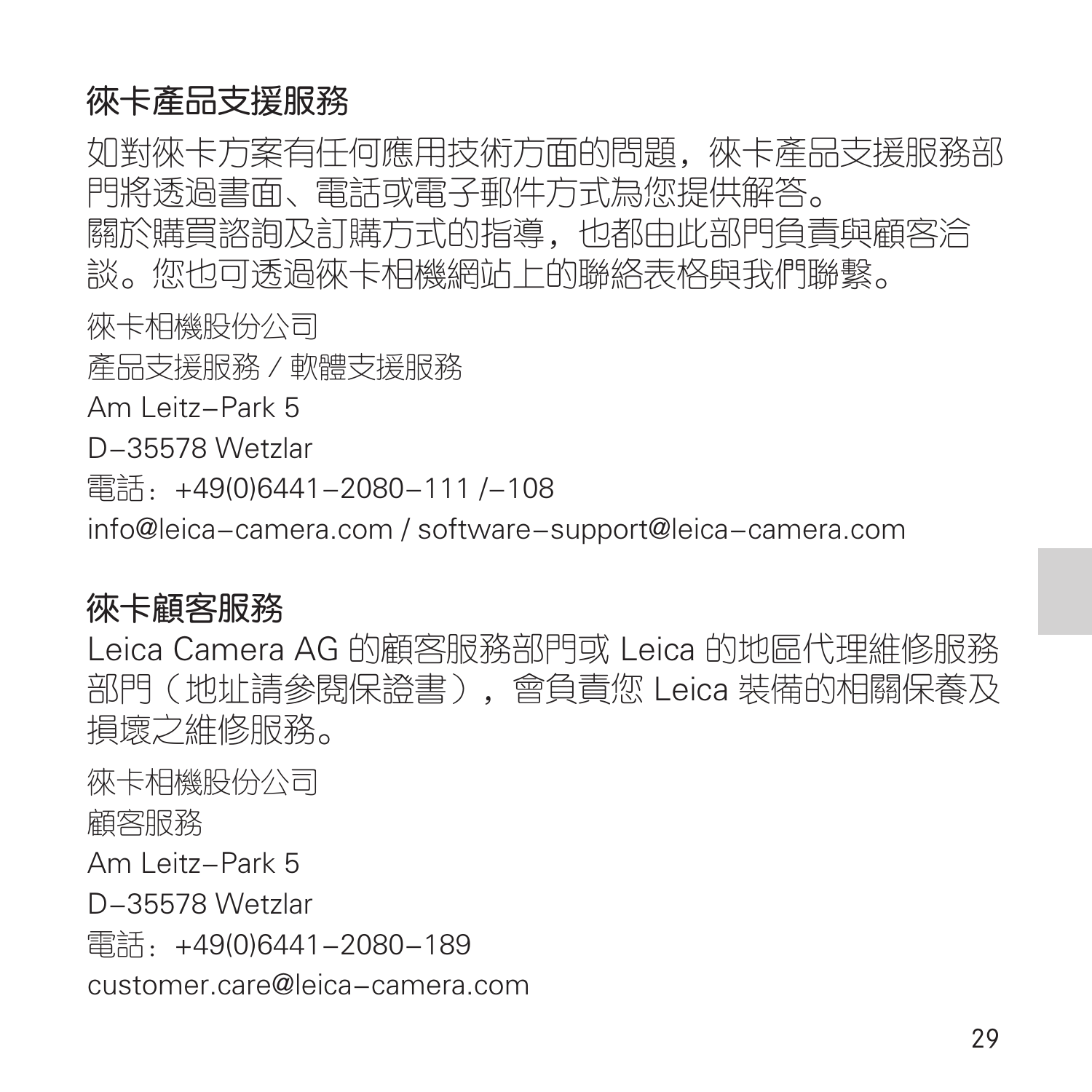非常感谢您购买本镜头和对我们的信任。为了能在今后的使用中 获得更多的乐趣,请您仔细阅读本使用说明。

#### 技术参数

带4片非球面镜片的轻便型远距照相镜头,具备卓越的成像性能,可将成像范 围扩展至近距离的自然大小

| 可使用的相机                                       | 所有Leica相机都带有Leica L型卡口'                                                                                                                |
|----------------------------------------------|----------------------------------------------------------------------------------------------------------------------------------------|
| 视角<br>(对角、水平、垂直)                             | 约为 27°, 22°, 15°, 对于小画幅, 相当<br>干大约 90mm 的焦距                                                                                            |
| 光学结构<br>透镜/组数量<br>非球面镜片<br>入射孔位置<br>(无限沅距离上) | 10/9<br>4<br>-64.4mm(在卡环平面之前的光入射方<br>向)                                                                                                |
| 对焦<br>设置/工作原理<br>有效区间<br>最小物场 / 最大比例         | 电子控制,可以通过相机菜单选择工作模<br>式: 自动 (AF) 或者手动 (M), 在 AF 模式下<br>可以随时通过调整环来手动接管自动对焦<br>0.16m $\overline{\oplus}$ $\infty$<br>大约: 24 x 16mm / 1:1 |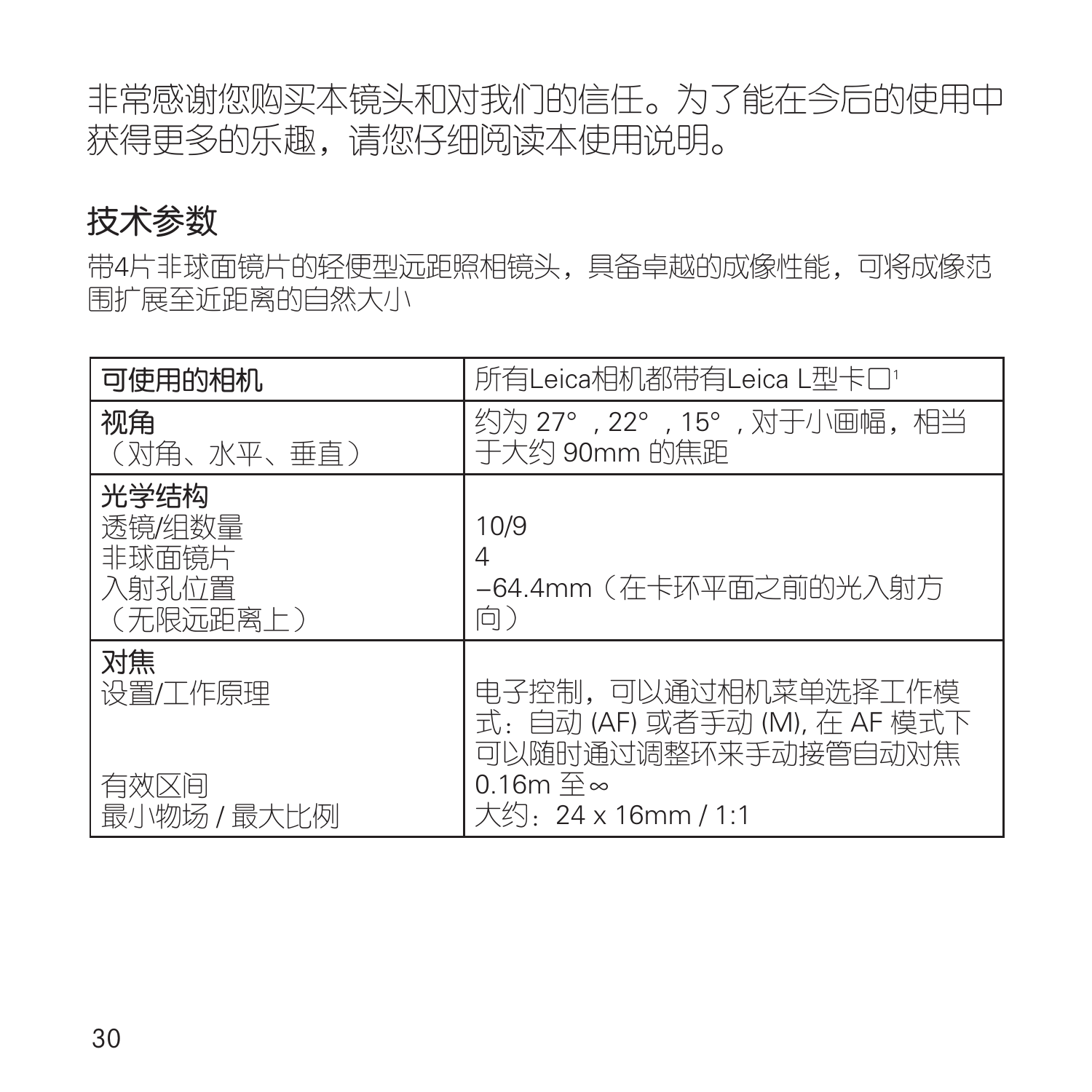| 光圈<br>设置/工作原理<br>最小值          | 电子控制,通过相机的转轮设置,可以洗择<br>1/3级距增量设置<br>32                                      |
|-------------------------------|-----------------------------------------------------------------------------|
| 卡环                            | 带有接触条的 Leica L 卡环                                                           |
| 滤镜接□ / 遮光罩                    | 内螺纹用于 E60 滤光镜,滤光镜接口不可<br>旋转 / 外卡环用于遮光罩(标配)                                  |
| 表面规格                          | 黑色/银色, 经过阳极氧化处理                                                             |
| 尺寸和重量<br>至卡环的长度<br>最大直径<br>重量 | 大约 89/134mm (不包括/包括遮光罩)<br>大约 68/81mm(不包括/包括遮光罩)<br>大约 320/387g (不包括/包括遮光罩) |

1 在应用于 Leica SL 上时, 照相机会自动切换为为该镜头预设的 APS C 格式, (23.6 x 15.7 mm)。所以,上面的描述同样也适用于类似的情形。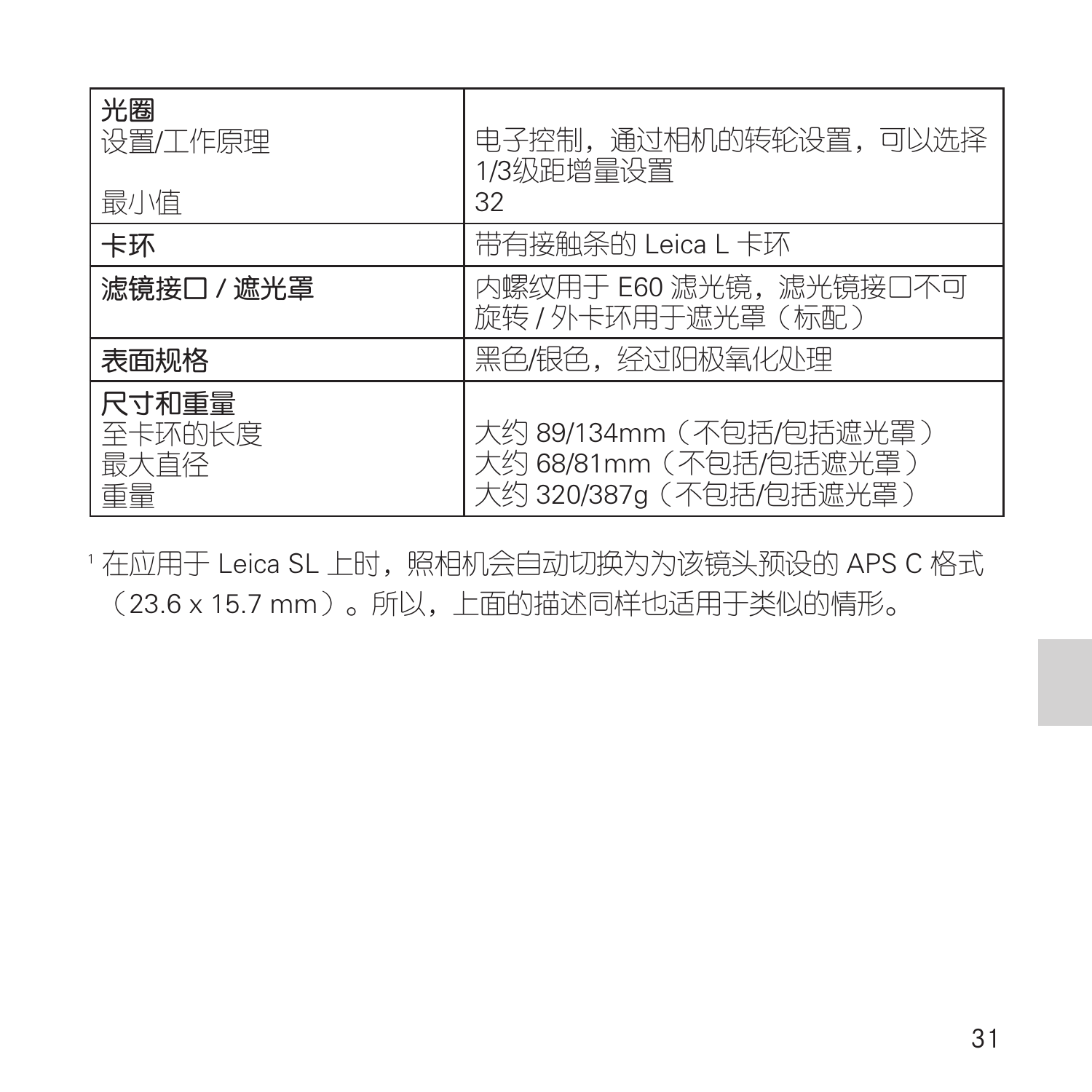| 各件                                  | 订购编号 |
|-------------------------------------|------|
|                                     |      |
| 镜头前盖 ………………………………………………………………14 032 |      |
|                                     |      |
|                                     |      |

### 电气及电子设备的废弃处置

(适用于欧盟以及其它采用独立回收体系的欧洲国家。)

本设备包含电气和/或电子组件,因此不得弃置于一般的家庭垃 圾内!必须将本产品送至由地方政府设置的资源回收点。这是一 顶免费的服务。若设备配有可更换的电池或者充电电池,那么, 就必须事先将这些零件取出,且按当地规定进行废弃处理。 其它相关信息请向当地管理部门、垃圾处理站或经销商咨询。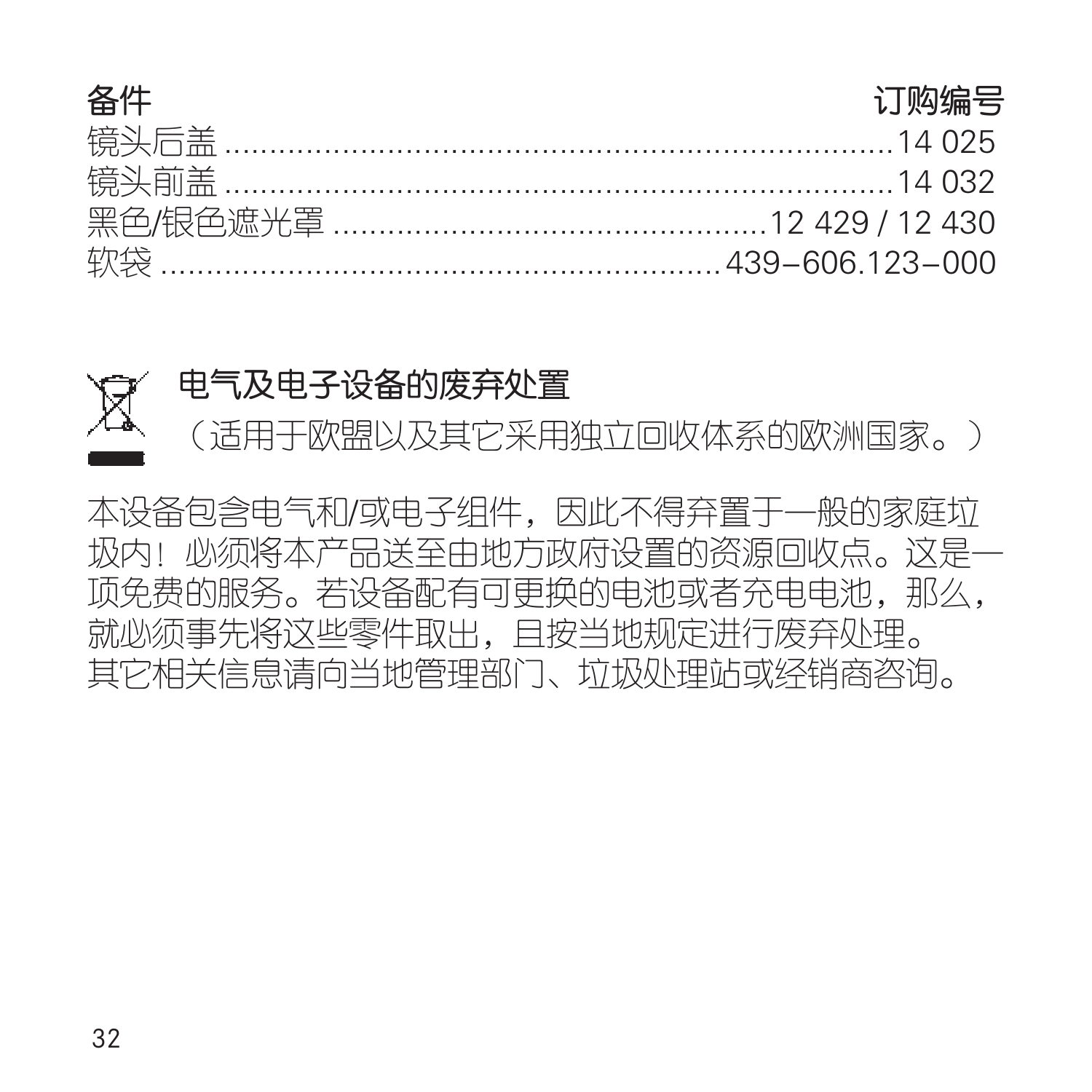## LEICA产品支持部

有关Leica产品的使用技术方面问题,Leica产品支持部可以书 面、电话或者电子邮件的形式为您提供帮助。 同样还为您提供购买咨询及说明书订购服务。您也可通过Leica 相机股份公司网站上的联系表格向我们提出问题。

Leica相机股份公司

产品支持部 / 软件支持部

Am Leitz-Park 5

D-35578 Wetzlar

电话:+49(0)6441-2080-111 /-108

info@leica-camera.com / software-support@leica-camera.com

#### LEICA客户服务部

当您的Leica设备需要保养和维修时,Leica相机股份公司的客户 服务部门或当地的Leica维修部门将会竭诚为您服务(地址列表 参见质量保证卡)。

Leica相机股份公司

客户服务部

Am Leitz-Park 5

D-35578 Wetzlar

电话:+49(0)6441-2080-189

customer.care@leica-camera.com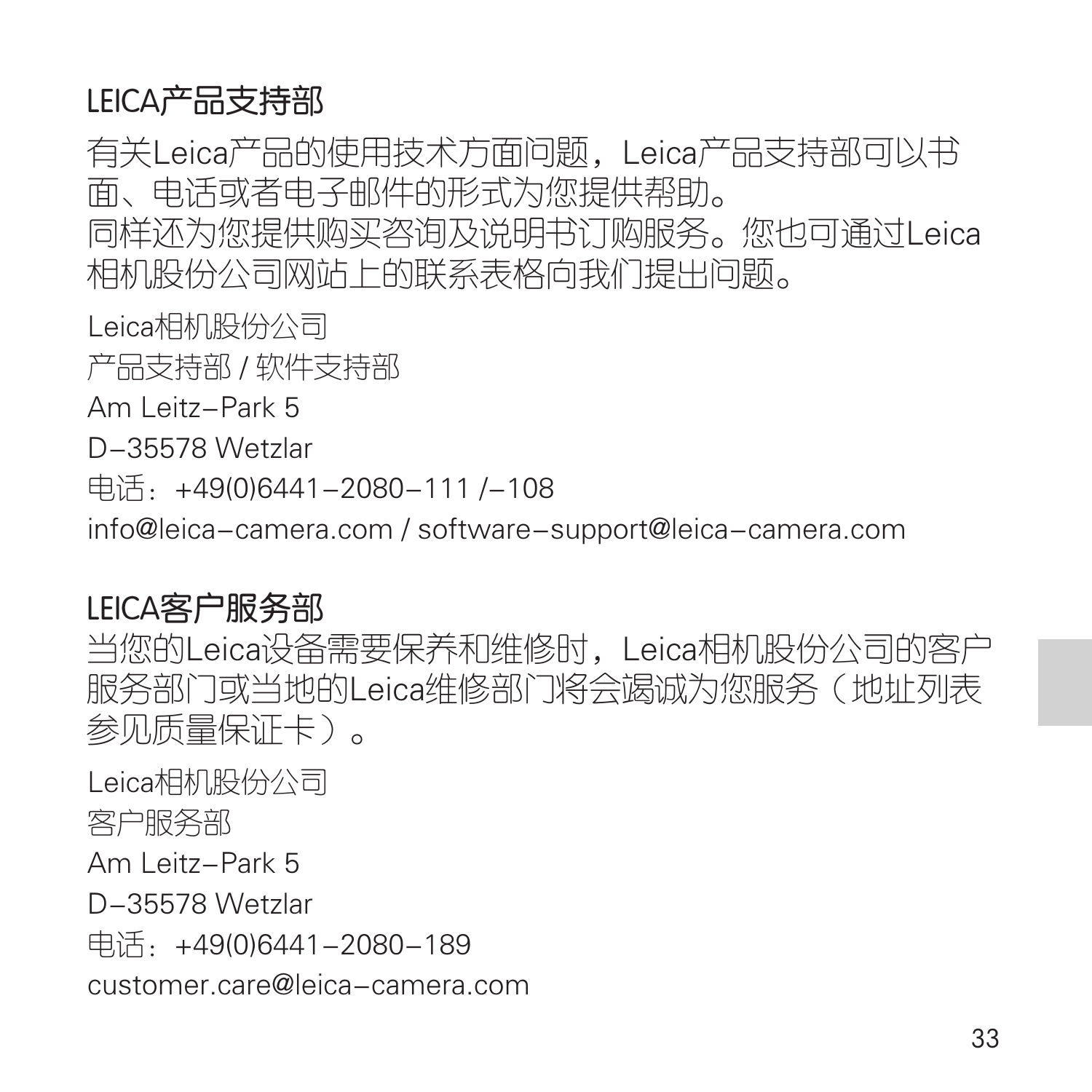저희 렌즈를 믿고 구입해주셔서 감사합니다. 이 설명서를 숙지하여, 본 제품의 프리미엄을 오랜 시간 경험하는 기쁨을 누리시길 바랍니다.

#### 기술 제원

비구면 렌즈를 4개 장착하여 뛰어난 이미지 성능 및 자연스러운 이미지 확대 범위를 넓힌 경량 망원렌즈

| 사용 가능한 카메라                                          | 베이오넷'을 장착한 전체 Leica 카메라                                                                                                                      |
|-----------------------------------------------------|----------------------------------------------------------------------------------------------------------------------------------------------|
| 화각<br>(대각선, 수평, 수직)                                 | 약 27°, 22°, 15°<br>작은 사진의 경우 약 90mm의 초점거리에<br>해당                                                                                             |
| 광학 구조<br>렌즈/멤버 수<br>비구면 표면<br>입사 동공 위치<br>(무한대의 경우) | 10/9<br>4<br>-64.4mm (베이오넷 장착면 전의 광선 방향)                                                                                                     |
| 거리 설정<br>설정/기능<br>작업 범위<br>최소 피사체 범위/ 최대 배율         | 선택 가능한 카메라 메뉴를 통해<br>전자적으로 제어되는 작동 모드: 자동(AF)<br>또는 수동(M), 자동의 경우 언제라도<br>수동으로 전환 설정 링으로 과다 제어 가능<br>$0.16m \sim \infty$<br>약: 24 x 16mm/1:1 |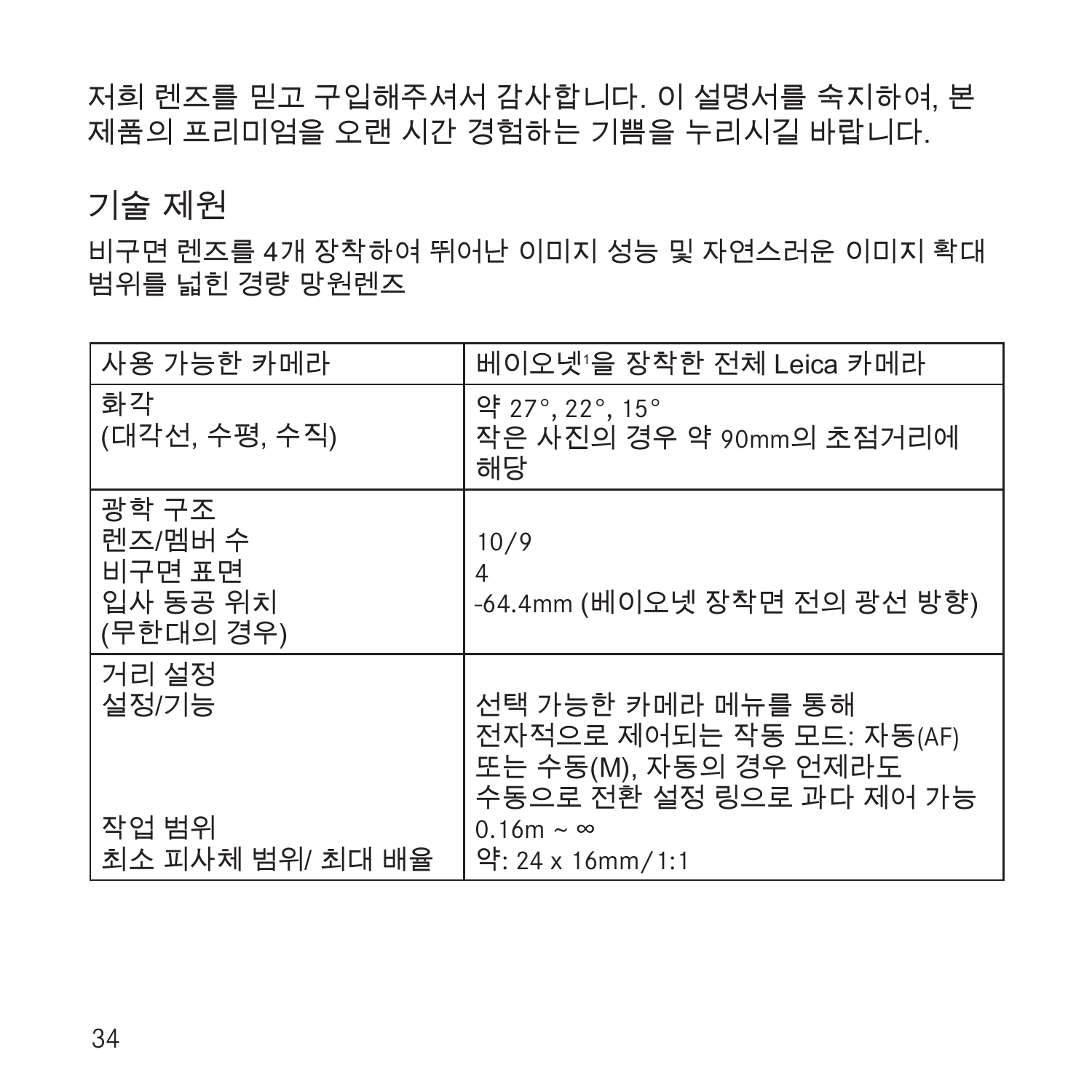| 조리개<br>설정/기능                            | 전자식 제어, 카메라의 다이얼 버튼을<br>사용하여 조정,세 가지 값으로 조정 가능                                     |
|-----------------------------------------|------------------------------------------------------------------------------------|
| 최소값                                     | 32                                                                                 |
| 베이오넷                                    | 연결부를 포함한 Leica L 베이오넷                                                              |
| 필터 홀더 / 역광 조리개                          | E60 필터용 암나사, 필터 홀더는 회전되지<br>않음 / 역광 조리개용 외부 베이오넷(제공품<br>범위에 속함)                    |
| 표면 디자인                                  | 검은색/은색 양극 처리                                                                       |
| 크기 및 무게<br>베이오넷 커버까지의 거리<br>최대 직경<br>무게 | 약 89/134mm (역광 조리개 제외/포함)<br>약 68/81mm (역광 조리개 제외/포함)<br>약 320/387g (역광 조리개 제외/포함) |

1 Leica SL을 사용하는 동안에는 카메라가 렌즈를 자동으로 사전 설정된 APS-C 포맷(23.6x15.7mm)으로 전환합니다. 따라서 상기한 전체 정보가 이 경우에도 해당합니다.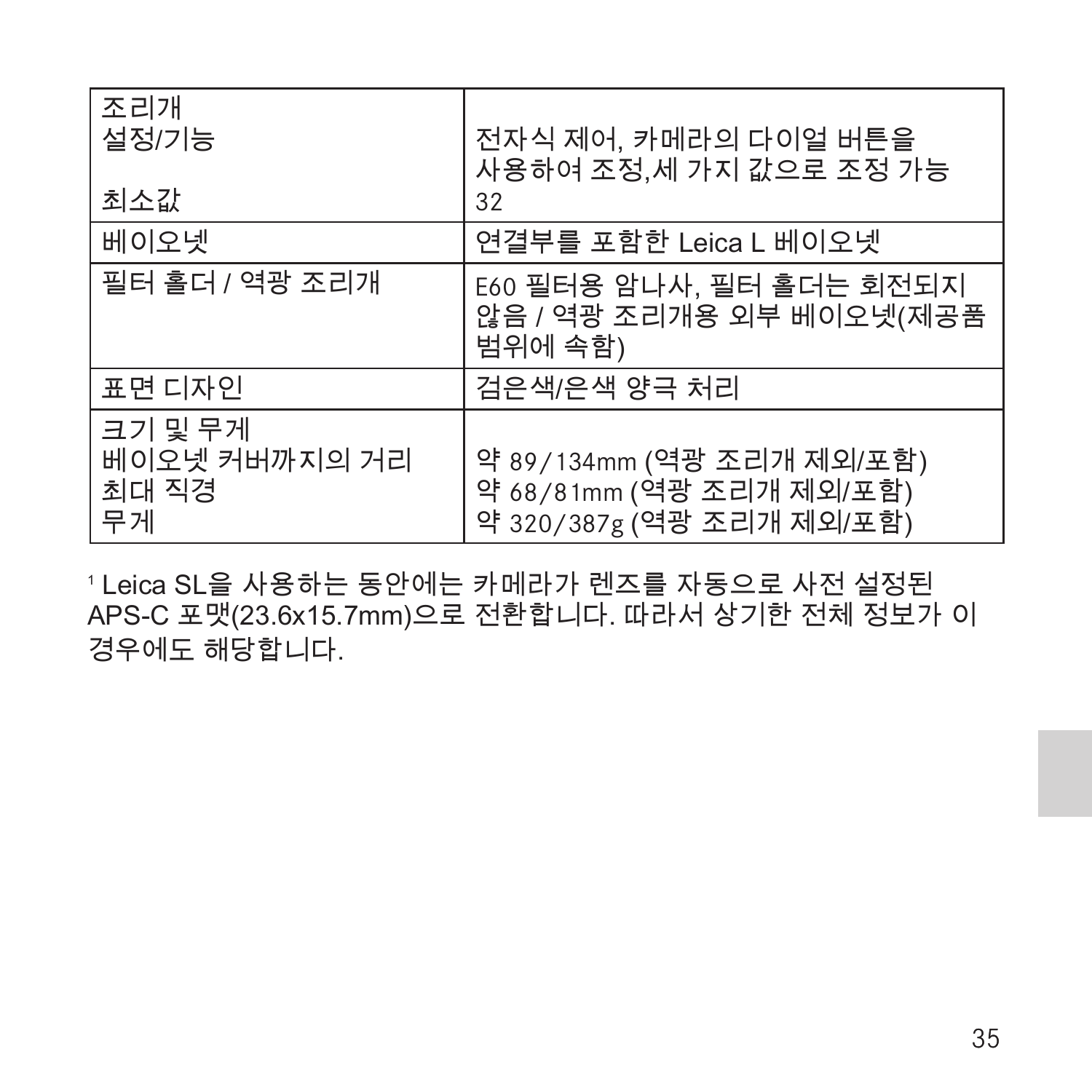| 대체 부품 | 주문 번호 |
|-------|-------|
|       |       |
|       |       |
|       |       |
|       |       |

전기 및 전자 장치의 폐기 (분리 수거 시스템을 갖춘 EU 회원국 및 기타 유럽 국가에 적용)

이 장치에는 전기 또는 전자 부품이 포함되어 있기 때문에 일반 쓰레기 와 함께 버려서는 안 됩니다! 그 대신 재활용할 수 있도록 해당 지역에 마 련된 분리 수거 장소에 버려야 합니다. 분리 수거에 대한 비용 부담은 없 습니다. 장치에 교체할 수 있는 일회용 전지나 충전용 배터리가 들어 있 을 경우, 우선 해당 전지를 빼서 경우에 따라 해당 지역의 규정에 따라 폐 기해야 합니다.

이에 대한 자세한 정보는 해당 지역의 관계 당국, 폐기물 처리업체 또는 제품 구입처에 문의하십시오.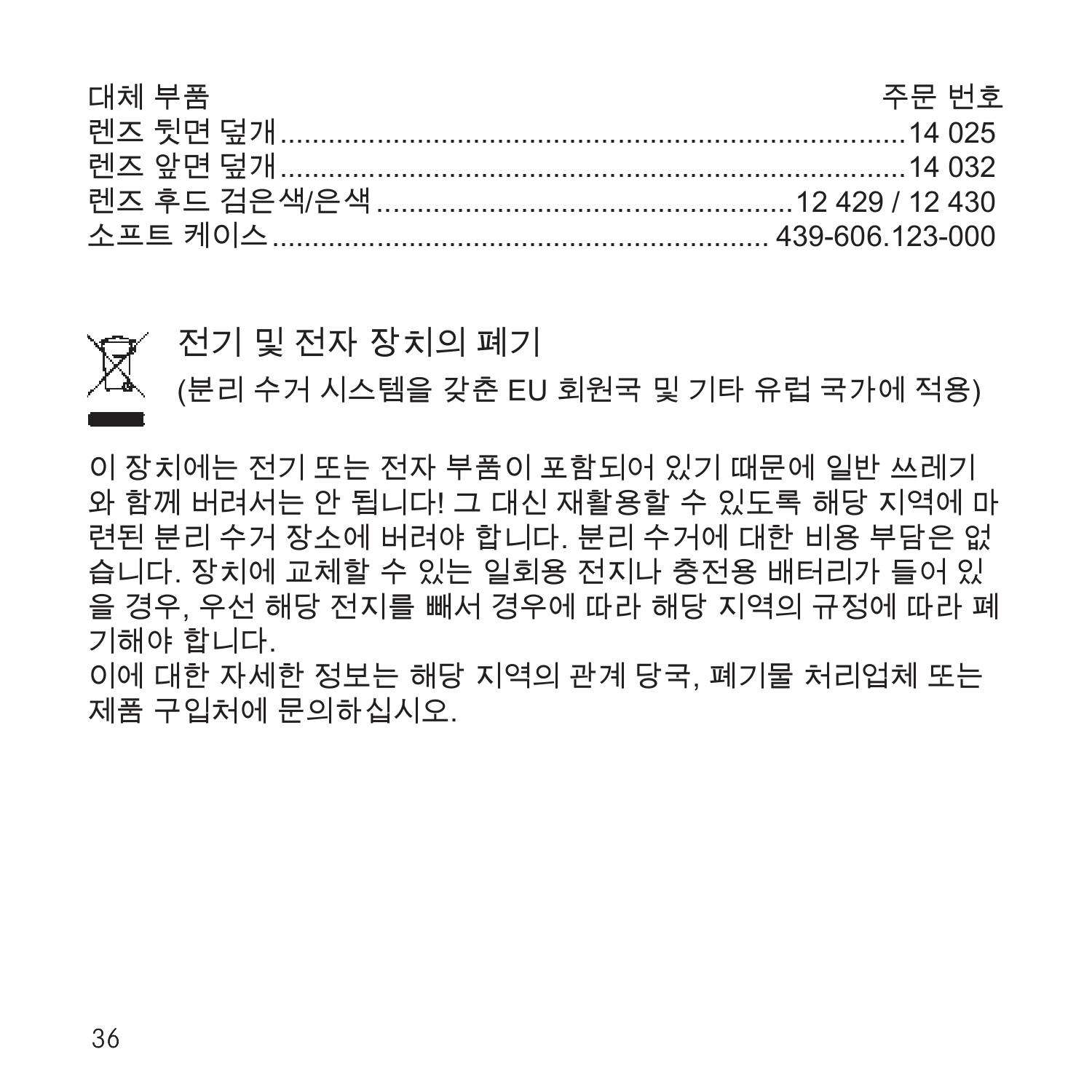#### LEICA 제품 지원부

Leica 제품 지원부에서는 Leica 프로그램에 관한 사용 기술적 문의사항에 대해 서면, 전화 또는 이메일로 답변해 드립니다. 여기서는 또한 구매 상담 및 설명서 주문도 처리해 드립니다. Leica Camera AG 홈페이지에 있는 문의 양식을 사용하여 문의하셔도 됩니다.

Leica Camera AG 제품 지원부/소프트웨어 지원부 Am Leitz-Park 5 D-35578 Wetzlar 전화: +49(0)6441-2080-111 /-108 info@leica-camera.com/ software-support@leica-camera.com

LEICA 고객 서비스 센터 귀하의 Leica 장비 수리나 장비 손상의 경우 Leica Camera AG의 고객 서비스 센터나 각국의 Leica 대리점을 이용하십시오(주소 목록은 품질보증 카드 참조).

Leica Camera AG 고객 서비스 센터 Am Leitz-Park 5 D-35578 Wetzlar 전화: +49(0)6441-2080-189 customer.care@leica-camera.com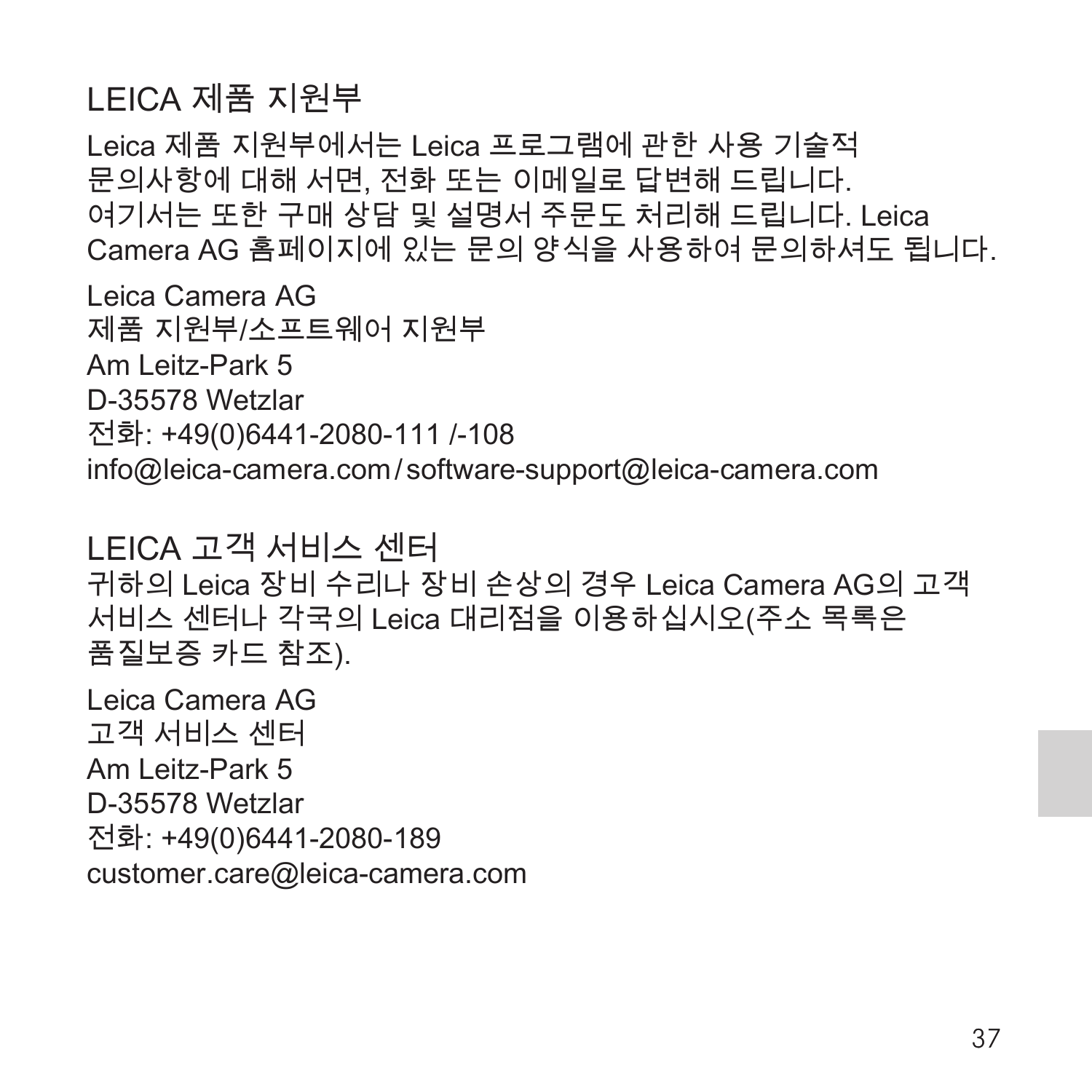Большое спасибо за доверие, которое вы оказали нам приобретением этого объектива. Чтобы это высококачественное изделие доставляло вам удовольствие многие годы, внимательно прочитайте эту инструкцию.

## **ТЕХНИЧЕСКИЕ ХАРАКТЕРИСТИКИ**

Легкий телеобъектив с 4 асферическими линзами, обеспечивающими прекрасное качество изображения, и расширенными характеристиками макросъемки; при этом также возможна съемка объектов в обычном размере

| Совместимые фотоаппараты                                                                                                                     | Все камеры Leica с байонетом Leica L'                                                                                                                                                                                                                              |
|----------------------------------------------------------------------------------------------------------------------------------------------|--------------------------------------------------------------------------------------------------------------------------------------------------------------------------------------------------------------------------------------------------------------------|
| Угол поля зрения<br>(диагональный, горизонтальный,<br>вертикальный)                                                                          | около 27°, 22°, 15°, соответствует приблизительно<br>90 мм фокусного расстояния на снимке малого<br>формата                                                                                                                                                        |
| Оптическая конструкция<br>Количество линз/групп<br>Асферические поверхности<br>Положение входного зрачка<br>(при настройке до бесконечности) | 10/9<br>4<br>-64,4 мм (в направлении падения света перед<br>поверхностью прилегания байонета)                                                                                                                                                                      |
| Фокусировка<br>Регулировка / принцип действия<br>Рабочий диапазон<br>Наименьший размер поля зрения /<br>наибольший масштаб                   | С электронным управлением, выбор режима работы<br>возможен через меню камеры: автоматический (АF)<br>или ручной (М), в режиме АF всегда можно выполнить<br>ручную настройку с помощью регулировочного кольца<br>от 0,16 м до ∞<br>приблизительно: 24 х 16 мм / 1:1 |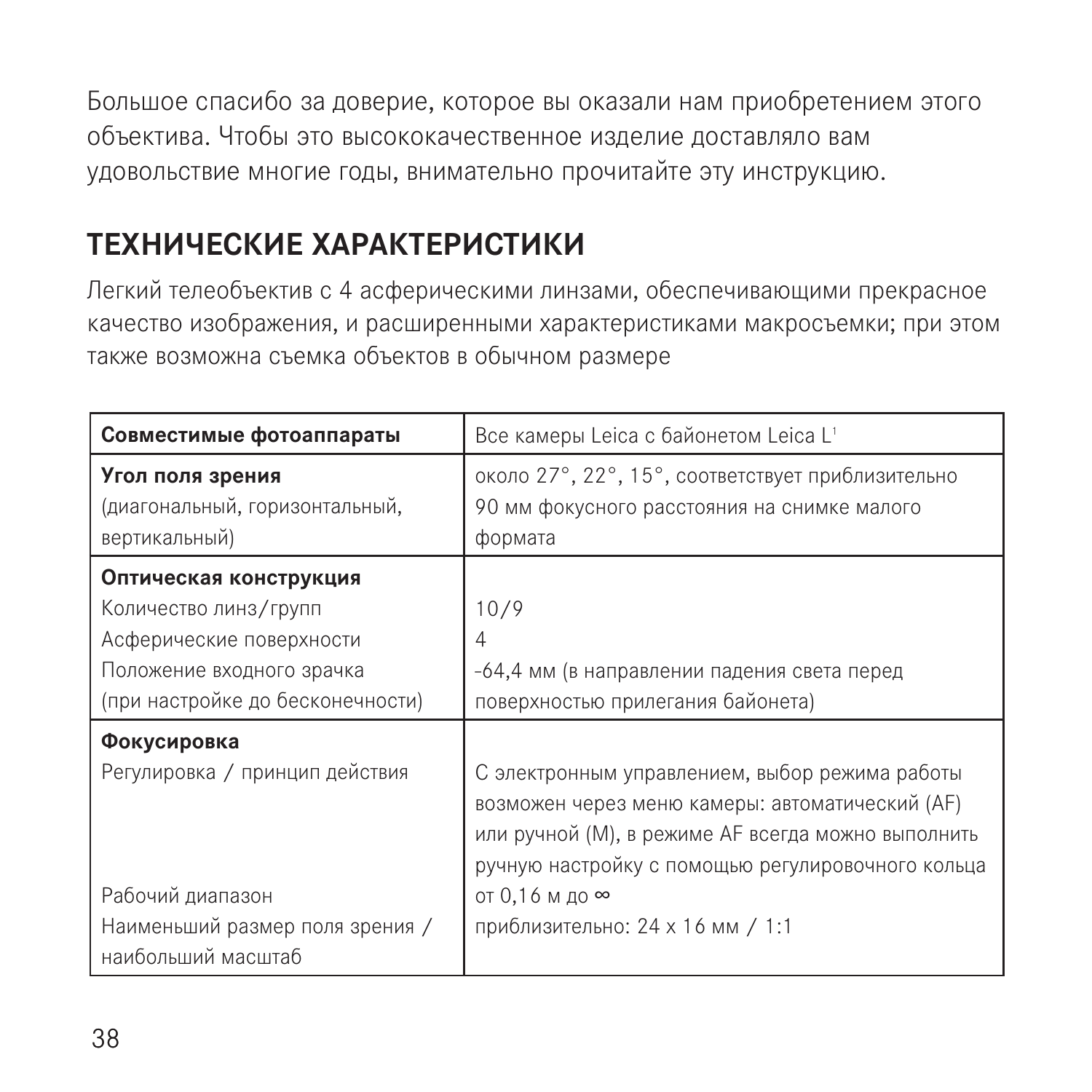| Диафрагма<br>Регулировка / принцип действия<br>Наименьшее значение              | с электронным управлением, настройка с помощью<br>поворотного Колесика фотоаппарата, возможна также<br>регулировка с использованием третьей части значения<br>32 |
|---------------------------------------------------------------------------------|------------------------------------------------------------------------------------------------------------------------------------------------------------------|
| Байонет                                                                         | Байонет Leica L с контактной плошадкой                                                                                                                           |
| Оправа светофильтра/<br>светозашитная бленда                                    | внутренняя резьба для светофильтра Е60, оправа<br>светофильтра не вращается / Внешний байонет для<br>светозащитной бленды (в комплекте поставки)                 |
| Поверхность                                                                     | Цвет черный/серебряный, анодированное покрытие                                                                                                                   |
| Размеры и масса<br>Длина до основания байонета<br>Максимальный диаметр<br>Масса | около 89/134 мм (без/со светозащитной блендой)<br>около 68/81 мм (без/со светозащитной блендой)<br>около 320/387 г (без/со светозащитной блендой)                |

 $1$  При использовании с Leica SL камера автоматически переключается на формат APS-C (23,6 х 15,7 мм), предусмотренный для этого объектива. Поэтому и в таких случаях действительны все указанные выше данные.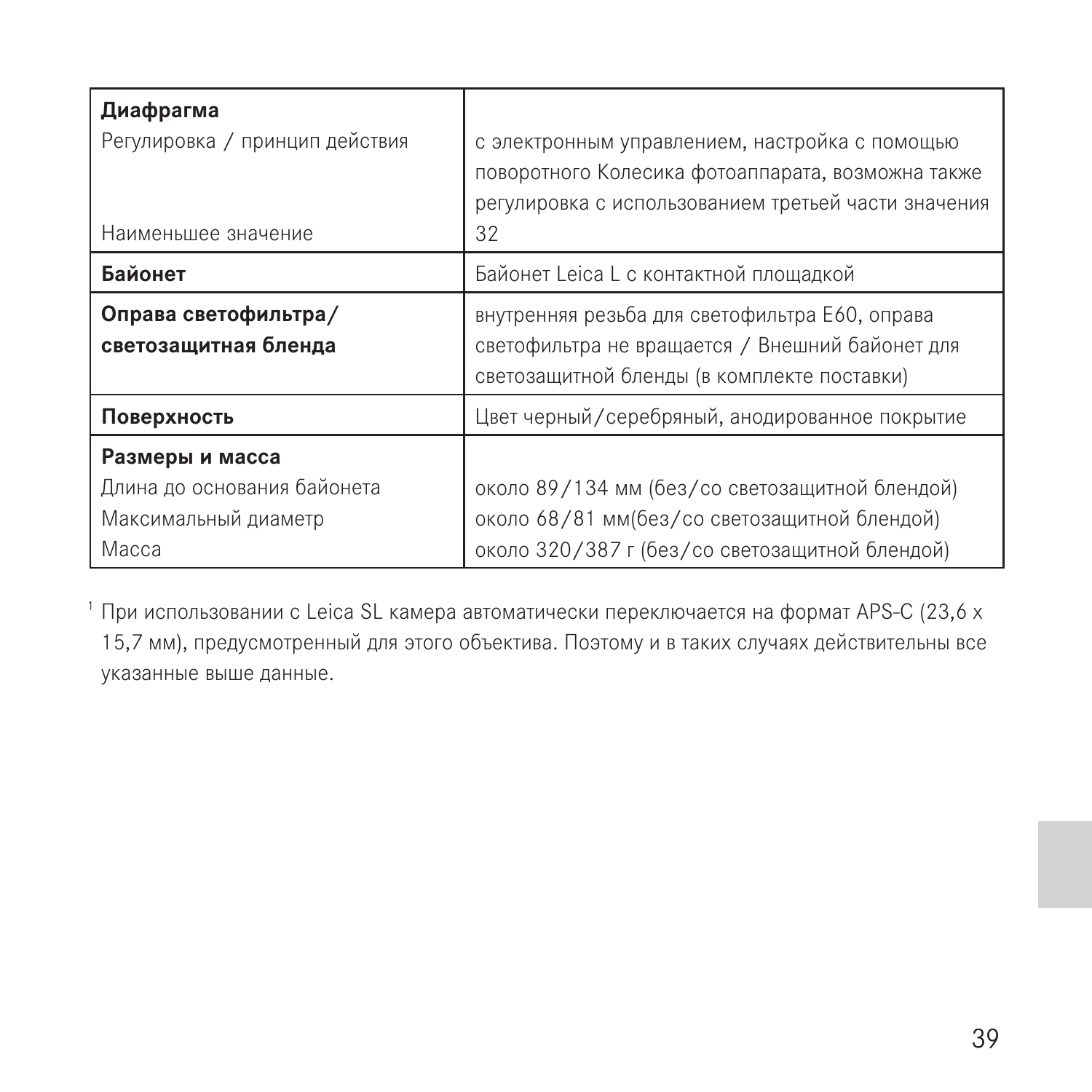#### **Запасные детали № для заказа**

| Светозащитная бленда, цвет черный/серебряный 12 429 / 12 430 |  |
|--------------------------------------------------------------|--|
|                                                              |  |

## **УТИЛИЗАЦИЯ ЭЛЕКТРИЧЕСКИХ И ЭЛЕКТРОННЫХ УСТРОЙСТВ**

(Распространяется на страны Европейского Союза, а также на другие европейские государства, в которых действует система раздельного сбора отходов.)

Это устройство содержит электрические и/или электронные компоненты, и по этой причине оно не может быть утилизировано вместе с обычными бытовыми отходами! Вместо этого в целях вторичной переработки этого устройства его необходимо сдать в один из специализированных пунктов приема, которые организовываются органами местного самоуправления. Эта услуга является бесплатной. Если устройство имеет сменные батареи питания или аккумуляторы, то их необходимо извлечь и, при необходимости, утилизировать согласно действующим правилам.

Более подробную информацию вы можете получить в вашем коммунальном управлении, предприятии по сбору и утилизации отходов или в магазине, в котором вы приобрели это устройство.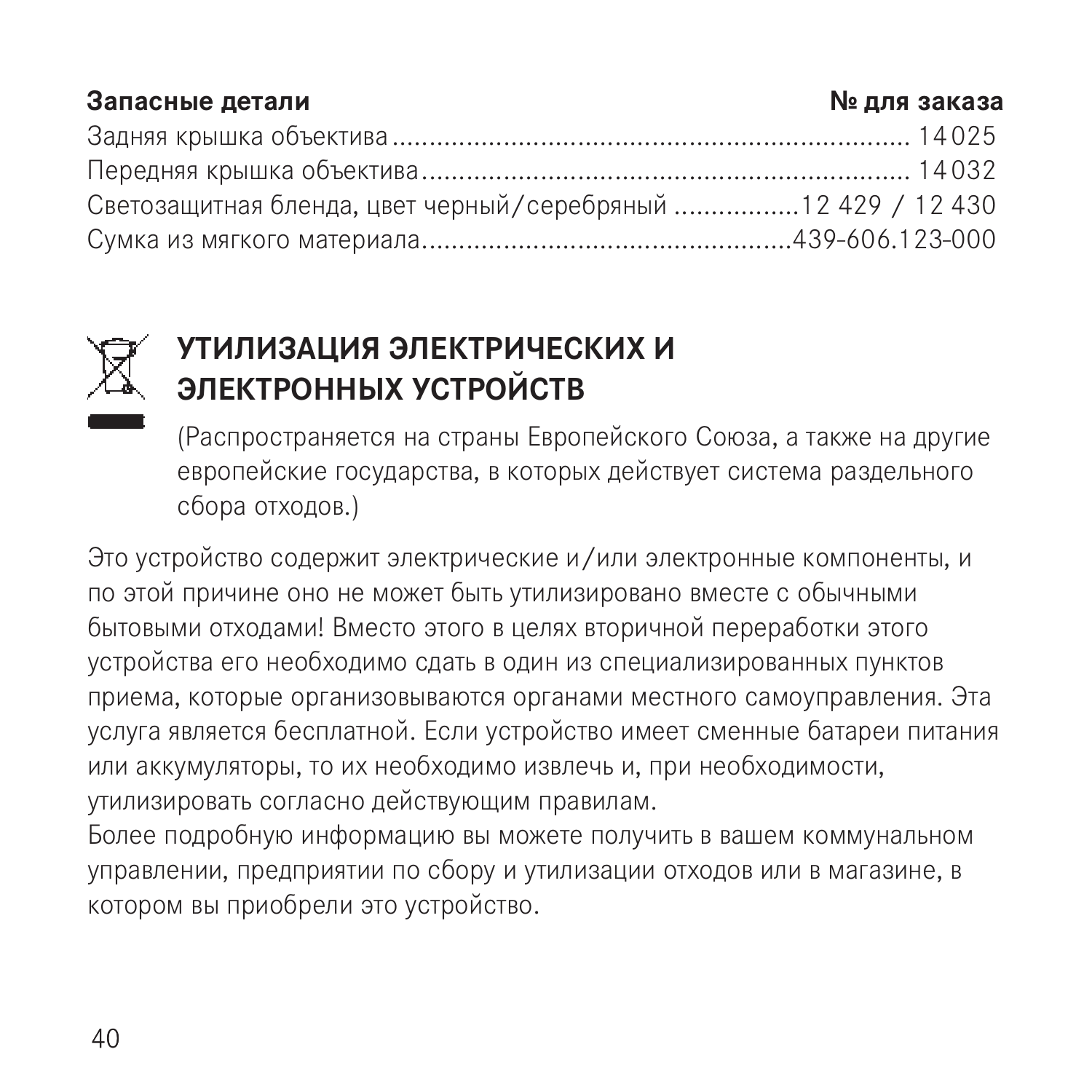## **ТЕХНИЧЕСКАЯ ПОДДЕРЖКА LEICA**

Отдел технической поддержки продукции Leica будет рад ответить на все технические вопросы, касающиеся изделий Leica, в письменной форме, по телефону или по электронной почте.

Сотрудники этого отдела также смогут вам помочь при выборе нужного изделия, а также при заказе инструкций. Вы также можете задать свой вопрос через контактный формуляр на веб-сайте компании Leica Camera AG.

Leica Camera AG Produkt Support / Software Support Am Leitz-Park 5 D-35578 Wetzlar Телефон: +49(0)6441-2080-111 /-108 info@leica-camera.com / software-support@leica-camera.com

## **СЕРВИСНЫЙ ЦЕНТР LEICA**

Для технического обслуживания вашего оборудования Leica, а также в случаях его поломки вы можете обратиться в сервисный центр компании Leica Camera AG или в ремонтную службу представительства Leica в вашей стране (список адресов указан в гарантийном листе).

Leica Camera AG Customer Care Am Leitz-Park 5 D-35578 Wetzlar Телефон: +49(0)6441-2080-189 customer.care@leica-camera.com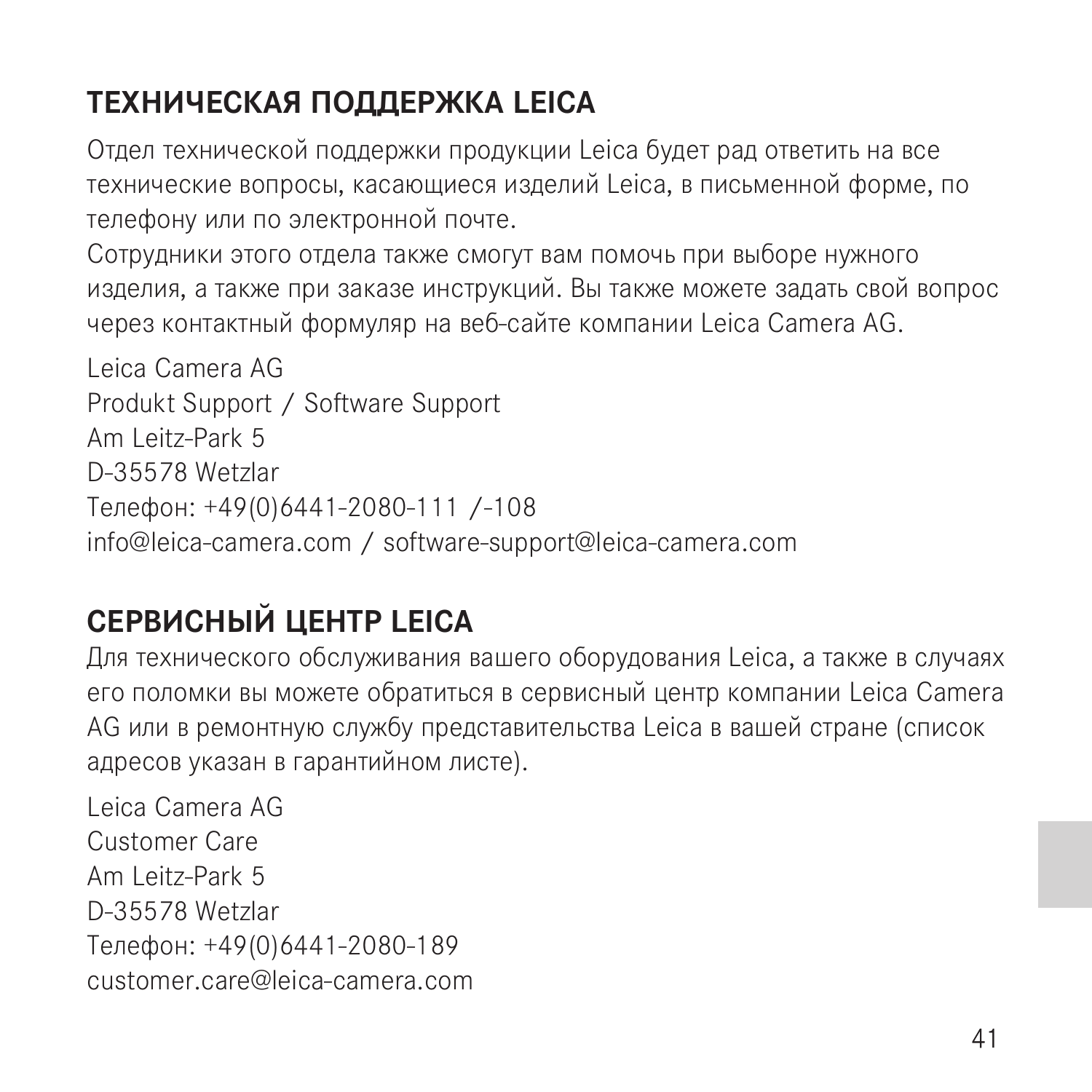この度はライカ製品をお買い上げいただき誠にありがとうございます。 ご使用の前にこの取扱説明書をよくお読みになり、末永くご愛用くださ い。

### **テクニカルデータ**

非球面レンズを4面採用し、卓越した結像を誇る等倍撮影可能な軽量テレマ クロレンズ

| 対応カメラ                                             | ライカLマウント'付きライカカメラ全種                                                                  |
|---------------------------------------------------|--------------------------------------------------------------------------------------|
| 画角                                                | 約 27°, 22°, 15°, 35mm判換算焦点距離約                                                        |
| 対角/水平/垂直                                          | 90mm相応                                                                               |
| 光学設計<br>レンズ構成<br>非球面<br>絞り羽根の位置<br>(無限遠時)         | 9群10枚<br>4面<br>-64.4mm (バヨネット面から)                                                    |
| ピント合わせ<br>制御方式/設定方法<br>有効撮影距離<br>最小撮影範囲<br>最大撮影倍率 | 電子制御オートフォーカスおよびフォーカ<br>スリングによるマニュアルフォーカス<br>0.16m $\sim \infty$<br>約24×16mm<br>$1-1$ |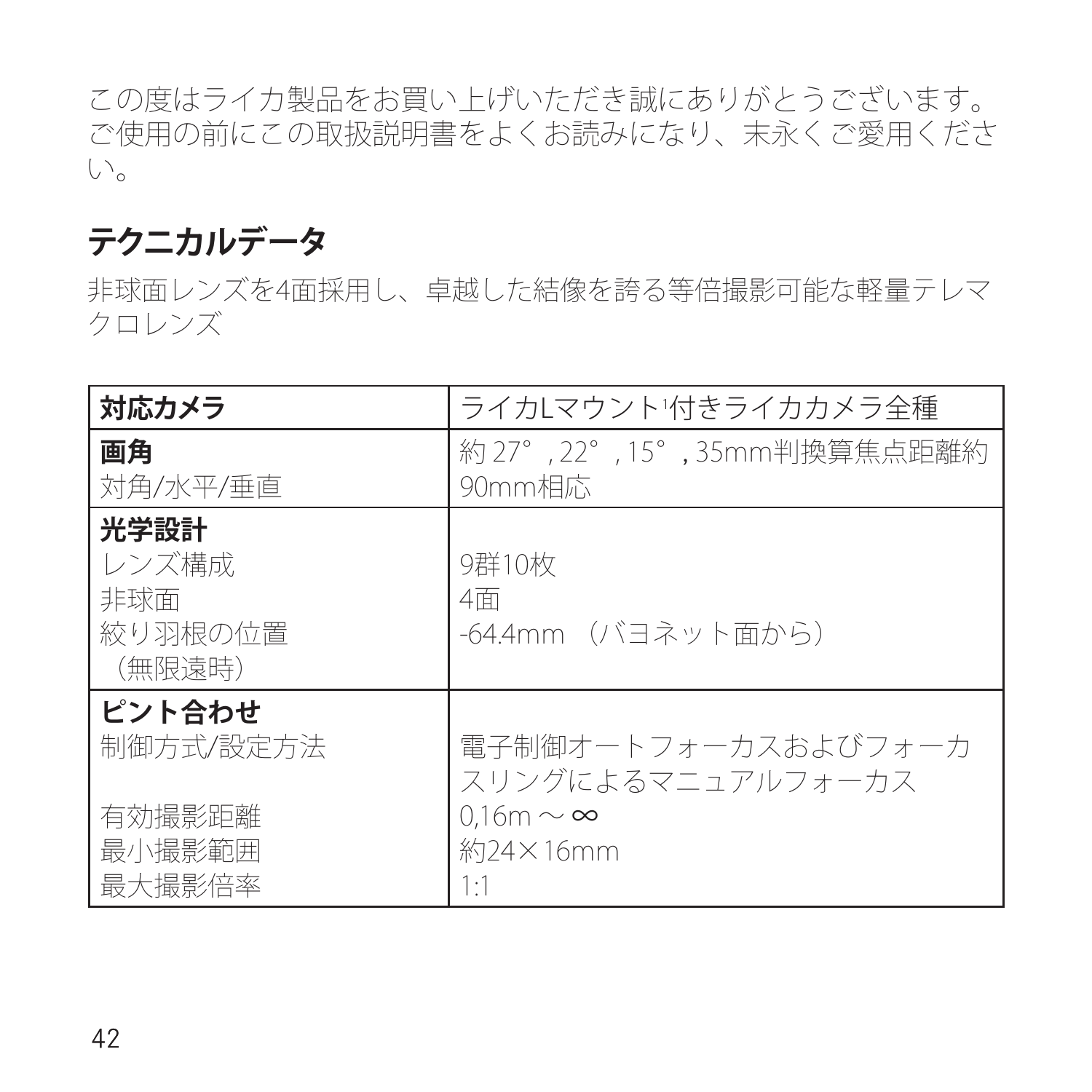| 絞り<br>制御方式/設定方法<br>最小絞り            | 電子制御 (1/3段ステップ) /<br>カメラのダイヤルによる操作<br>32                                     |
|------------------------------------|------------------------------------------------------------------------------|
| バヨネット                              | ライカ L-バヨネット                                                                  |
| フィルター/レンズフード                       | E60フィルター/専用レンズフード (付属)<br>レンズ先端部内側:無回転フィルター取付枠<br>レンズ先端部外側: フード用バヨネット        |
| 表面処理                               | ブラックアルマイト/シルバーアルマイト                                                          |
| サイズと質量<br>全長(マウント面から)<br>最大径<br>質量 | 約89/134mm (レンズフードなし/あり)<br>約68/81mm (レンズフードなし/あり)<br>約320/387g (レンズフードなし/あり) |

1 ライカSLをご使用の際、カメラは自動的にAPS-Cレンズ (23,6×15,7mm) 仕様 に切り替わります。従って、上記全てが変更されないまま適応します。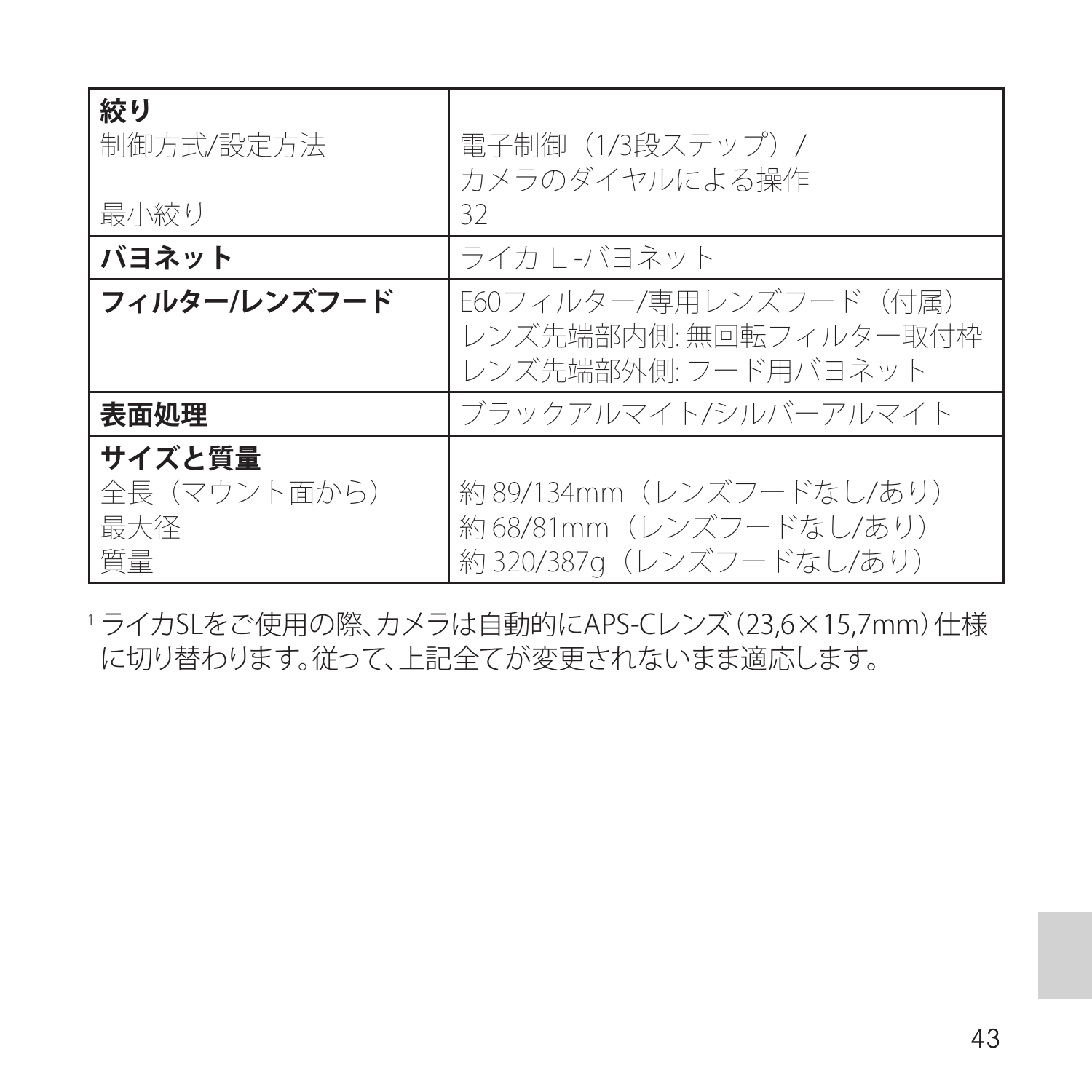| スペア用アクセサリー | 商品コード             |
|------------|-------------------|
|            |                   |
|            |                   |
|            |                   |
|            | - 439-606 123-000 |

### **電気・電子機器の廃棄について**

(EU諸国および分別廃棄を実施するその他のヨーロッパ諸国のみ)

この装置には電気・電子部品が含まれているため、一般家庭廃棄物と して廃棄することはできません。お住まいの自治体のリサイクル用の 廃棄物回収場所にご相談ください。回収は無料となっています。電池 や充電池を使用する装置を廃棄する場合は、電池や充電池を取り外し てから回収場所にお持ちください。

廃棄についての詳しい情報は、お住まいの自治体、お近くの廃棄物回 収業者、またはご購入店にお問い合わせください。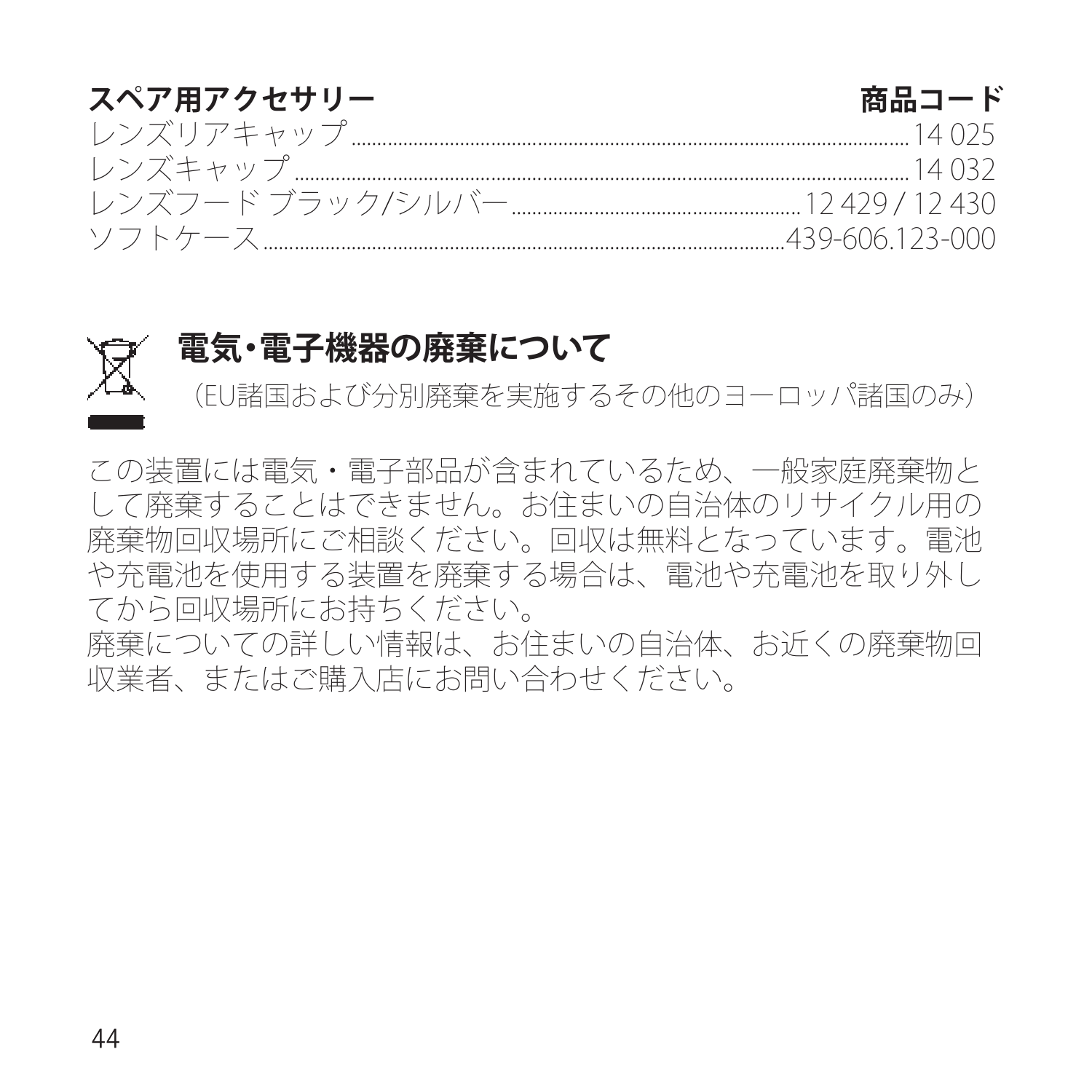#### **ライカデジタルサポートセンター**

<使用方法等技術的なお問い合わせ窓口>

Tel: 0120-03-5508 受付時間: 月曜日ー金曜日 9:30~18:00 祝祭日は受け付けておりません。

#### **ライカカスタマーケア**

お手持ちの製品のメンテナンスや修理が必要な場合は、下記のカスタ マーケア、またはお近くのライカ正規販売店までご相談ください。 ライカカメラジャパン株式会社 カスタマーケア 東京都中央区銀座6-4-1 ライカ銀座店内 Tel:03-6215-7072 E-mail: info@leica-camera.co.jp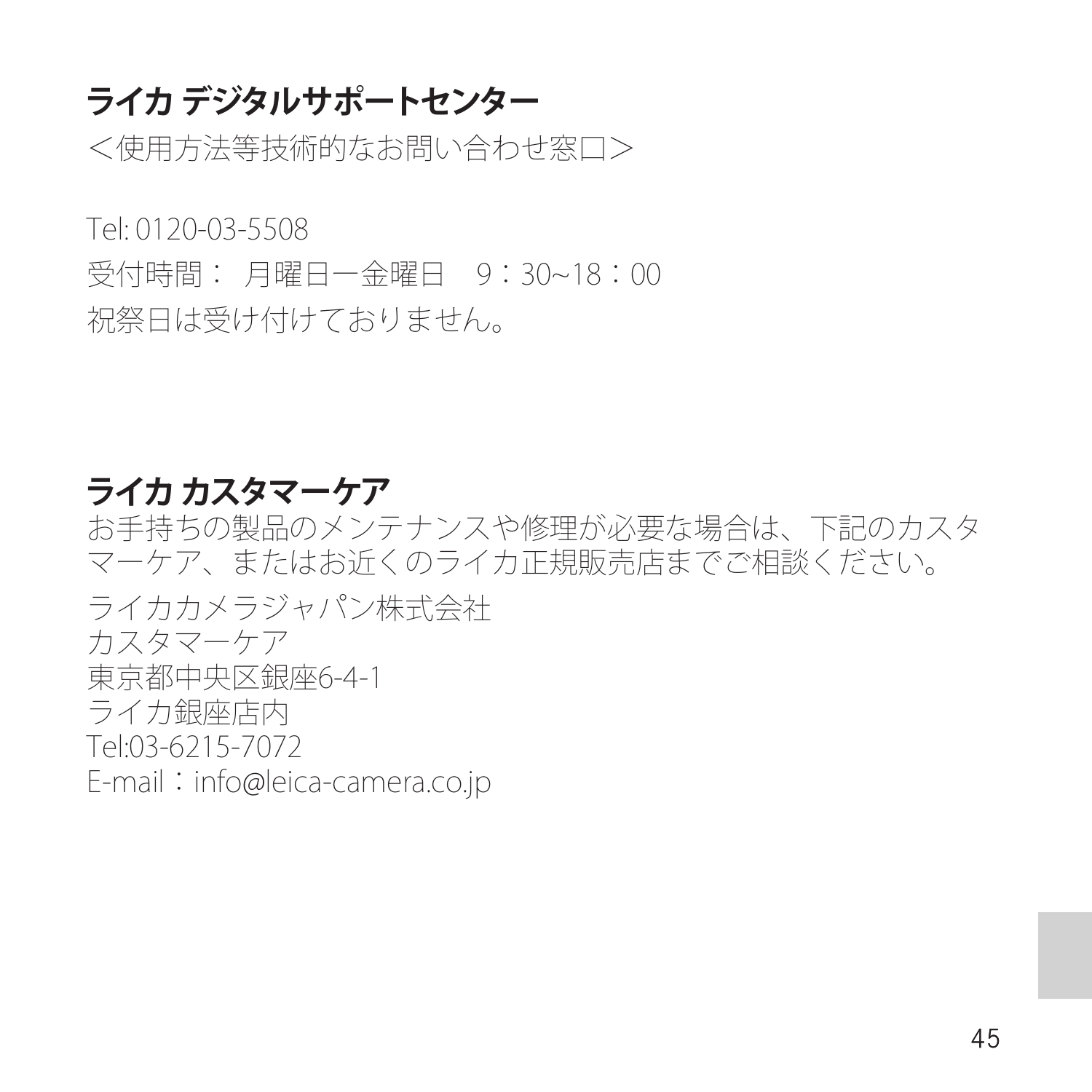Terima kasih atas kepercayaan yang Anda berikan kepada kami dengan membeli lensa ini. Agar Anda puas dengan produk yang berkualitas tinggi ini selama bertahun-tahun lamanya, baca panduan ini dengan cermat.

### **DATA TEKNIS**

Lensa tele ringan dengan 4 permukaan lensa asferis untuk performa pencitraan luar biasa dan jarak dekat yang diperluas hingga ke ukuran sebenarnya

| Verwendbare Kameras                              | Semua kamera Leica dengan bayonet Leica L'                                               |
|--------------------------------------------------|------------------------------------------------------------------------------------------|
| Sudut gambar<br>(diagonal, horizontal, vertikal) | Sekitar 27°, 22°, 15°<br>setara dengan jarak titik fokus lensa 90mm pada gambar<br>kecil |
| Struktur lensa                                   |                                                                                          |
| Jumlah lensa/komponen                            | 10/9                                                                                     |
| Permukaan asferis                                |                                                                                          |
| Posisi pupil masuk                               | $-64.4$ mm                                                                               |
| (pada tak terhingga)                             | (pada arah cahaya di depan permukaan penyangga bayonet)                                  |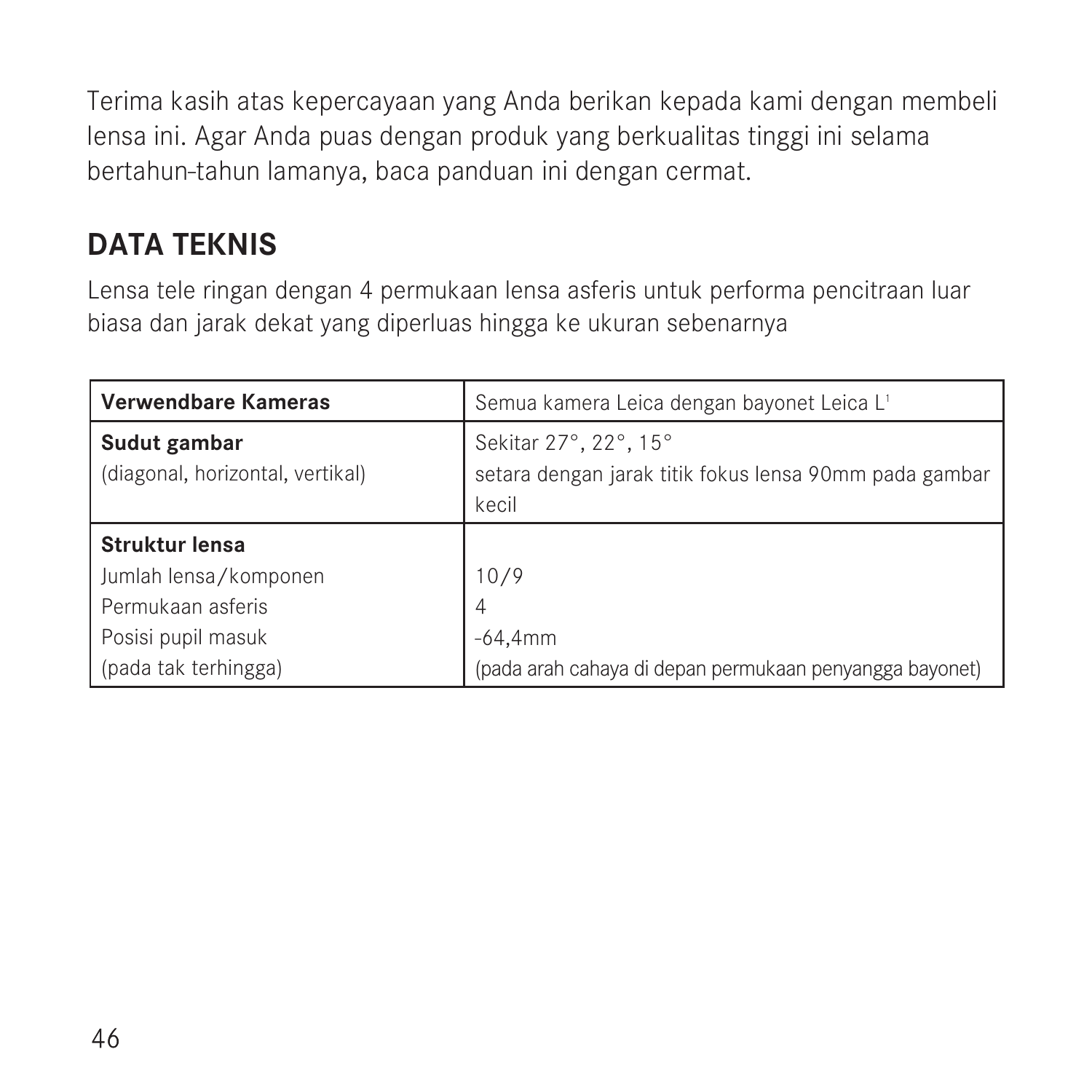| Pengaturan jarak                      |                                                                                                                                                                                  |
|---------------------------------------|----------------------------------------------------------------------------------------------------------------------------------------------------------------------------------|
| Pengaturan/fungsi                     | Mode yang dikontrol secara elektronik dapat dipilih<br>melalui menu kamera: Otomatis (AF) atau manual (M),<br>bila AF digunakan, ring pengaturan dapat mengambil alih<br>kontrol |
| Area kerja                            | 0,16m hingga $\infty$                                                                                                                                                            |
| Bidang objek terkecil/ skala terbesar | sekitar: 24 x 16mm/1:1                                                                                                                                                           |
| Apertur                               |                                                                                                                                                                                  |
| Pengaturan/fungsi                     | Pengaturan yang dikontrol secara elektronik melalui roda<br>putar kamera, nilai sepertiga juga dapat diatur                                                                      |
| Nilai terkecil                        | 32                                                                                                                                                                               |
| Bayonet                               | Bayonet Leica L dengan strip kontak                                                                                                                                              |
| Bingkai filter/tudung lensa           | Ulir internal untuk filter E60, bingkai filter tidak dapat<br>diputar / bayonet eksternal untuk tudung lensa (dalam<br>kemasan)                                                  |
| Polesan akhir permukaan               | Hitam/perak teranodisasi                                                                                                                                                         |
| Dimensi dan bobot                     |                                                                                                                                                                                  |
| Panjang hingga penyangga bayonet      | sekitar 89/134mm (tanpa/dengan tudung lensa)                                                                                                                                     |
| Diameter terhesar                     | sekitar 68/81mm (tanpa/dengan tudung lensa)                                                                                                                                      |
| <b>Bobot</b>                          | sekitar 320/387g (tanpa/dengan tudung lensa)                                                                                                                                     |

<sup>1</sup> Jika Leica SL digunakan, kamera akan secara otomatis beralih ke format APS-C (23,6 x 15,7 mm) yang tersedia untuk lensa ini. Oleh karena itu, semua data di atas juga tetap berlaku untuk kasus tersebut.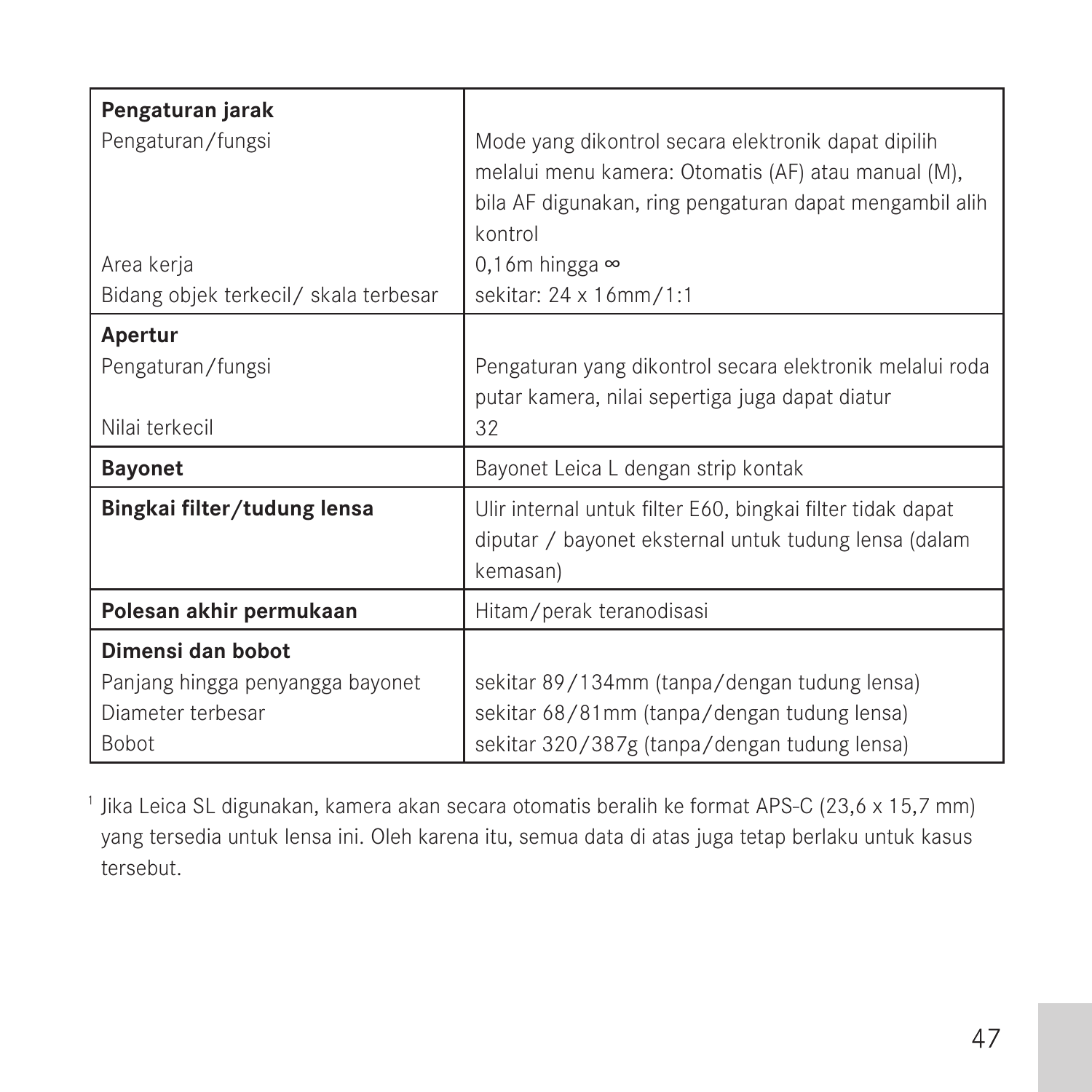#### **Komponen pengganti No. pemesanan**



### **PEMBUANGAN PERANGKAT LISTRIK DAN ELEKTRONIK**

(Berlaku untuk UE dan negara Eropa lainnya dengan sistem pengumpulan terpisah.)

Perangkat ini memiliki komponen listrik dan/atau elektronik, sehingga tidak boleh dibuang bersama limbah rumah tangga biasa! Namun untuk tujuan daur ulang, serahkan perangkat tersebut ke tempat pembuangan khusus yang telah disiapkan oleh pihak berwenang. Anda tidak akan dikenakan biaya. Jika perangkat berisi baterai sekali pakai, keluarkan baterai ini terlebih dulu dan bila perlu, buang baterai tersebut dengan benar.

Untuk informasi lebih lanjut tentang pembuangan yang aman, hubungi pemerintah setempat, perusahaan pembuangan limbah, atau toko tempat Anda membeli perangkat tersebut.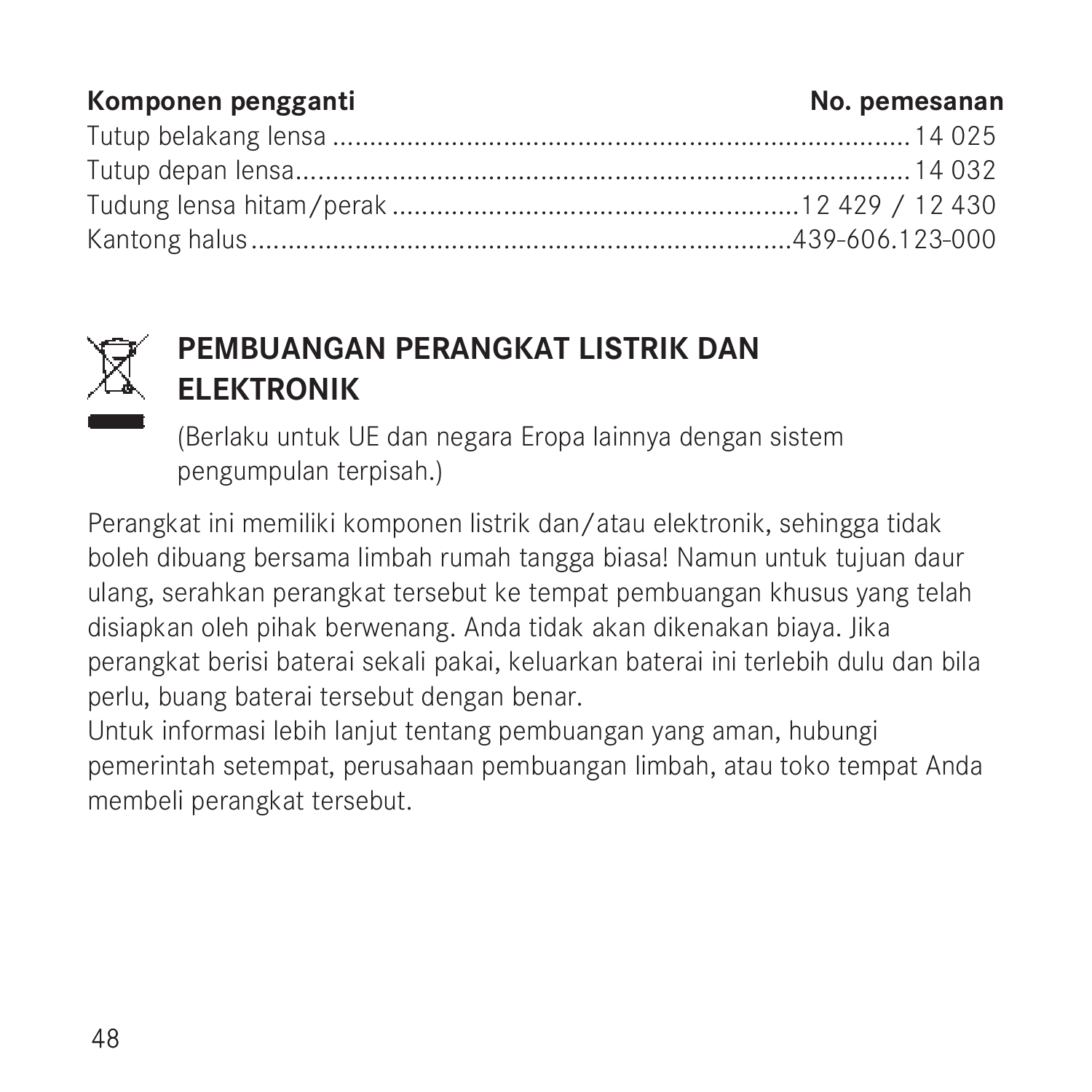## **DUKUNGAN PRODUK LEICA**

Jika Anda memiliki pertanyaan teknis tentang program Leica, hubungi divisi dukungan produk Leica melalui surat pos, telepon, atau email. Divisi ini juga akan menjadi mitra Anda untuk memperoleh saran pembelian dan panduan produk. Selain itu, Anda juga dapat mengajukan pertanyaan kepada kami melalui formulir kontak di situs web Leica Camera AG.

Leica Camera AG Dukungan produk/dukungan perangkat lunak Am Leitz-Park 5 D-35578 Wetzlar Telepon: +49(0)6441-2080-111/-108 info@leica-camera.com/software-support@leica-camera.com

#### **LAYANAN PELANGGAN LEICA**

Untuk pemeliharaan peralatan Leica atau jika terjadi kerusakan, tersedia divisi layanan pelanggan di Leica Camera AG atau layanan perbaikan dari perwakilan Leica setempat (lihat daftar alamat di kartu garansi).

Leica Camera AG Layanan pelanggan Am Leitz-Park 5 D-35578 Wetzlar Telepon: +49(0)6441-2080-189 customer.care@leica-camera.com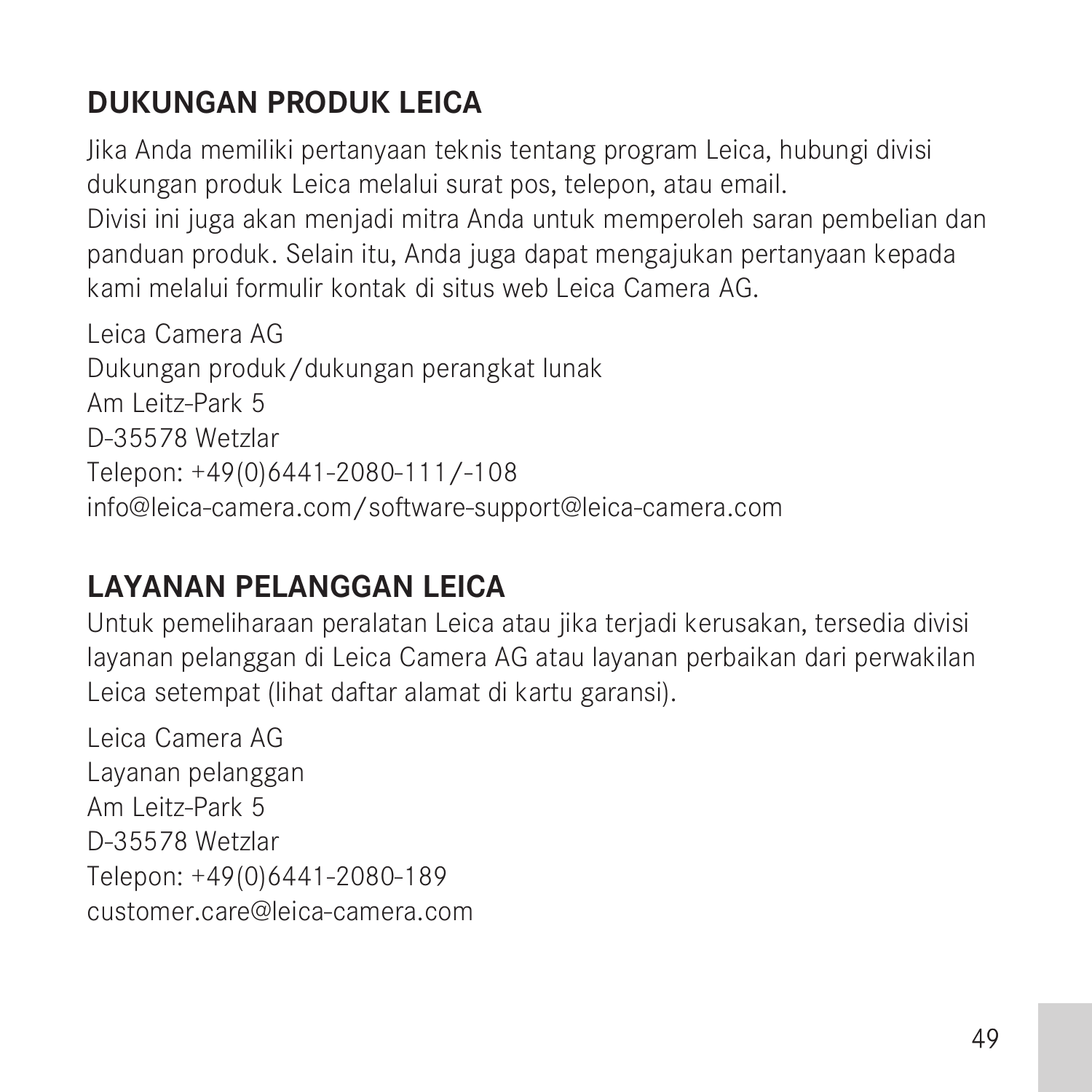#### 产品说明书附件 SUPPLEMENT TO PRODUCT INSTRUCTIONS

这个文件涉及的是在中华人民共和国境内进口或销售的电子信息产品 Include this document with all Electronic Information Products imported or sold in the People's Republic of China

| <b>LEICA APO-MACRO-ELMARIT-TL</b><br>1:2,8/60mm ASPH.       |                                                    | 有毒有害物质和元素         |                 |                                  |                                      |                                              |  |
|-------------------------------------------------------------|----------------------------------------------------|-------------------|-----------------|----------------------------------|--------------------------------------|----------------------------------------------|--|
| 110-86 / 110-87                                             | <b>Toxic and Hazardous Substances and Elements</b> |                   |                 |                                  |                                      |                                              |  |
| Part Name                                                   | Lead<br>:Pb:                                       | Mercury<br>He.    | Gadmium<br>:Gel | Hexavalent<br>Chromium<br>JO-VET | Polybrominated<br>bipheny s<br>(PBB) | Polybrominated<br>diphecy) ethers.<br>(PBDE) |  |
| Metal Parts                                                 | χ                                                  | Ō                 | Ō               | O                                | Ω                                    | Ω                                            |  |
| Plastic and Polymeric parts                                 | ā                                                  | ō                 | Ō               | Ō                                | ō                                    | Ō                                            |  |
| Obtics and Optical components                               | ā                                                  | ō                 | ō               | Ō                                | ō                                    | ۵                                            |  |
| Circult Modules                                             | ā                                                  | Ο                 | ā               | Ō                                | ō                                    | $\circ$                                      |  |
| Metal parts<br>Hexava'ent<br>Palybrommated<br>Polybrommated |                                                    |                   |                 |                                  |                                      |                                              |  |
| Part Name                                                   | Lead<br>:Ph)                                       | Mercury  <br>Hell | Cadmium<br>:Gal | Chromain<br><b>COVE</b>          | bipheriy s<br>:PBB:                  | diplierty) ethers<br>(PBDE)                  |  |
| Bayonet ring                                                | x                                                  | ٥                 | a               | a                                | O                                    | $\circ$                                      |  |
| Gilliens holder adjust nut                                  | x                                                  | o                 | o               | Ō                                | o                                    | $\circ$                                      |  |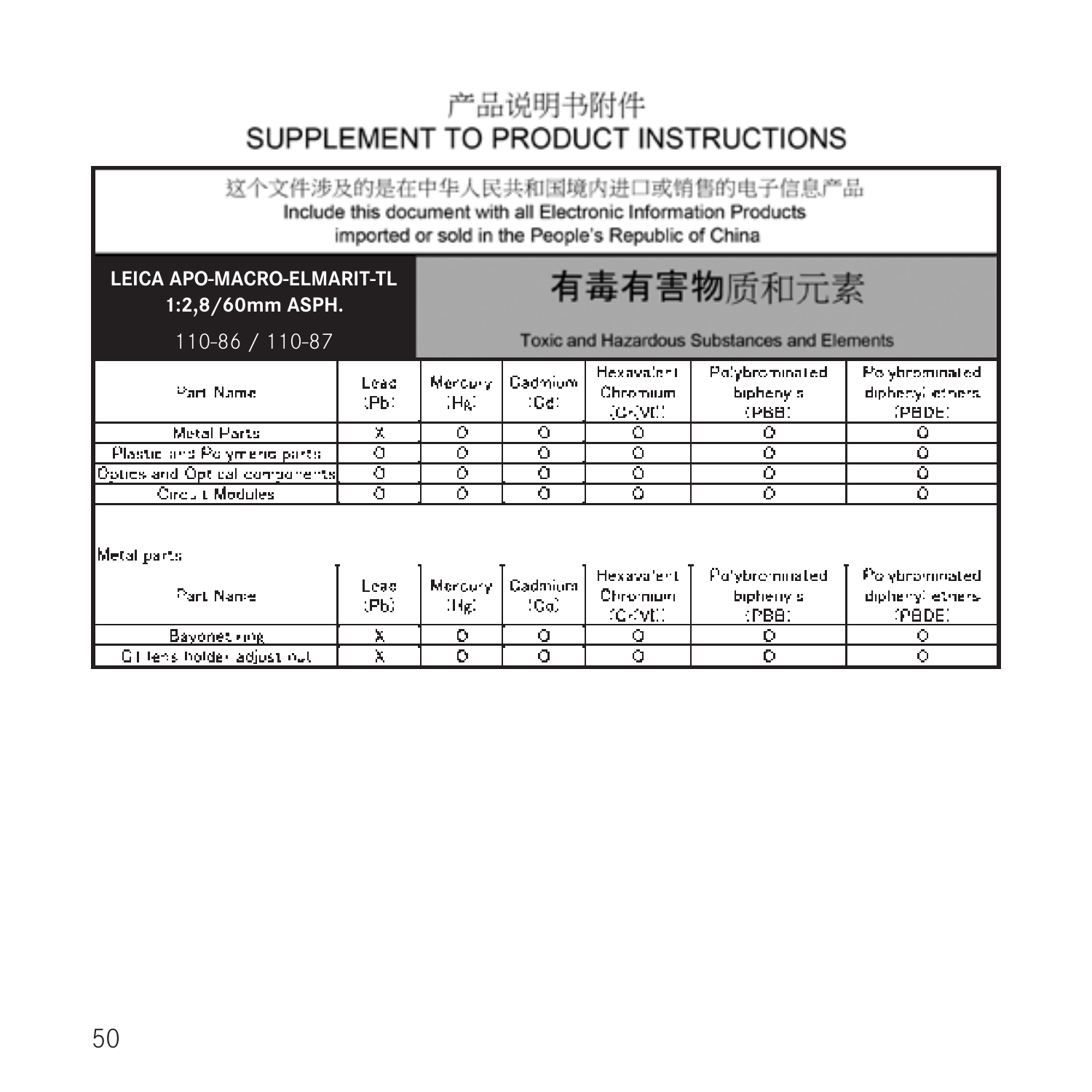表示该有毒有害物质在该部件所有均质材料中的含量均在SJ/T11363-2006标准规定的限量要求以下 O: Indicates that this toxic or hazardous substance contained in all of the homogeneous materials for this part is below the limit requirement in SJ/T11363-2006.

表示该有毒有害物质至少在该部件的某一均质材料中的含量超出SJ/T11363-2006标准规定的限量要求。 X: Indicates that this toxic or hazardous substance contained in at least one of the homogeneous materials used for this part is above the limit requirement in SJ/T11363-2006.

All parts named in this table with an X are in compliance with the European Union's RoHS Legislation "Directive 2011/65/EU of the European Parliament and of the Council of 8 June 2011 on the restriction of the use of certain hazardous substances in electrical and electronic equipment."

除非另外特别的标注,此标志为针对所涉及产品的环保使用期标志, 某些零部件会 有一个不同的环保使用期(例如,电池单元模块)贴在其产品上. 此环保使用期限只适用于产品是在产品手册中所提定的条件下工作。 The Environmentally Friendly Use Period (EFUP) for all enclosed products and their parts are per the symbol shown here, unless otherwise marked. Certain parts may have a different EFUP (for example, battery modules) and so are marked to reflect such. The Environmentally Friendly Use Period is valid only when the product is operated under the conditions defined in the product manual.